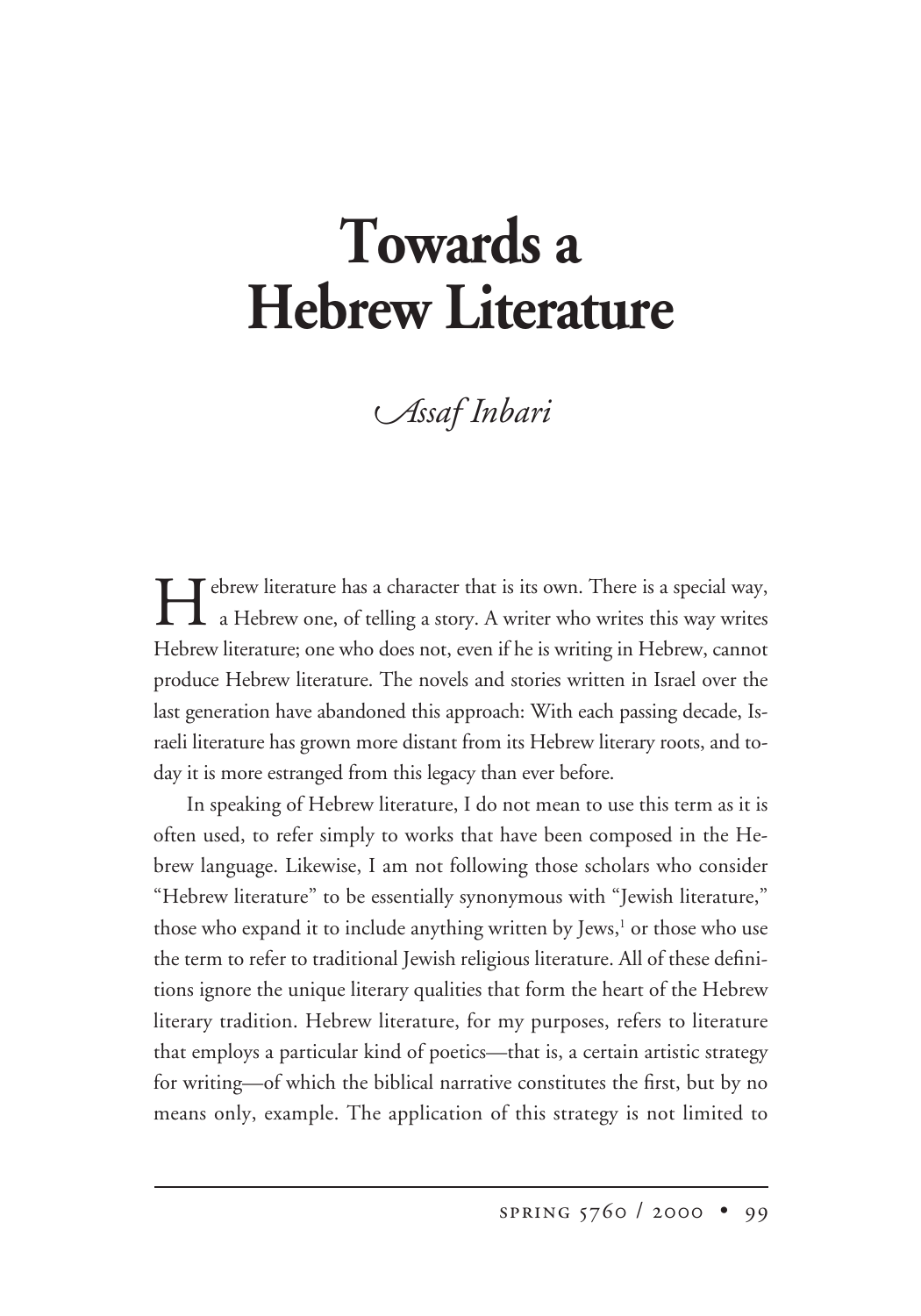works composed in Hebrew. The writings of Leo Tolstoy, for example, can be considered more "Hebrew" than those of Marcel Proust, because the former adopted a literary approach more in keeping with the Hebrew poetic tradition than did the latter.

The nature of Hebrew literature is not simply an academic matter, as its implications reach to the heart of Jewish cultural and national identity. For the essence of Jewish identity is not ethnic, religious or lingual—but literary.2 The literature that we have created, beginning with the Bible, is the foundation of our common heritage, the essential inheritance which every generation of Jews must interpret and build upon before passing it on to the next. The claim that our Jewish national identity is founded on our textual tradition—rather than on ethnic or religious commonality—is not a new one, having been made quite compellingly during the past century by writers such as Ahad Ha'am, Haim Nahman Bialik and Gershom Scholem.<sup>3</sup> They were not specific enough, however, since they spoke of texts in general, not of literature. It is important, therefore, to clarify the point: The nucleus of our textual heritage is to be found in literary stories, rather than in the halachic, philosophical, lyrical or mystical writings that have also been part of the Jewish corpus.

What is Hebrew literature? In its essence, Hebrew literature is *historical, national, deed-based narrative prose*. In other words, it is narrative prose that is based on an understanding of time as the flow of history, of man as part of a nation, and of reality as a series of actions rather than a constellation of objects in space.

Narrative prose is the authentic form of Hebrew literature. Jews have always written philosophy, poetry and plays, but these literary genres were adopted from other cultures. Narrative prose, as a cultural preference, is the innovation of the Bible. This revolutionary decision was a critical element of the monotheistic revolution of Hebrew culture. Unlike the writings of the other cultures in antiquity, the Bible could only have been written in prose. Its message was, in no small measure, its narrative style; its form expressed its content.

Prior to the Bible, narrative prose was relegated to the margins of human culture. Literature consisted almost entirely of epic and lyric poetry, or of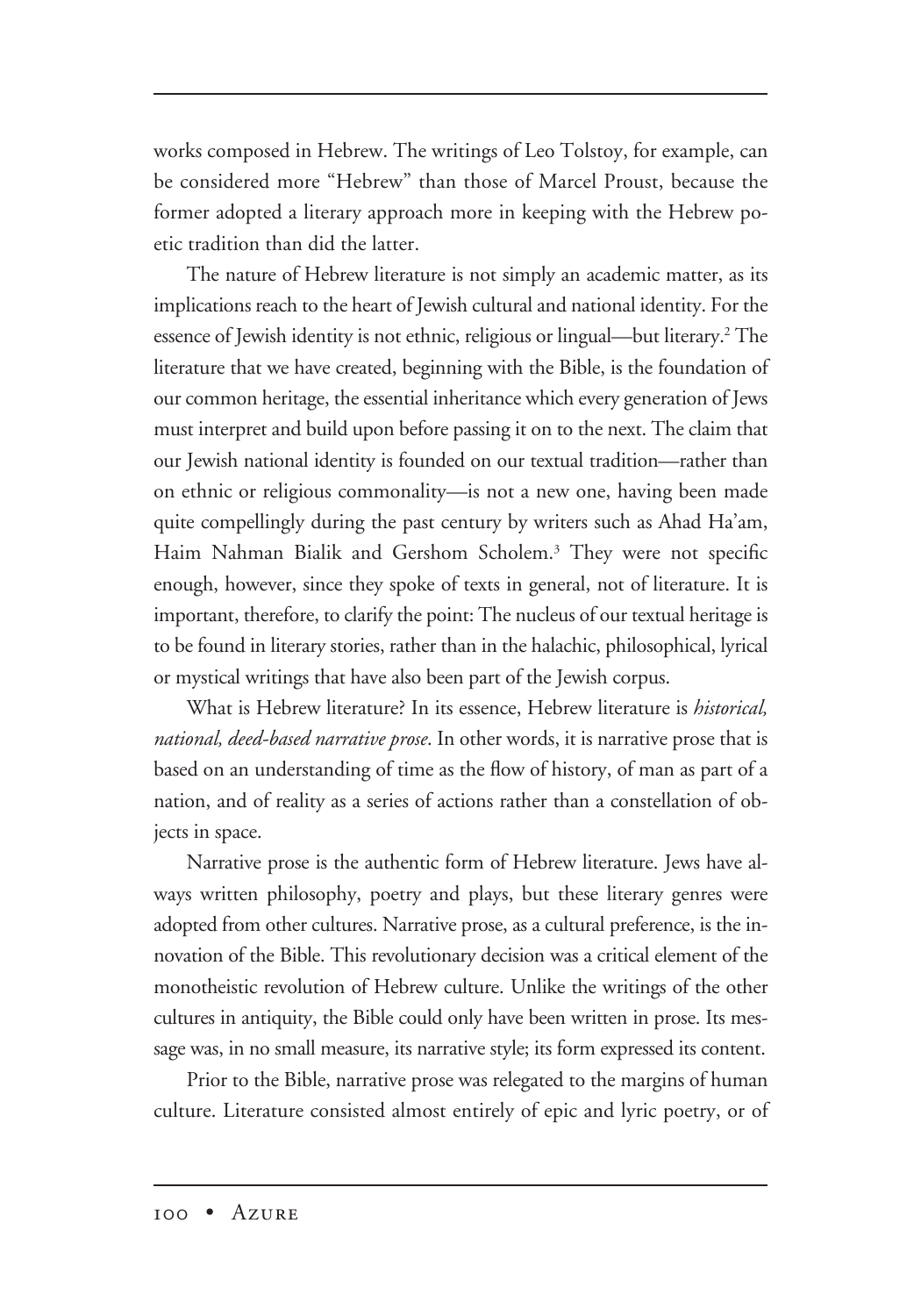plays which were written as poetry. Although the Egyptians wrote some works of prose, their importance was negligible in a culture whose mythology was expressed primarily through monumental architecture and visual art. As far as we know, the Sumerians, Assyrians and Babylonians did not compose a single work of literary prose. The only literary prose left to us by the Greeks was written centuries after the Bible had been completed, after their culture had already declined, in the first centuries of the common era.<sup>4</sup> The Chinese, who wrote copious poetry beginning in the fourth century B.C.E., discovered prose only a thousand years later, during the period that was parallel to the European Middle Ages; they began to take it seriously as an art form only around the seventeenth century.<sup>5</sup> The Japanese, who likewise wrote poetry from the dawn of their civilization, discovered literary prose in the late tenth century C.E.<sup>6</sup> Islamic culture, which inherited the pagan poetry that had been widespread in the Arab world before Muhammad, and which was tied to poetry in all the phases of its development, encountered prose only in the Abasid period (between the eighth and thirteenth centuries), and even then as an inferior genre used merely for popular entertainment.<sup>7</sup> The ancient Indians wrote poetry and philosophy, if such a distinction can be made between the two genres in their writing; their early compositions are ritual religious psalms (the four *Veda*s); the premier creation of their classical culture, the *Mahabharata* (assumed to be contemporary with the Bible), is an epic poem, as is the other great exemplar of that period, the *Ramayana*. The Indians turned to narrative prose only in the first centuries of the common era, with the rise of Buddhism.8 Their apathy with regard to history and its writing is consistent with their predilection for poetry rather than prose.<sup>9</sup>

Why was prose, which in contemporary culture is more closely identified with "literature" than any other genre, passed over by the ancient world? This was not a matter of "oversight," or of the vagaries of taste. It was, rather, a cultural decision reflecting the worldview that was prevalent in the ancient world—a worldview that prose was simply ill-suited to express.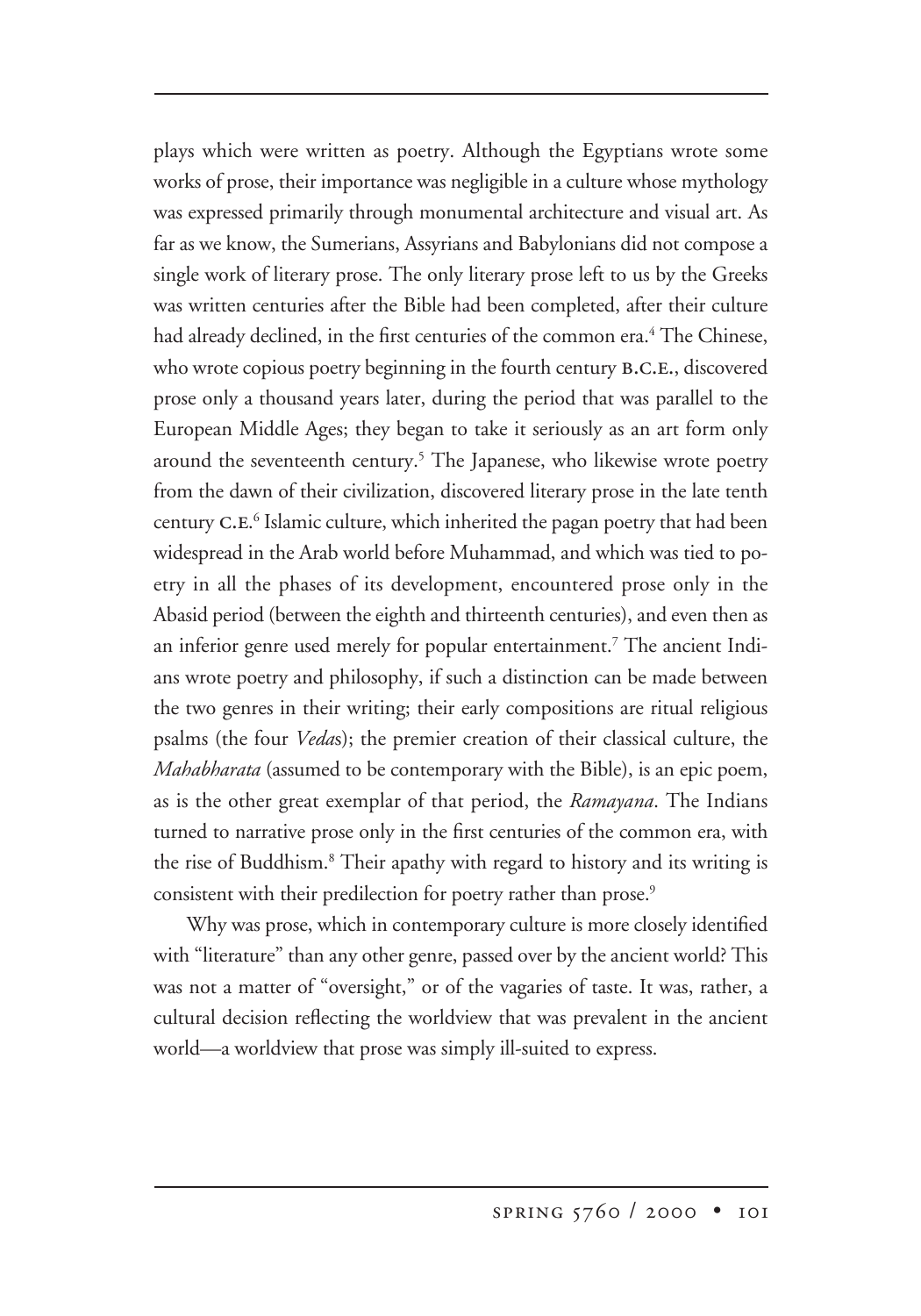In ancient times, pagan societies understood the various phenomena of<br>reality as deriving from a single supreme principle, a cosmic rule that dic- $\perp$  reality as deriving from a single supreme principle, a cosmic rule that dictated everything (the *ma'at* of the Egyptians, the *brahman* of the Indians, and the *moira* of the Greeks are examples). Their many gods were viewed not as independent powers, but as diverse embodiments of this eternal rule. Polytheism, contrary to popular belief, was based on a monistic conception that regarded natural phenomena as constituting the entirety of reality, in accordance with the absolute cosmic rule. And this, simply put, does not make for good narrative: There is no *story* to be found in the eternal, static "absolute." It does not act, but simply is. Its essence cannot be linked to any plot. The literary genre best suited for expressing what is essentially a pantheistic worldview, which perceives time as eternal repetition and nature as the object of sensual worship, is not narrative prose, but poetry.

The pagan way of life is a never-ending cycle of poetry. Pagan civilization is a reflection of the laws of nature, an application on earth of the cosmic order. Life under the rule of nature is an endless repetition of day and night, of the seasons of the year, of the lunar cycle, and all that these entail: The high and low tides of the seas, the ebb and flow of the rivers, the migration of birds, the mating seasons of animals, the planting and harvesting of crops. Pagan cultures were totally dependent on the rivers: The Nile, the Euphrates and the Tigris, the Ganges and the Indus, upon whose banks they lived and flourished. Their indefatigable interest in the movement of heavenly bodies was no mere intellectual hobby, but part of their struggle for survival, which depended heavily on the effects of the sun and the moon. These were societies for which the earth was the object not only of agricultural labor, but also of religious worship. The perception of nature as an immutable set of rules, and of the universe as an all-encompassing order that governs not only the earth but the gods as well, gave birth in these cultures to a wellspring of

**II**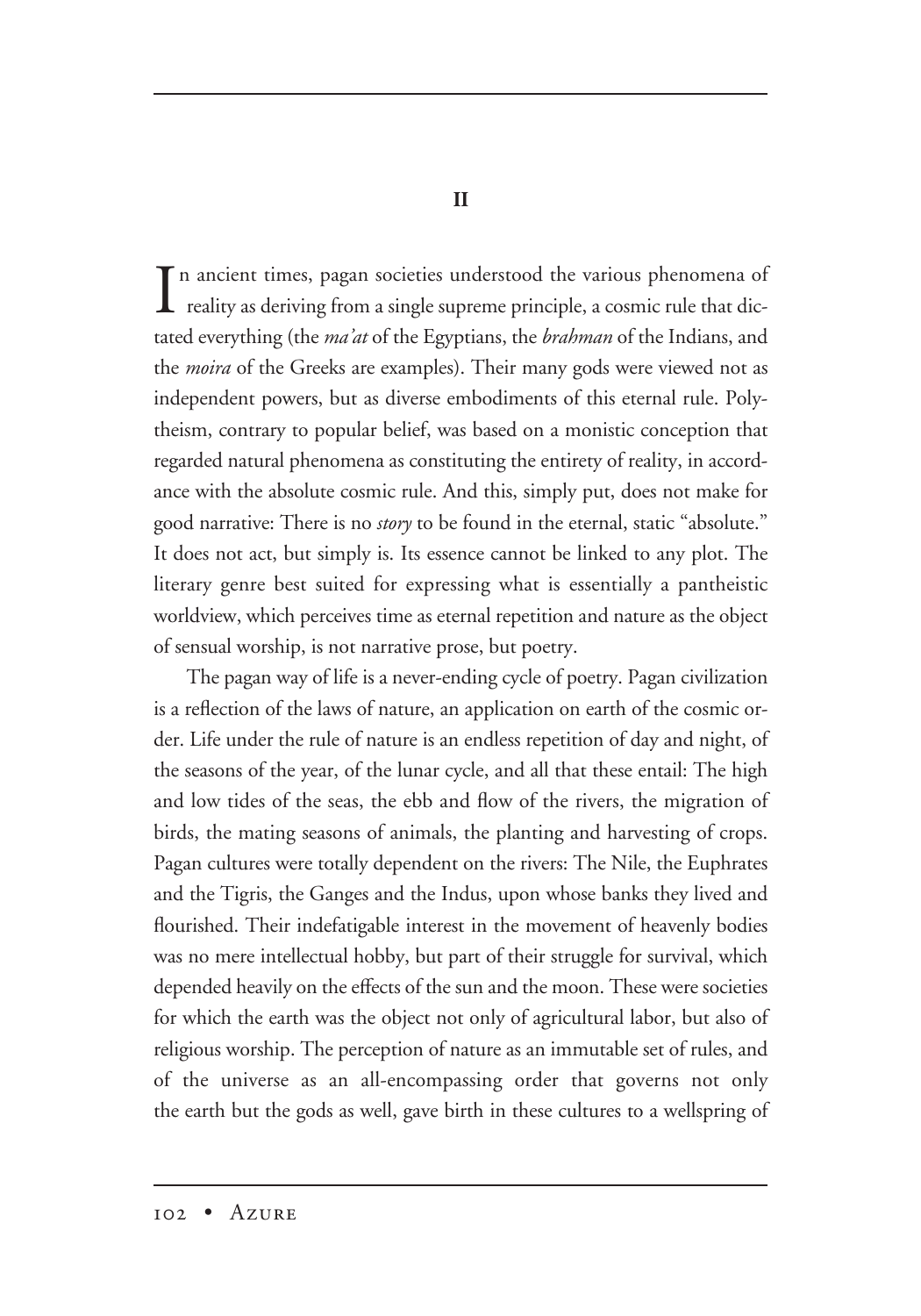scientific inquiry, in fields as diverse as arithmetic, geometry, astronomy, astrology, logic, spatial and architectural engineering, and acoustics. Science, like poetry, is the fruit of paganism.

In its practical dimension, pagan science gave birth to technology. As a theoretical pursuit, it produced philosophy. The breathtaking physical achievements of the Egyptians, Babylonians, Mayans and Chinese included the construction of great temples and planetariums, the production of weapons and means of transport, sophisticated methods of irrigation, and the embalming of corpses. Their theoretical inclinations found expression in the abstract, logical and metaphysical discourse that developed in Greece and India. If all reality reflected a mysterious, eternal set of laws, then it was through conceptual abstraction that these cultures sought to understand it. The pagan philosopher, as Aristotle explained, was not interested in the question of why, in a certain year, rain suddenly fell in the summer in a place where the rains generally come only in winter, but rather of why it tends to rain in the winter. The philosopher was uninterested in the exceptional, the singular, the historical. He dealt with the eternal.

But it is precisely questions such as why it rained in a given summer that are dealt with in the biblical narrative. The pagans left such questions untouched, because pagan culture found meaning not in deviations from nature's norm, but in the norm itself. For the biblical narrative, however, *only* events such as these are worthy of mention, because only in singular, anomalous events—those which, taken together, we call "history"—is the will of God revealed. The Bible does not deny, of course, the regularities of nature. On the contrary: "The heavens declare the glory of God, the sky proclaims his handiwork."<sup>10</sup> All of creation, from the biblical standpoint, arouses a sense of awe; but this amazement differs from the pagan view, which sees nature as supremely important. According to the biblical conception, the created universe is only one of the reasons to marvel at the omnipotence of God. While the heavens declare his glory through their manifest reality, this glory is manifest even more clearly in the rare moments when the natural course of events is disturbed: When God heeds a warrior's call, "Stand still, O sun, at Gibeon,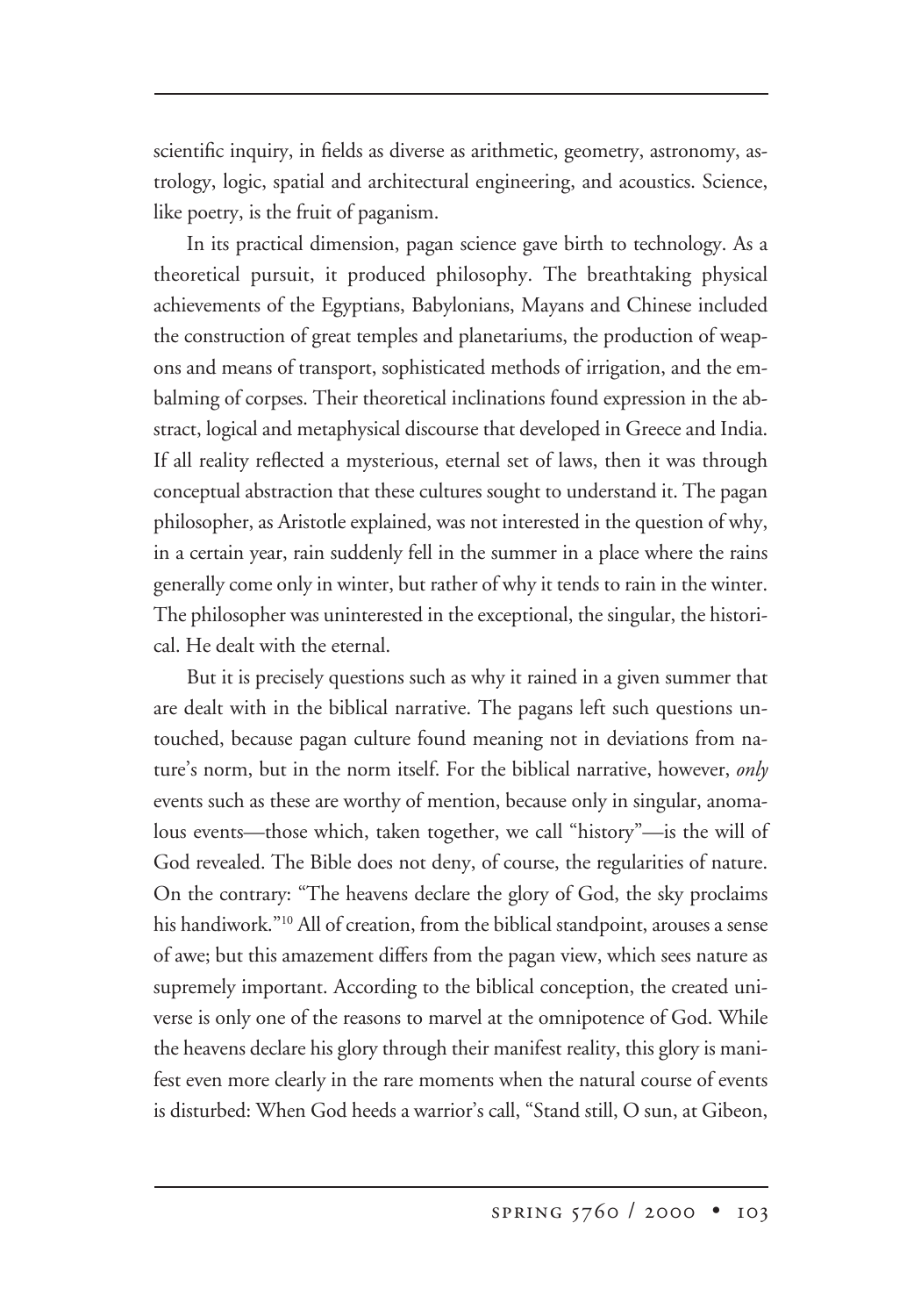O moon, in the valley of Ayalon"; when a baby is born to an elderly couple; when whole cities are destroyed by fire and brimstone from heaven; when a bush burns without being consumed; when the waters of a great river turn to blood; when the sea parts to allow refugees to walk through; when food descends from the heavens like rain; when city walls are felled by the blowing of rams' horns; when a single man brings down a pagan temple with his bare hands; when a jet of fire descends upon an altar at the command of a prophet; and when a chariot drawn by a team of horses takes a man up to heaven.<sup>11</sup>

The biblical God is not something, as were the *ma'at*, *brahman* and *moira—*but someone; not a "Supreme Being" or the "Absolute," not the "Unlimited" (*apeiron*) of Anaximander, or the "Idea of Ideas" of Plato, the "Unmoved Mover" of Aristotle, the "One" of Plotinus, or any other monist abstraction. God is not the law, but the lawmaker. He is the Master of the Universe, and his sovereignty is manifest in history.

#### **III**

The biblical message that God is revealed in history cannot be "proven"<br>by philosophical arguments. It is anti-philosophical: It focuses not on conceptual abstractions, but on the specific and unusual; not on the rule, but on the exception. In contrast to the metaphysical "absolute" of the Greeks and Indians, the Hebrew "historical" God is described only through the reports of those who have encountered him—through testament. Prose is the form of verbal expression that best suits a belief in him. God's involvement in the world is a story; it is a series of his actions as sovereign of the world, both in their earthly, political form ("reward and punishment") and in their miraculous, otherworldly form ("signs and wonders"). Time itself is directly affected by this perspective. The sense of time revealed in the biblical narrative is not the circular "eternity" of nature, but the linear, irreversible, historical time with which we, as products of Western culture, are so familiar that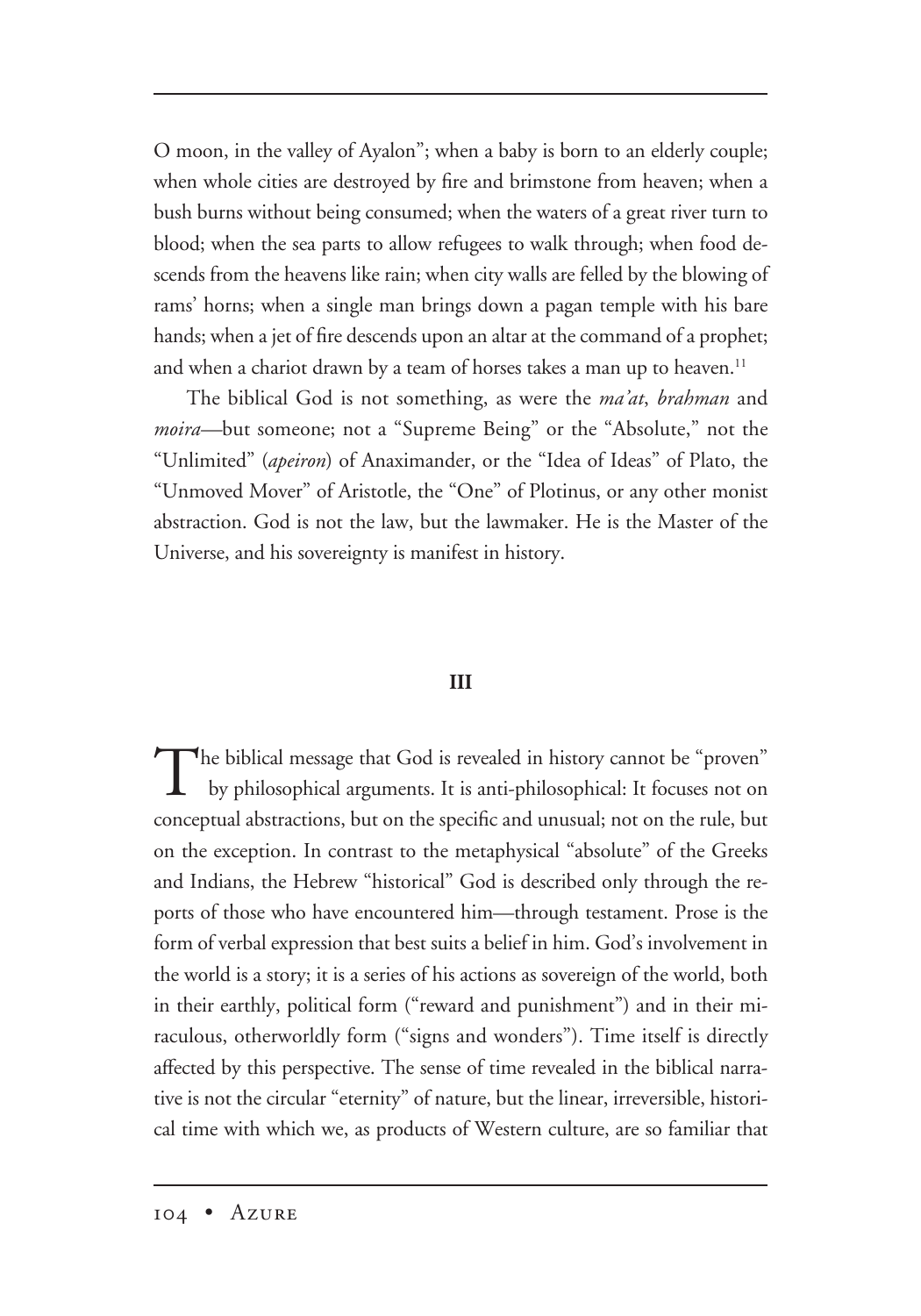we are liable to forget how foreign this idea was to the pagan cultures of antiquity. History, too, has a history: It begins with the Bible.

And yet, the Bible is no history book. It is literature, a "historical" narrative: Artful prose, infused with a purposive conception of time that was completely absent from the pagan consciousness—even from that of pagan historians like Herodotus and Thucydides. Pagan time is rhythmic. The Greeks inherited the Babylonian division of the day and the night into twelve hours each, and of the circle into 360 degrees. This cyclical division of time into "hours" and of space into "degrees" reflects a worldview that is totally foreign to the Bible: "Day" and "night" are the smallest units of time appearing in Scripture. Hours, minutes and seconds are ideological in nature, reflecting a cyclical, rhythmic consciousness that differs markedly from the linear biblical conception. In a world of repetition, there is no meaningful difference between this summer and last summer. However, if the world was created at a certain moment, as the Bible asserts, then time is not repetition but direction. Pagan time is a circle; biblical time an arrow. No point in time is identical to any other. Every moment has a significance all its own.<sup>12</sup>

In terms of poetics, the difference between linear and circular time finds expression in the literary techniques known as *ab ovo* and *in medias res*. A story which is told *ab ovo* (literally, "from the egg") begins from the perspective of the earliest moment in the plot, and the reader is carried forward with events; one which is written *in medias res*, however, starts the tale with events already in progress. There has never been a text so radically *ab ovo* as one that begins with the creation of the universe and moves forward over thousands of years of history until the Return to Zion in the time of Ezra and Nehemiah. In contrast, works such as the *Odyssey* and *Oedipus Rex* are outstanding examples of *in medias res*. In both of them, the opening scene takes place two decades after the start of events. The reader encounters Odysseus about twenty years after the beginning of the Trojan War, and Oedipus a similar amount of time after he murdered his father and took his mother for a wife. The Greeks abjured the *ab ovo* technique because it expressed a linear, evolutionary perspective that did not fit their worldview. The *in medias res* technique, in contrast, better fit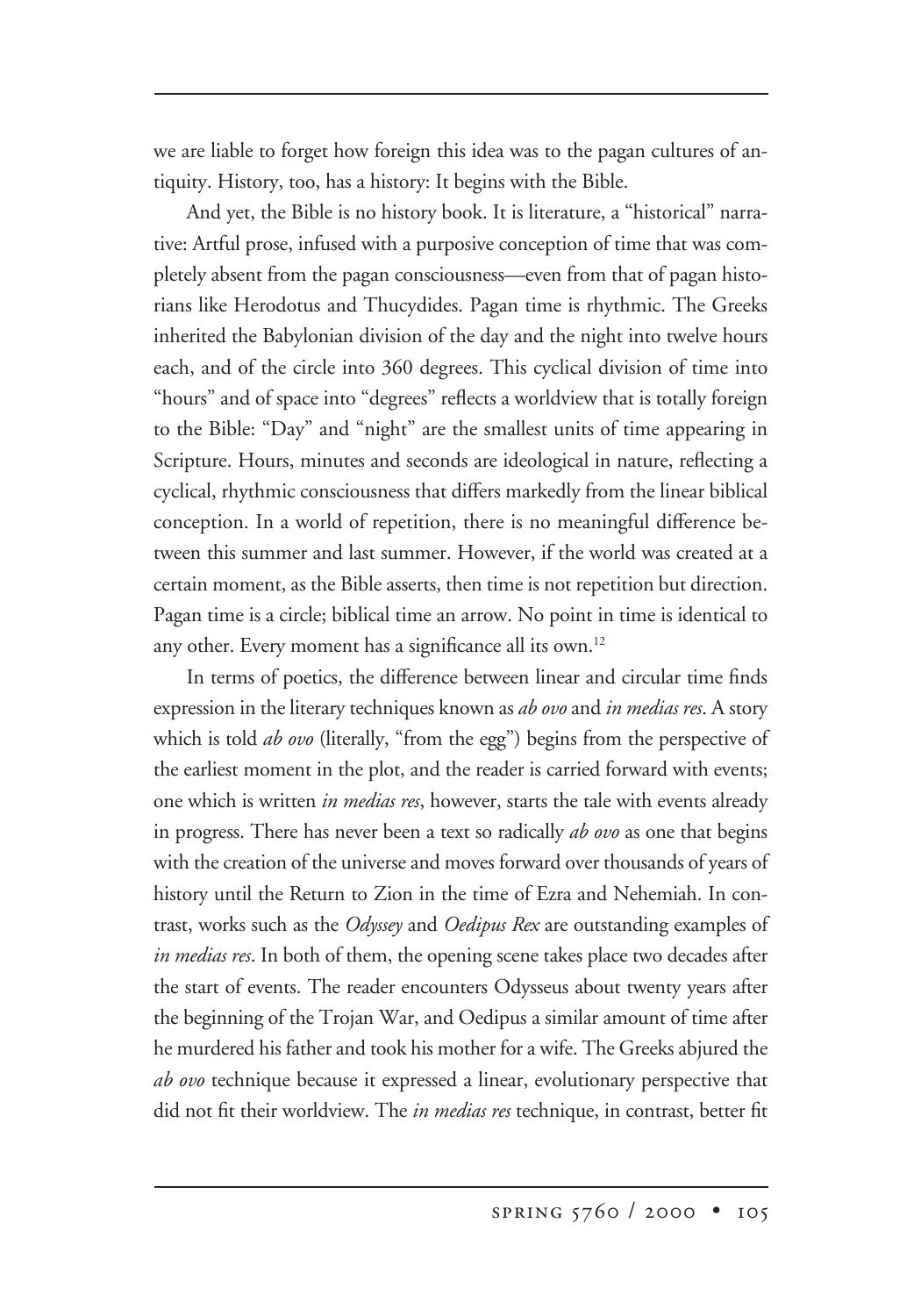the Greek notion of time, which emphasized the intensity of the present moment.13 The Greeks possessed an intense, ecstatic sense of the present, alien to the continuous, plodding, historical sense of the Hebrews. This contrast between the dense dramatics of *in medias res* and the chronological patience of *ab ovo* also explains the preference for theater in Greek culture, as opposed to the narrative prose chosen by the Hebrews.

The pagans did not have history; what they had instead was chronologies. A chronology is never an arrow, for it lacks direction and purpose. It is an account of events that do not form a significant whole; it is a string of unconnected facts. The walls of the temples and palaces discovered in Egypt and Mesopotamia are covered with dynastic chronicles, the tallies of victories and conquests, as well as bureaucratic records. These chronicles, in contrast to history, do not portray events as leading from one to the next, but as occurring one after another, as a procession of recurring elements. In the chronicle, time marches in place: The kings, military commanders and priests who lead one generation undertake the same types of action as did their predecessors. Only the names change.

The emphasis Herodotus and Thucydides place on single events (Herodotus writes entirely about the war between Greece and Persia, Thucydides about the war between Sparta and Athens) is simply another aspect—although a more sophisticated one—of the same non-linear perspective: There is no history for these "historians," no attempt to grasp the greater significance of events or to describe them as part of a larger whole; these wars are points isolated in time. In the Bible, however, events of this type are only links in the chain of a causal historical description spanning generations and eras. This linear view of time, which today we identify with the work of historians, is missing in the Greek writings. For them, the study of the "past" means writing about the recent past—a craft that today is practiced by journalists.

The Hebrew Bible is more historical than its Greek counterparts, but, as noted above, writing historical narrative is not the same as writing history. The Bible is not history but literature, because it is concerned not with facts but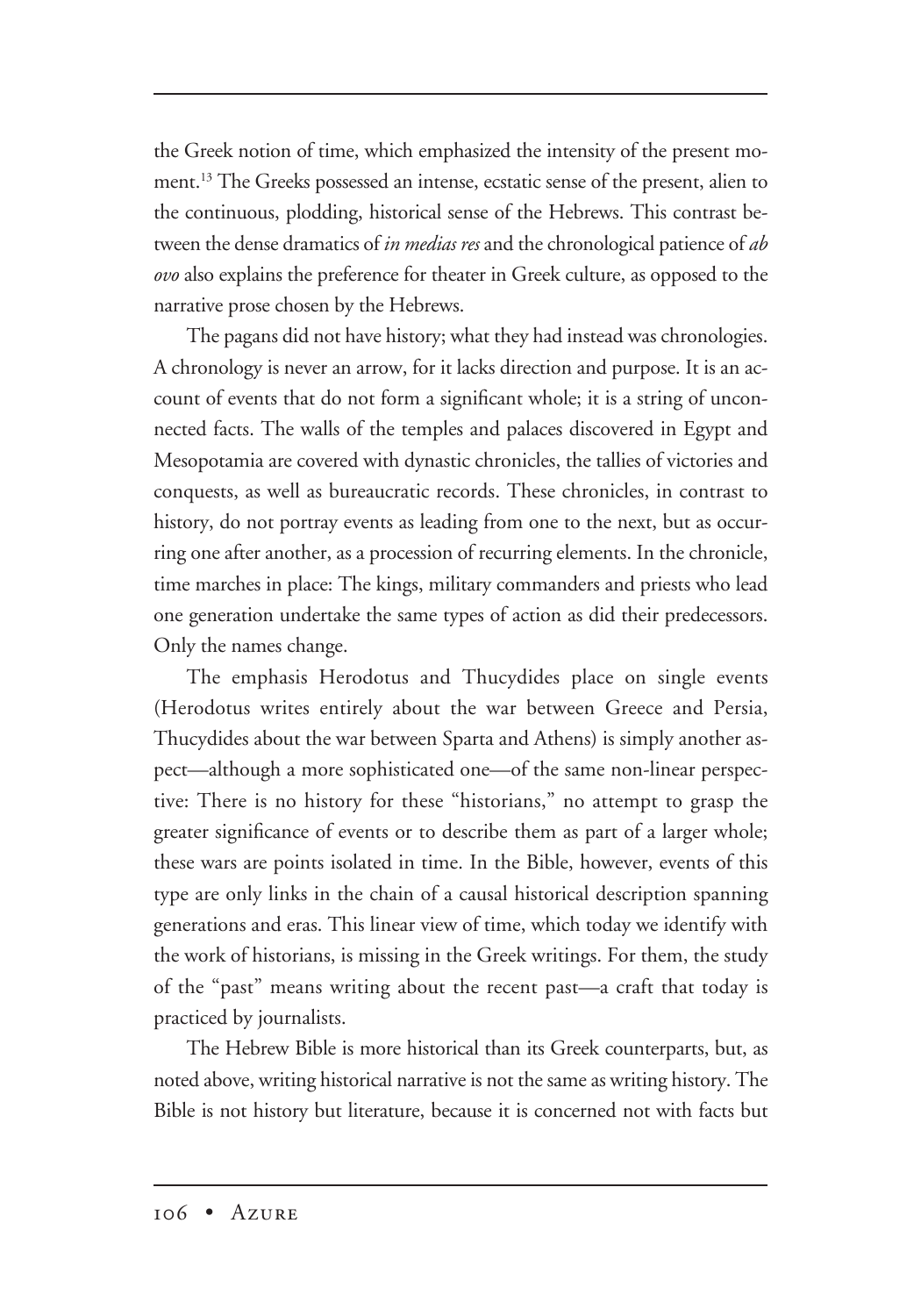with values. A history book is meant to make the reader more knowledgeable; the Bible, more wise. The former is intended to reconstruct the past; the latter, to fashion the future in light of the past. This does not mean that the Bible "invents the past"; the flood in the time of Noah, the binding of Isaac, the exodus from Egypt and the revelation at Sinai may have happened, or they may not have; if they did, there is no way of telling whether they happened exactly as the Bible portrays them. But such doubts, which would be intolerable in a history book, take nothing away from the value of the biblical narrative.

The fact that the Bible begins with a series of mythic "events" that do not allow for empirical confirmation (Creation, the Garden of Eden, Cain and Abel, the flood), and that these "events" are woven seamlessly into a story line that also includes realistic historical accounts (the division of Israel into northern and southern kingdoms, the conquest of Jerusalem by Nebuchadnezzar, the proclamation of Cyrus), demonstrates that the factual, documentary aspect is not what is most important to the narrative. The many stories may well reflect what actually happened to the people of Israel. But the narrative itself, the historical whole in which these scenes are inlaid, is not "historical truth," just as it is not falsehood. It is literature, and its purpose—like the purpose of any work of art—is not informative but spiritual, relating to values, esthetics and emotions. Even if we choose to read the Bible as a historical document, it is not its "facts" that give us the sense of history, but rather the linear unfolding of its narrative.

#### **IV**

There is another way in which the "truth" of the Bible differs from that of the historian. The historian's account is always based on partial information. If he witnessed the event himself, as did Thucydides, Xenophon and Josephus, he can usually see only one side of the picture. If, on the other hand, his own understanding is derived from the testimony of those who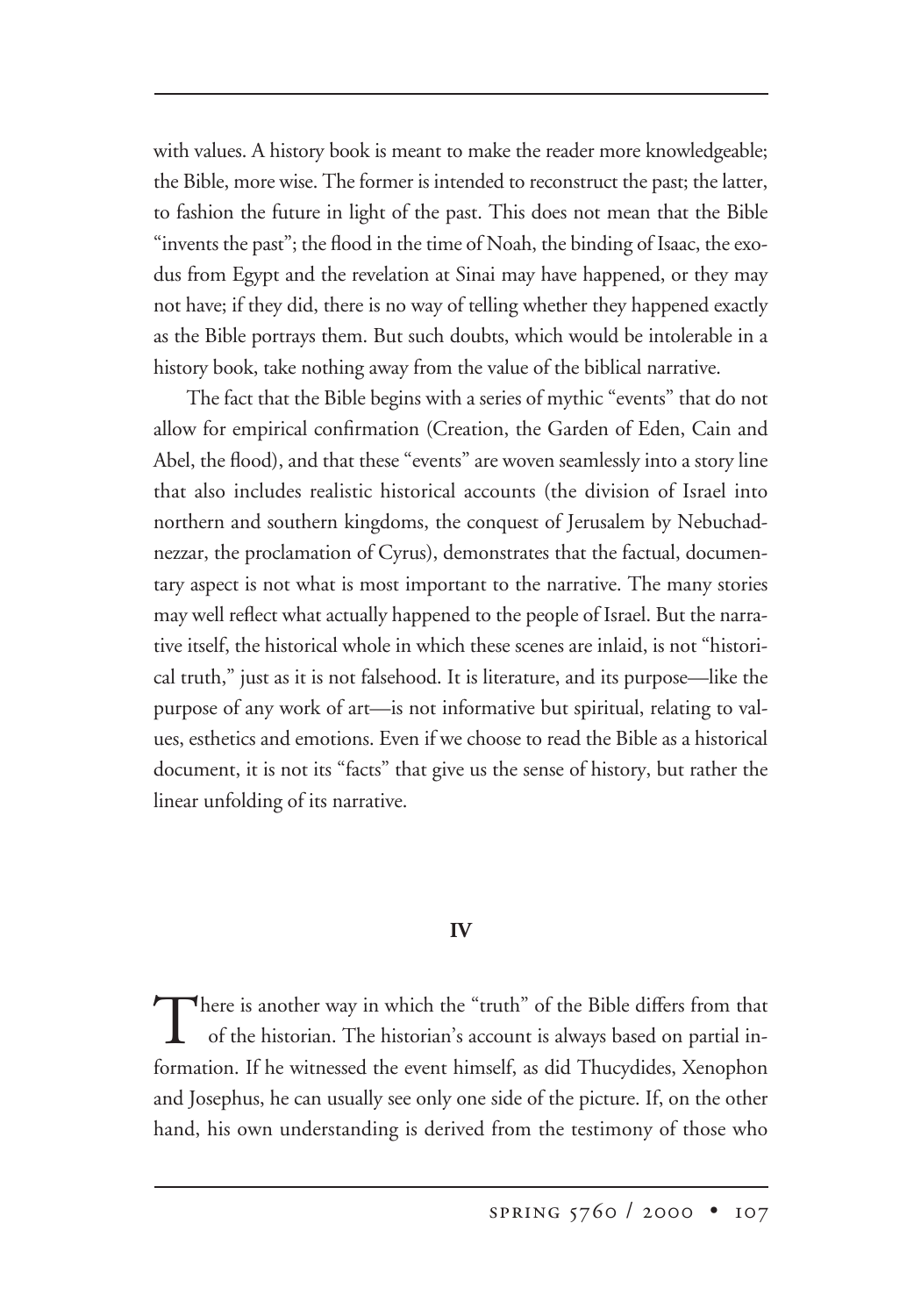were there, of their descendants, or of documents they left behind, he will never be able to piece together the entire puzzle. At some point, every historian discovers that not only do the findings not square perfectly; they contradict one another, complicate the picture and raise unanswerable questions. The honest historian is precisely one who appreciates the limits of his work how restricted he truly is in approaching the past, and how unreliable are the documents, rumors, traditions and other materials that accumulate on his desk. Not only does the fair-minded historian know his own limitations, he acknowledges them in his writing, shares them with the reader, and spells out exactly where the borders lie between fact and speculation.<sup>14</sup>

The biblical narrator, on the other hand, is omniscient. He knows how the world was created, and who created it. He has knowledge of how and why human beings, right and wrong, sex and shame, came into being; how and why languages developed; how and why the flood took place, and how life on earth was saved from extinction at that time. When the narrator relates events as grand as war and politics, or as small as familial and personal rivalry, he knows not only what all the heroes did or said, but also what they thought and felt. When he tells of events that took place simultaneously in different places, he knows, to the same degree of detail, what took place in each. And he presents all of this not as "hypothesis," "conjecture" or "logical inference," as does Thucydides, but as plain fact.

It may even be that the term "omniscient" is not strong enough to describe the kind of knowledge possessed by the biblical narrator. This term is generally used to characterize the narrator in realistic novels of the eighteenth and nineteenth centuries, as opposed to the deliberately limited narrator typical of twentieth-century literature. The nineteenth-century "omniscient" narrator, however, "knows" much less than does the biblical narrator. The realistic worldview, and the poetics that reflects it, still restrict the former to what any normal person could know.15 The biblical narrative, on the other hand, constantly exceeds the bounds of knowledge characteristic of literary realism. Along with its more "historical" tales, the Bible contains enough miracles, angels and violations of the natural order for the book to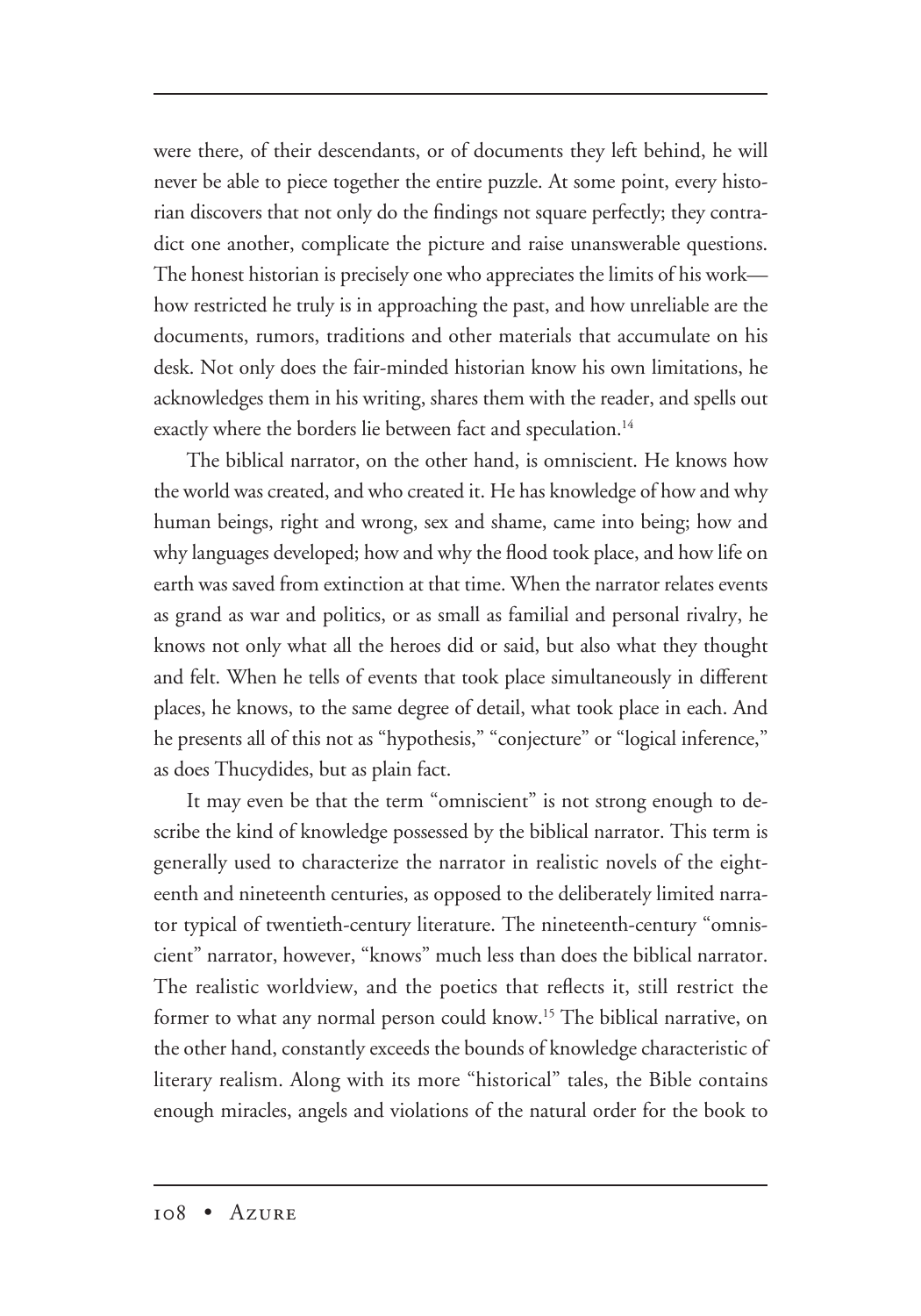be called fantasy. The biblical narrator, however, intertwines these supernatural events into the narrative without losing his credibility. He tells of the normal and the paranormal in the same matter-of-fact, reportorial manner, and in so doing impresses upon the reader that the text before him, wonders and all, is no fairy tale but rather a "true" story.

How is the effect of "historical truth" achieved in a text so "unrealistic"? In order to understand this, it is worth imagining what the Bible would be like were it written in the first person—"In the beginning, I created the heavens and the earth," and so on. Would anyone believe it? Would we relate to it seriously? Clearly not. For if the narrator is also the Creator, then he is not only omniscient, but also omnipotent: "I, who created the world, also created this text." An omnipotent narrator adds nothing to the credibility of the narrative, but rather weakens or even ruins it completely, for an omnipotent narrator can also invent history at will. The text itself would appear to be an invention, and as such could make no claim to truth.<sup>16</sup>

Even historians must assume, on occasion, some degree of literary freedom. Without it, they could never fill the many gaps that are the inevitable result of their limited sources. Even when there is no shortage of historical data, the very effort to interpret and judge it involves a great deal of guesswork, conjecture and inference. In other words, when a historian does not invent data, he at least invents its meaning. The biblical narrator, on the other hand, presents both fact and meaning as historically true, without reservations or disclaimers. The biblical narrator is thus the most authoritative narrator in literary history: Omniscient to a degree never attained before or since, a narrator who claims knowledge beyond any human limitation, but nonetheless insists upon the absolute credibility of every word.<sup>17</sup>

A narrator so authoritative cannot be a private voice. A private voice is a limited one, and as we have seen, even God cannot function as a biblical narrator in the first person without undermining his credibility. Wondrous, farflung "data" such as are presented throughout the Bible can be taken seriously by the reader only if they are related by an impersonal narrator, who is not bound by any single perspective.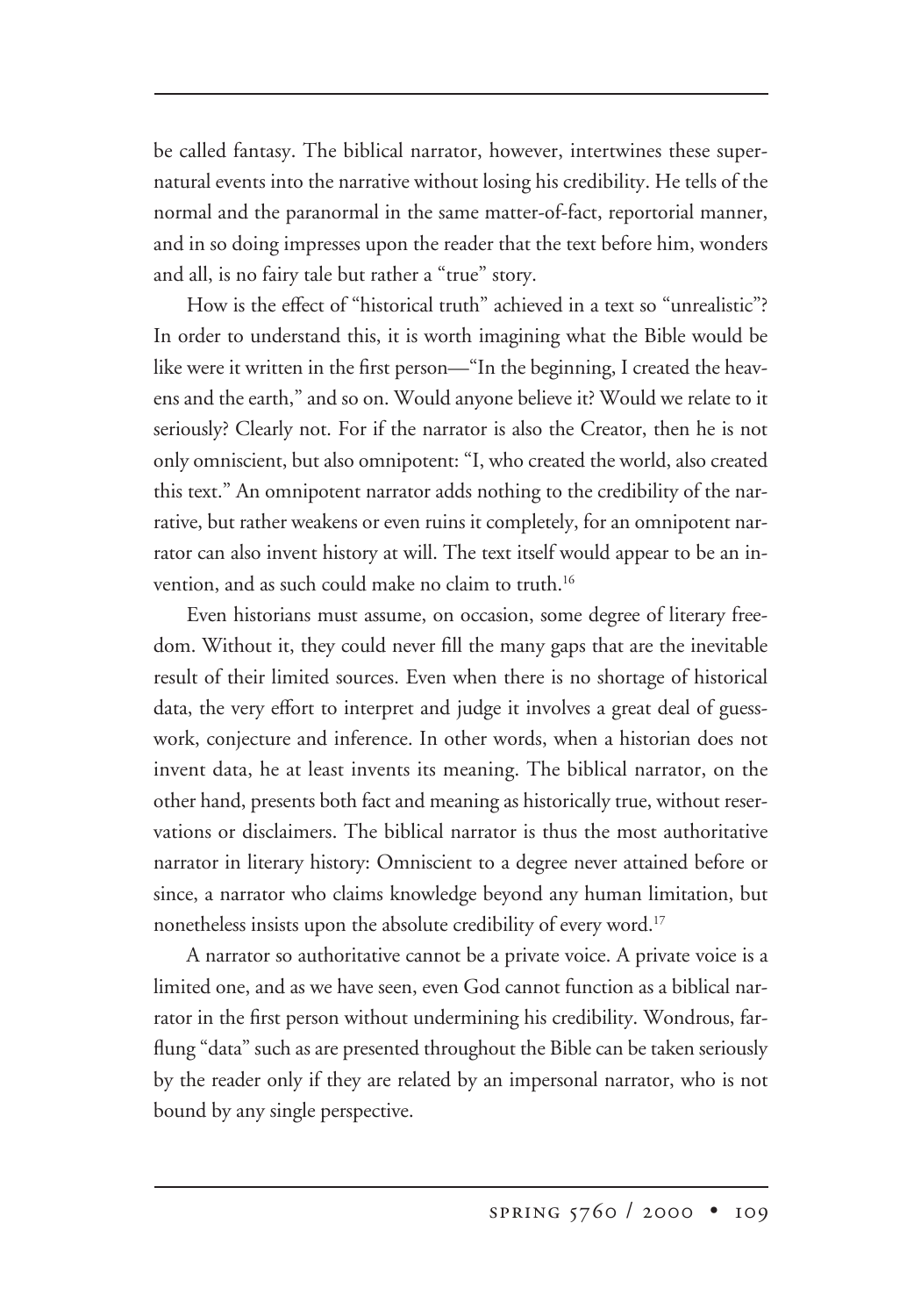The "omniscient" narrator of the eighteenth- or nineteenth-century European novel is a very personal storyteller when compared to the narrator of the Bible. There are two reasons for this: First, the interpretive intervention of the modern narrator throughout the story; and second, the personal style that the author fashions for him. This is a narrator who expresses his opinion at every turn, explains to us the significance of events, offers lengthy descriptions of the characters and their motives, and exploits his podium to offer his own prognoses, thoughts and impressions as a "citizen of the world."18 This tendency of the author to project himself into the text is completely absent in the Bible. The biblical narrator neither describes nor explains, and he never philosophizes. He presents the events and the actions of the characters, lets us hear the dialogues, and makes it clear that the events are meaningful and interconnected—but leaves us to figure out the meanings and connections for ourselves.

As for literary style, the prose of the nineteenth century, mainly since Gustave Flaubert, is marked by the need to give the narrator a private, unique voice—so much so, that uniqueness of voice became a primary measure of a work's quality.19 The biblical narrator, in contrast, has no personal "voice." Obviously, the Bible employs distinctive norms of the sort necessary for proper, functional writing. But the biblical text was, in all probability, assembled from any number of textual sources and underwent an extended process of compilation from among fragments of myths, genealogies, songs, descriptions of battles, and the like.<sup>20</sup> The result is a kind of stylistic collage: The voice of all Israel of many generations, and of no one in particular, incorporating syntactic, idiomatic and figurative elements that span centuries. Even if Flaubert, Gogol or James had forgone their individual styles and adopted the detached style of the journalism of their day, they could not have approached the impersonality of the biblical text.

The Bible's stylistic impersonality exceeds even that of the historian. The latter, like the narrator of the nineteenth-century novel, is forever making his presence felt within the text, by assessing probabilities, noting his uncertainty, interpreting data and offering hypotheses. It is precisely through his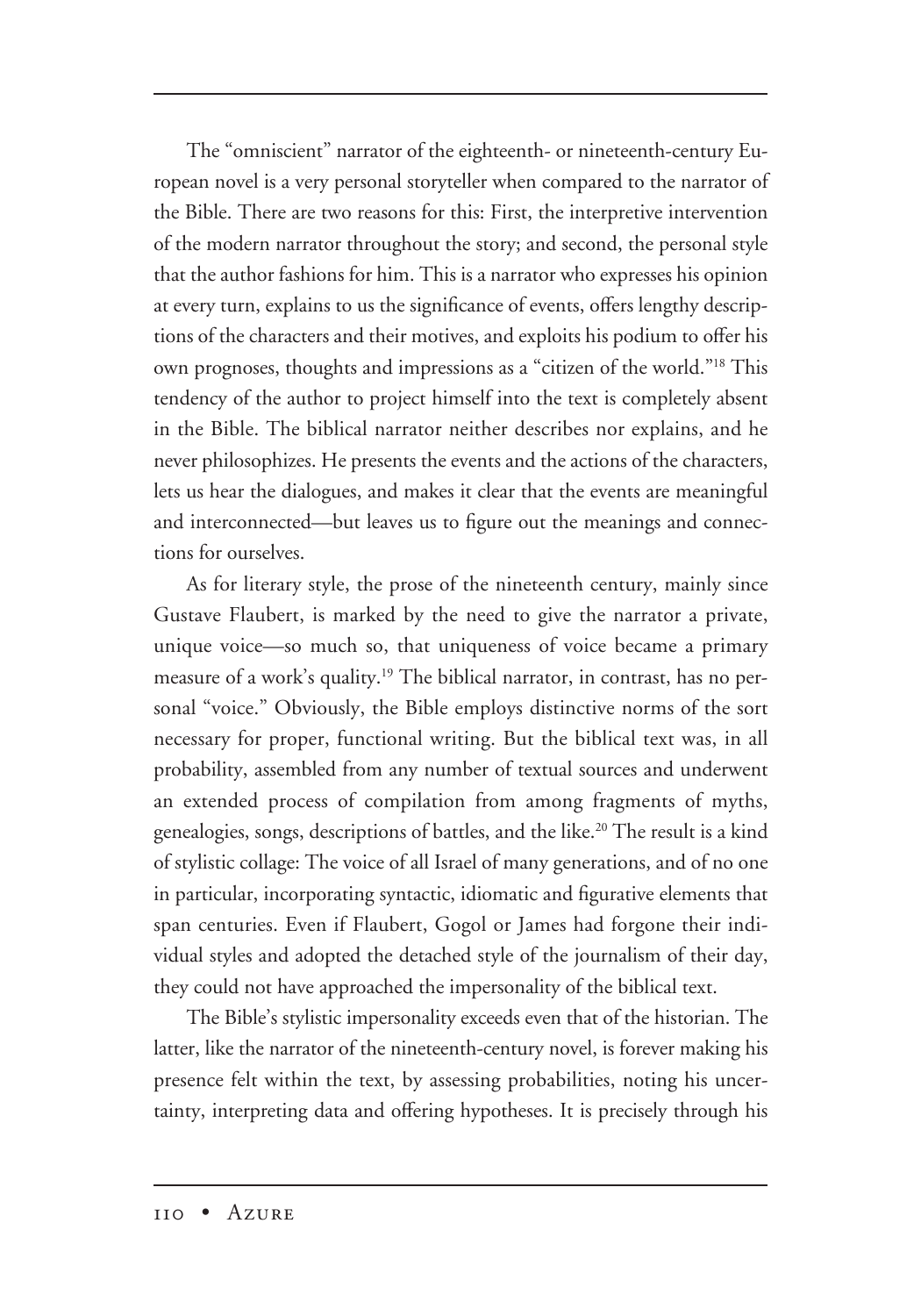presence in the text that he attempts to unite his data into a coherent pattern without deceiving his reader. Moreover, the successful historian does not write unprocessed "content," but is extremely careful—no less so than the novelist—in polishing his style, for he knows that no historical tale, no matter how important, will be read if not told in a masterful way.<sup>21</sup> The biblical narrative, on the other hand, with its popular, multi-generational "voice," achieves the opposite of the "self-expression" which stands at the pinnacle of Western artistic values.<sup>22</sup>

This biblical impersonality is strengthened, moreover, by the anonymity of the author of the Bible's narrative passages, an anonymity that should not be mistaken for a simple convention of literary antiquity. This was, rather, a cultural choice. Among the Greeks, for whom writing was the way in which intellectual giants sought to immortalize their names, there is no trace of such anonymous authorship.<sup>23</sup> Western culture inherited from Greece the desire for everlasting personal fame. The anonymity of medieval art, as an expression of Christianity, is derived from the Hebrew tradition. Since the Renaissance, however, the anonymous, impersonal, Judeo-Christian esthetic has been abandoned, and Greco-Roman individualism has once again become the foundation of Western art and literature.<sup>24</sup>

# **V**

 $\mathbf{W}$  ho wrote the Bible? The people of Israel—such is the impression that the biblical narrative succeeds in creating. Regardless of how the text arrived at its present form, the final product presents itself as a popular work, "of the people, by the people and for the people." Of the people, because almost the entire biblical corpus, from the tales of the Patriarchs to the Return to Zion, is concerned with the formation, wars, successes and failures of the entire Hebrew nation; by the people, because the impersonal style and author's anonymity create the effect of a public undertaking, or at least an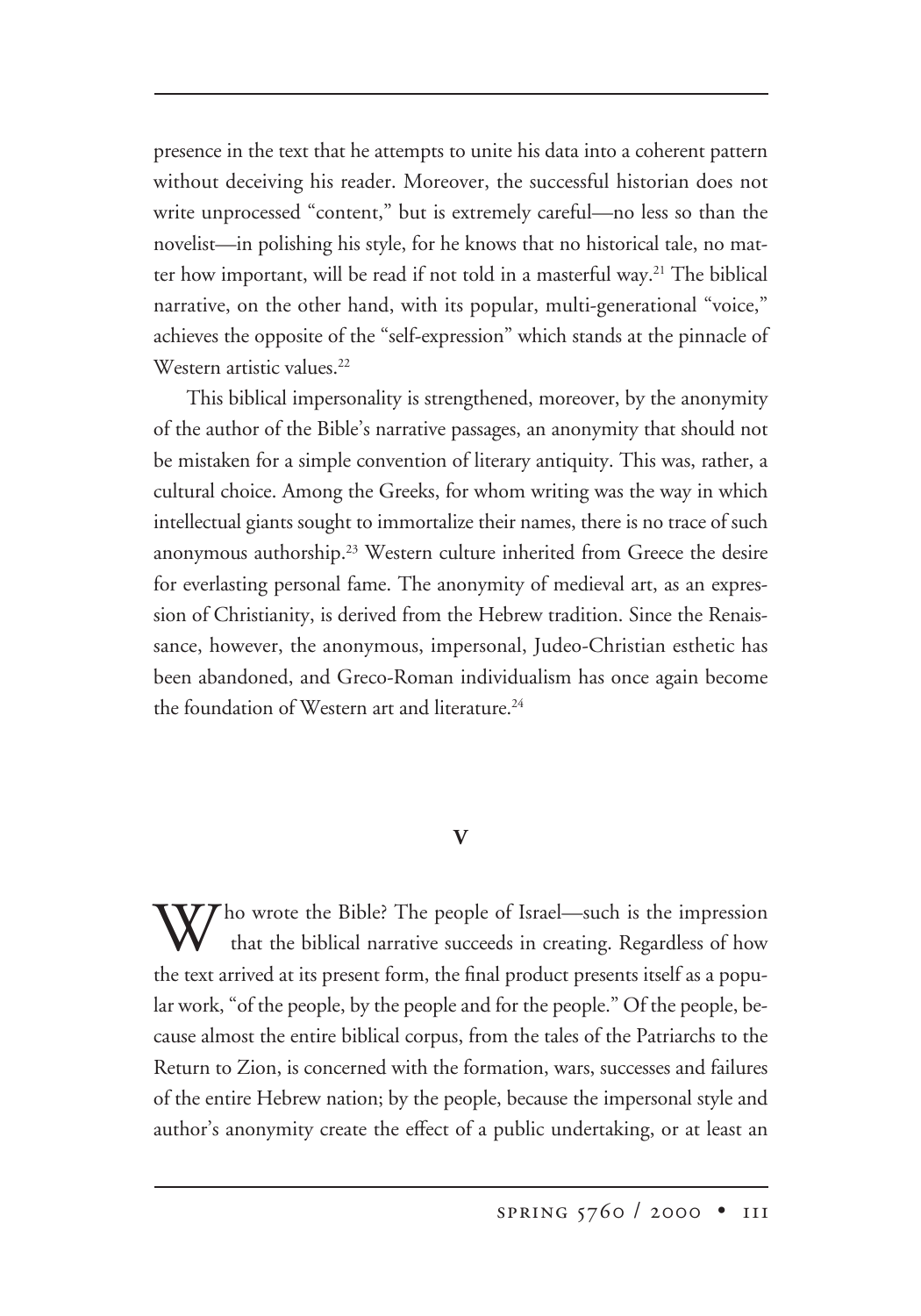undertaking of the professional writers from among the citizens; and for the people, because most of the biblical text, especially the Tora and the prophetic writings, is addressed expressly to the people of Israel.

The Bible's appeal to the people stands in sharp contrast to Western literature, which is directed at the private "reader"—an individual, detaching himself from the world in order to peruse a book in an intimate setting. The Bible was intended to be read aloud in a public setting. "And all the nation saw the thunder and lightning"—the depiction of the revelation at Sinai is reflective of the kind of communication that the entire text is striving to achieve.<sup>25</sup> If there is anything in the Bible that is alien to the spirit of Western literature, it is the public nature of its narrative.<sup>26</sup> Judaism as a whole is characterized by such a public nature, to a degree that has few parallels in other religions and cultures. It is sufficient to mention, for example, the obligation to pray and read the Tora in a *minyan* of ten men, an injunction which, like many other obligations, expresses the communal, public nature of Judaism. The Christian idea of "salvation," the redemption of the individual soul, is far removed from the Jewish concept of "redemption," which Gershom Scholem described as "the liberation of a nation from exile, the restoration of freedom and a vision of a just society."27

The national content of the Bible also differs sharply from the individualistic content which Western literature inherited from Greece. The Homeric epics, followed by the Athenian dramas, are not concerned with "the people," but with heroes whose splendid individualism is the essence of their "greatness." The individualistic, anthropocentric worldview of the Greeks—as famously expressed by Protagoras' dictum that "man is the measure of all things"—is diametrically opposed to the call of Isaiah: "Stop glorifying man, who has only breath in his nostrils. For why should he matter?"28 Similarly, the entire story of the Tower of Babel is a thinly veiled attack on anthropocentrism.

The use of characters' names in the titles of biblical and pagan texts offers a striking illustration of the point. The *Epic of Gilgamesh* is concerned solely with the exploits of Gilgamesh; the *Odyssey* tells of an individual named Odysseus; *Antigone* deals with Antigone; *Oedipus Rex* with King Oedipus; *Electra* with Electra. (This theme continues into modern Western literature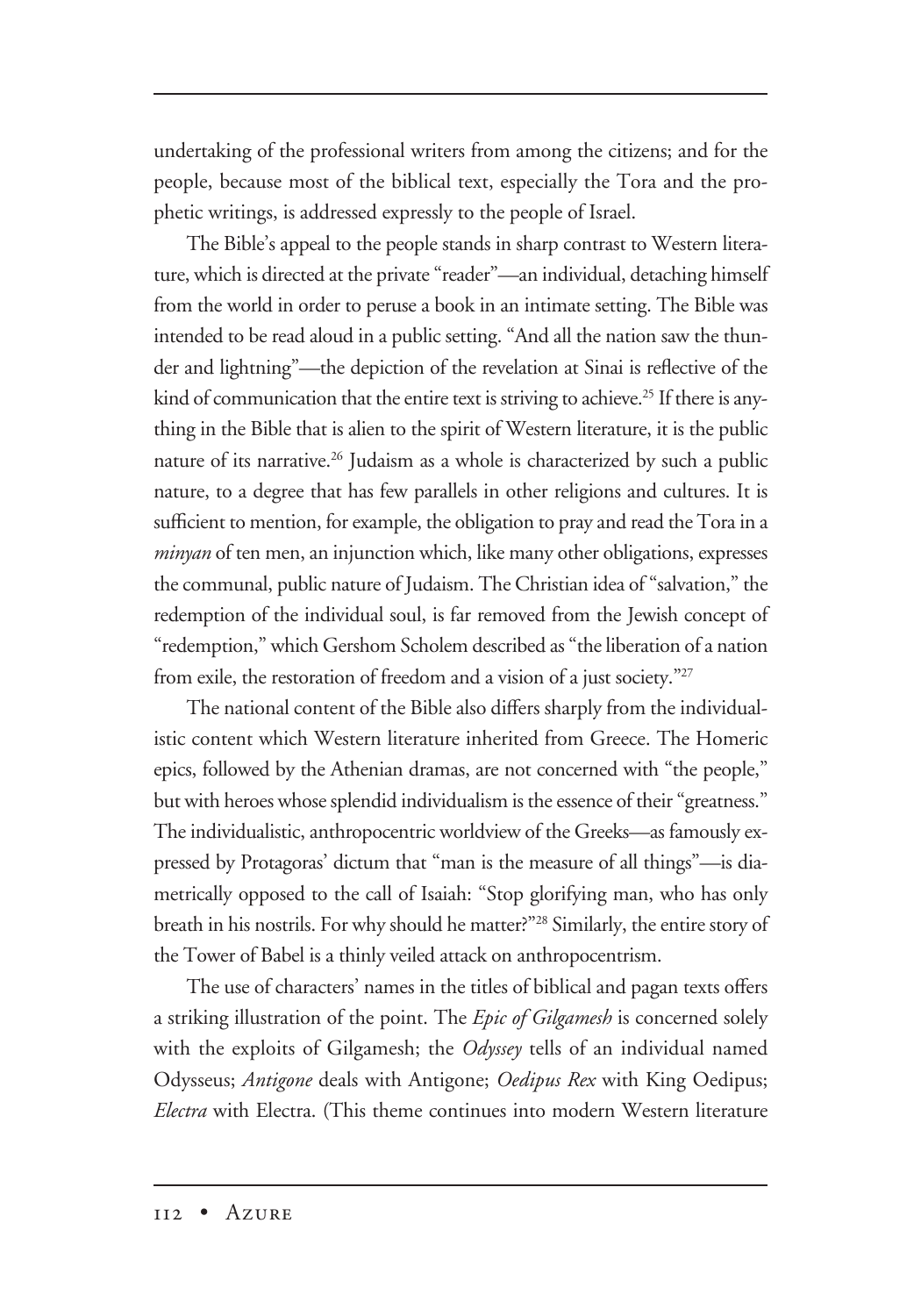as well,<sup>29</sup> which in the twentieth century focused on the "self" more intently than ever before.30) The book of Samuel, in contrast, is not devoted to the prophet Samuel, who is only one of the characters in it, and not even the most central (David is by far the book's dominant figure); the book of Joshua is scarcely about Joshua son of Nun, but deals primarily with the conquest of the land by the people of Israel; and the book of Ezra-Nehemiah is not concerned with the personality and individual fate of Ezra and Nehemiah, but with the return from the Babylonian exile and the spiritual and material restoration of the Jewish polity in the land of Israel.

Every character in the Bible, no matter how unique and impressive, is but a link in the long national chain. The biography that is set before the reader throughout Scripture is not of any one person, but of a people.<sup>31</sup> We are first told of the circumstances that led to the birth of the nation, in the "pre-historic" chapters of the beginning of Genesis, and afterwards of the adolescence of the people, from Abraham to the descent of the sons of Jacob into Egypt, followed by the nation's coming of age in the exodus from Egypt, the revelation at Sinai and the conquest of Canaan, and then its political maturation in the transition from a tribal confederation to a centralized kingdom. The individual stories of the binding of Isaac, the political success of Joseph, the survival of Yotam, the madness of Saul, the purges of Yehu and the tactical genius of Mordechai are merely chapters in a larger story. The placement of these independent stories in the broader narrative, and the careful timing with which each is introduced, impart to each of them its own significance.<sup>32</sup>

The Bible's consciousness is collective, but not collectivist. Individuals have an important role to play. Collectivism, which has appeared throughout history in the form of despotic regimes from Egypt and Mesopotamia to the Soviet Union and the Third Reich, has no room for individuals. Collectivist systems perceive individuals living under them as part of abstract, monolithic "people"; there is no significance to differences in character, talent or opinions among the components of this faceless "proletariat." The Bible, on the other hand, portrays a series of individual characters, each of whom is a unique human phenomenon. The striking differences among the three Patriarchs,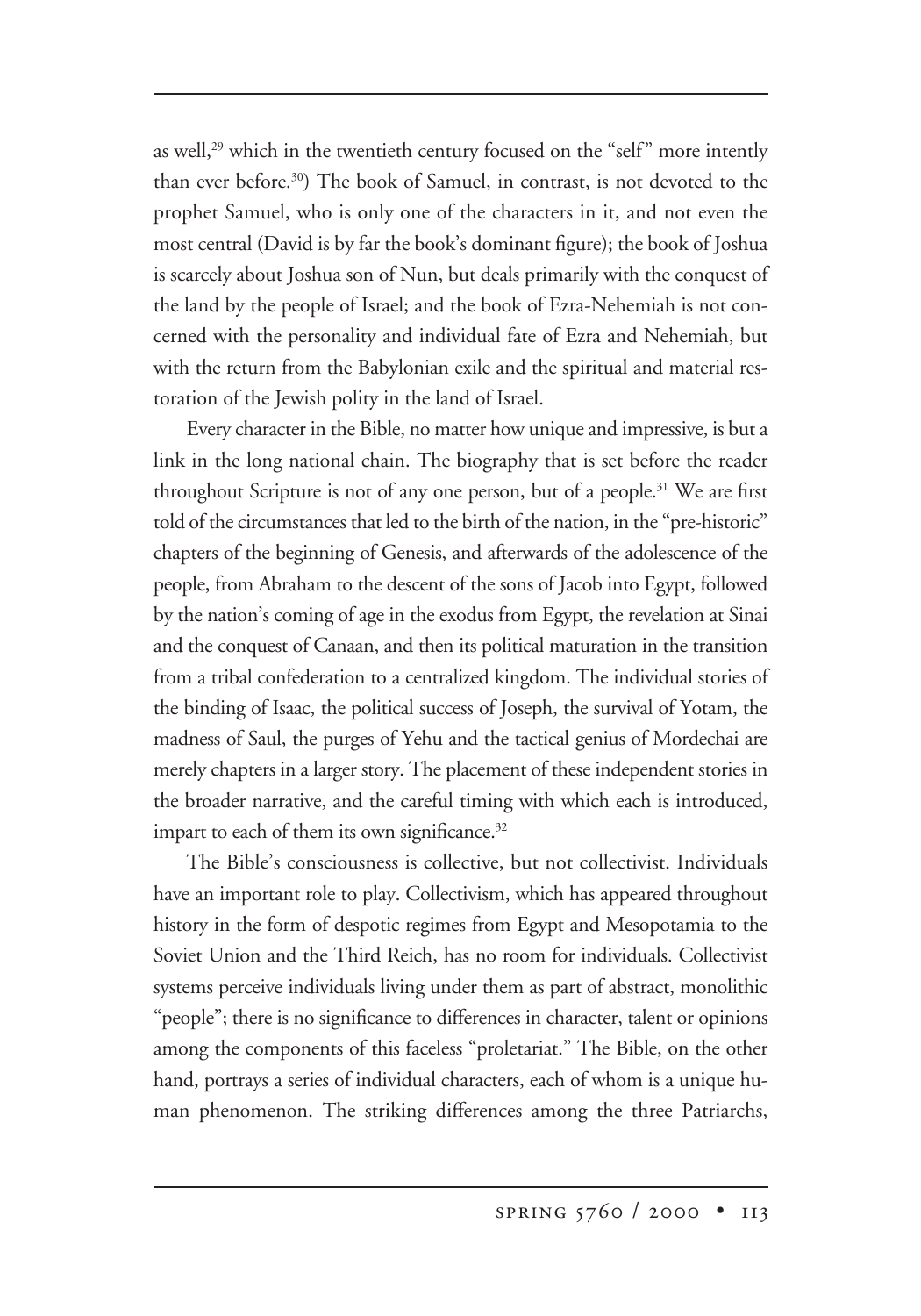among the four Matriarchs, among the twelve sons of Jacob, or among Saul, David and Solomon, are a salient feature of the biblical narrative.

At the same time, these individuals are not individualists. They are, rather, fully and heroically devoted to the national collective. The aspiration to fulfill the needs of the nation is what justifies their ambition as individuals. Their consistent, purposeful and intense dedication of resources to this end reflects not egoistic ambition, but a profound sense of duty. The Bible shows us how the individual is supposed to excel in his own way, and to make his unique contribution on behalf of the community: Joseph as a politician, Moses as a lawgiver, Joshua as a commander, Solomon as a monarch.<sup>33</sup> The communal goal of "a kingdom of priests and a holy nation" cannot be realized by repressing the individual's personality, but by fulfilling it through the placement of unique demands upon his unique character. It is the sense of duty, not an isolated "sense of self," that enables the individual to realize his hidden capacities, to build and to be built in return.

Duty is expressed in doing, in volitional action. The historical-national message of the Bible, which features a set of characters infused with a sense of obligation, may be delivered only by reporting the deeds of these characters. As a result, the prose of the Bible is the prose of deeds.

#### **VI**

The Bible does not describe; it narrates. It does not perceive reality as a constellation of objects in space, but of deeds in time. Witness, for example, the torrent of activity that begins the narrative of Judah and Tamar in the book of Genesis:

At about that time, Judah left his brothers and camped near a certain Adulamite whose name was Hira. There Judah saw the daughter of a certain Canaanite whose name was Shua, and he married her and went in unto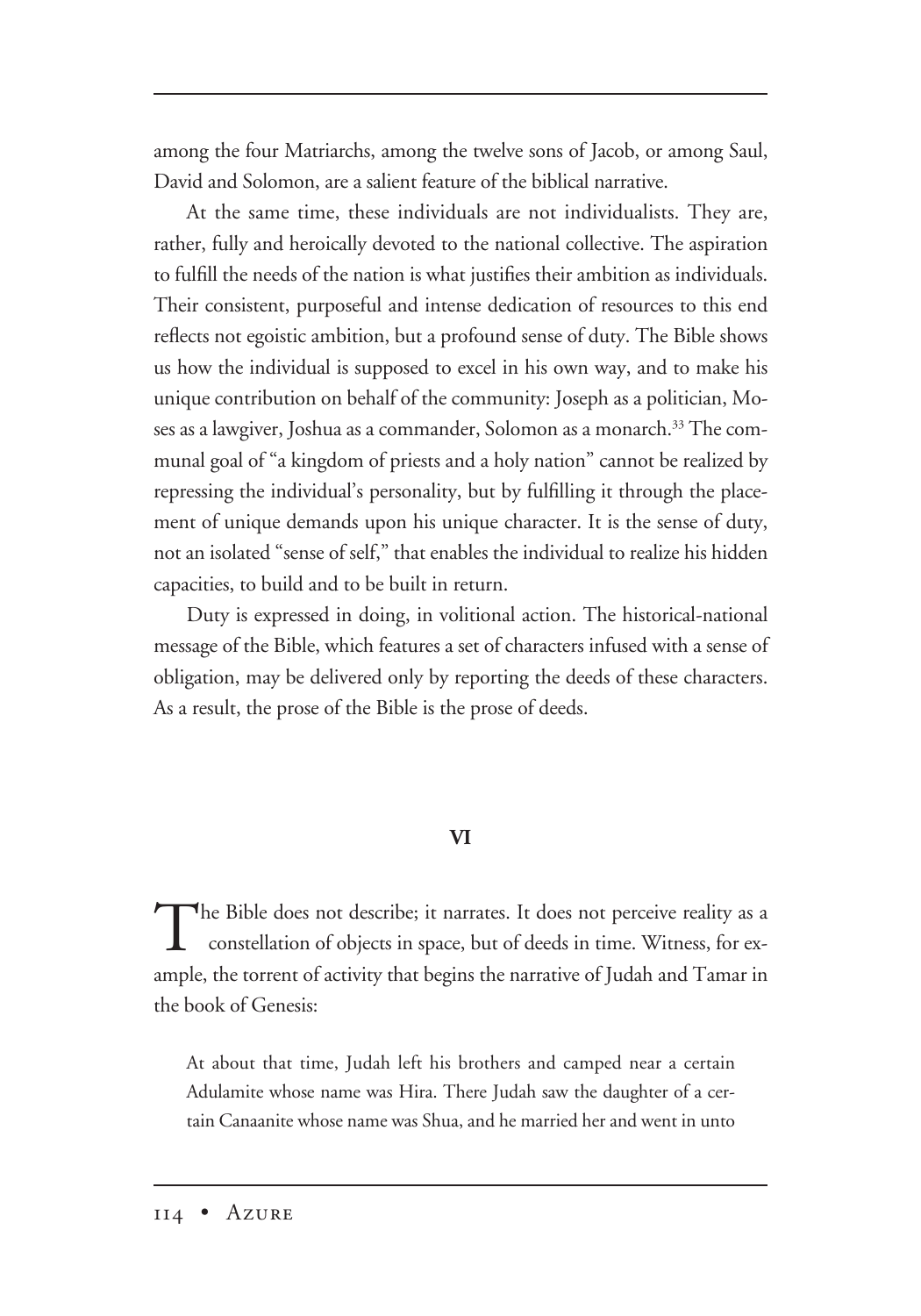her. She conceived and bore a son, and he named him Er. She conceived again and bore a son, and named him Onan. Once again she bore a son, and named him Shela; he was at Keziv when she bore him. Judah got a wife for Er his firstborn; her name was Tamar. But Er, Judah's firstborn, was evil in the eyes of the Eternal, and the Eternal killed him. Then Judah said to Onan, "Go in unto your brother's wife, and perform your levirate duty to her, and provide offspring for your brother." But Onan knew that the seed would not count as his own, and when he went in unto his brother's wife, he let it go to waste on the ground, so as not to provide offspring for his brother. What he did was evil in the eyes of the Eternal, so he killed him as well  $34$ 

Judah "left," "camped," "saw," "married her," "went in unto her"; his wife "conceived and bore" a son, and Judah "named him": The prevalence of verbs throughout the passage is striking. The location, Adulam, is not described at all, nor are the tents among which the story takes place. We do not know whether these events happen during the day or at night, in summer or winter. There is no physical description of the characters, nor are their personalities depicted. The only intrusion by the narrator into the thoughts of a character ("But Onan knew") is not meant to describe his nature, but rather is a comment necessary for the plot. And when the narrator switches from reporting the action to reporting speech ("Then Judah said to Onan, 'Go in unto your brother's wife....'"), the speech itself is simply a command to perform an action: When a biblical character speaks, he does so in a way that advances the plot.

Moreover, the focus on the deed as the most significant component of reality means that even deeds in the Bible are not described in depth, but are related in the most concise manner possible. In the example above, the tight economy of the biblical Hebrew enables the narrator to compress into a single Hebrew word (e.g., "and he married her"—*vayikaheha*) entire complex sets of action which, if adapted to film, would occupy many minutes on screen. Years upon years, entire lifetimes of some of the characters, are distilled into ten terse verses. There is sufficient dramatic material here to fill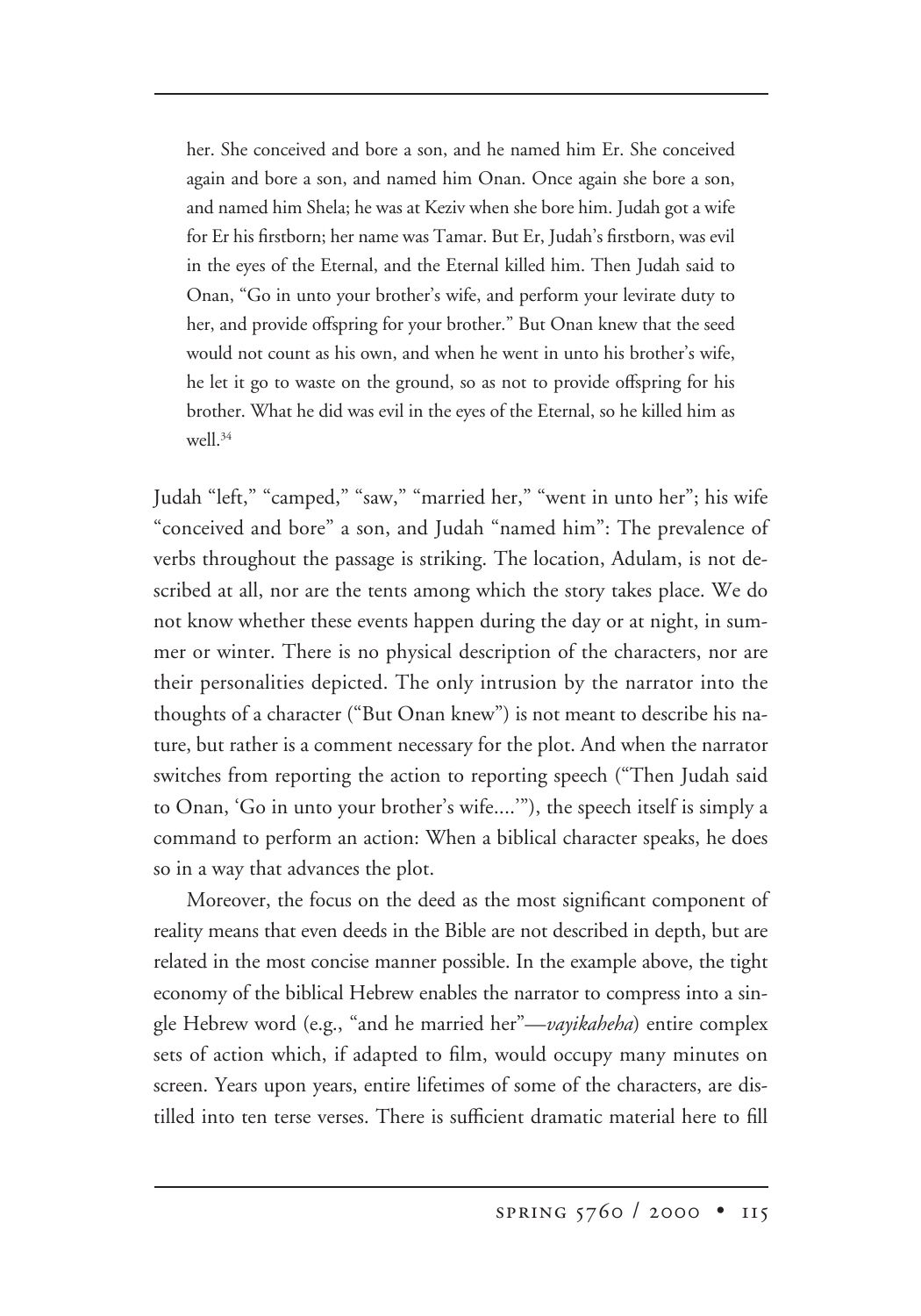a series of tragedies in the style of Aeschylus' *Orestia*, or a thick sociopsychological novel. The biblical narrator, however, transmits only what he sees as most important: What happened, and what happened as a result of what happened.

There is no major character in Homer—and, following him, in all of Western literature—whose physical or psychological qualities are not at least minimally described, regardless of whether the description is pertinent to the plot or merely fulfills the author's sense of obligation to the norms of his craft. In the Bible, on the other hand, there is almost no direct description of the leading figures. The actions of a biblical figure *are* his description; the character and his deeds are one and the same.<sup>35</sup>

Even what little description the Bible supplies is presented as a function of the plot, explaining the actions that are undertaken. If we are told that Esau is hairy, that Goliath is a giant, that Samson has long hair or that Bathsheba is beautiful, this is not description for its own sake, but rather gives the reader the minimum information needed to understand the course of events—Esau's hairiness is a critical element in Rebecca's deception of Isaac, Goliath's stature puts David's cunning and bravery in context, Samson's hair is central to Delilah's mischief and his own downfall, and Bathsheba's beauty arouses David's passion. These minimal descriptions say little and suggest much, providing not just mood but meaning to the story. The narrator bothers to mention them only insofar as they contribute to the flow of events.<sup>36</sup>

The Hebrew poetics of action as presented in the Bible is, therefore, antinaturalist in essence. Naturalism is pagan. As the term implies, naturalism conceives of reality as "nature," not as history. If reality is "nature," then it is something to be described, not narrated. "The nature of things" merits a plastic description in naturalist writing; "human nature" is similarly portrayed in psychological terms.<sup>37</sup> The presentation of naturalistic reality, the "mimesis" to which Western fiction aspires, translates into a superficial, sensual presentation of reality, with its sights, sounds, tastes, smells and texture. This type of writing is absent from the Bible.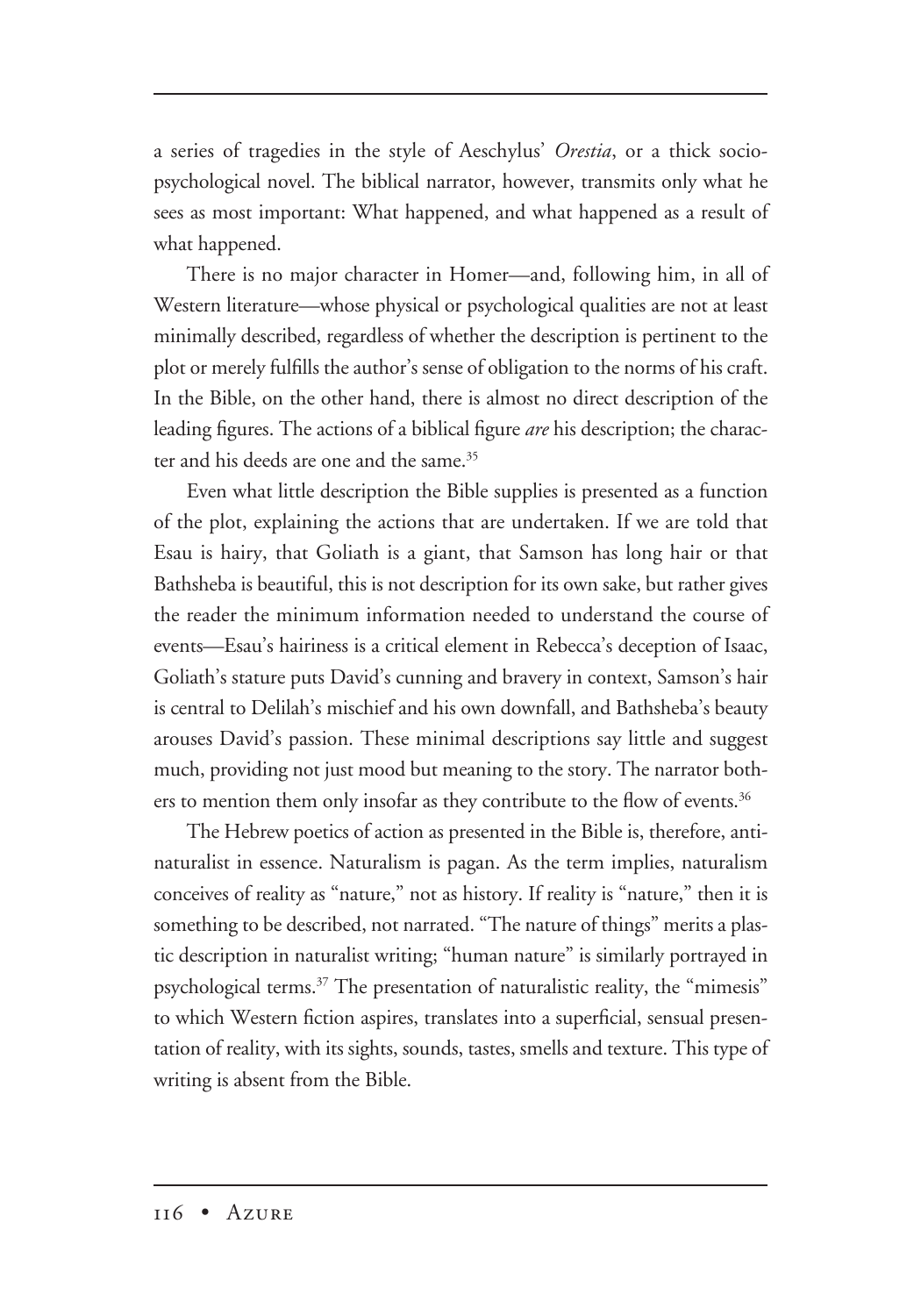Even Aristotle, who defines the narrative-dramatic mimesis as the representation of action, and not of static objects or character, ultimately adopts a naturalistic perspective; in his view, the purpose of the narrative mimesis is "to describe, not the thing that has happened, but a kind of thing that might happen, i.e., what is possible as being probable or necessary."<sup>38</sup> In other words, the final object of mimesis, for Aristotle, is not some event, but the law of nature that dictates "what is possible as being probable or necessary." The author of a tragedy is not expected to imitate the details of nature, but, according to Aristotle, he is expected to imitate the principles inherent in nature. Although this relates primarily to the essence rather than to details, its motive is no different from that of the naturalist: Representation of nature as it is. "Hence, poetry [that is, tragedy]," Aristotle writes, "is something more philosophic and of graver import than history, since its statements are of the nature rather of universals, whereas those of history are singulars."39

The Bible, according to this definition, contains only such "singulars," unique subjects and events from which no general rule may be derived. On the contrary, many of the events depicted in the Bible not only are not "necessary" in terms of the laws of nature, they are improbable in the extreme. The difference between the Greek ethos, which is philosophical, scientific and naturalistic, and the Hebrew ethos, which is narrative, historical and moral, is acutely evident in the dictum of Aristotle. The anti-naturalist poetics of the Bible cannot, therefore, be seen merely as an artistic limitation in comparison to the descriptive freedom adopted by Western literature beginning with Homer—but rather as an artistic decision that expresses the Hebrew worldview.<sup>40</sup>

This unique worldview, whose poetics is realized first and foremost in the biblical narrative, continued to set the tone of Hebrew literature for centuries after the Bible was sealed.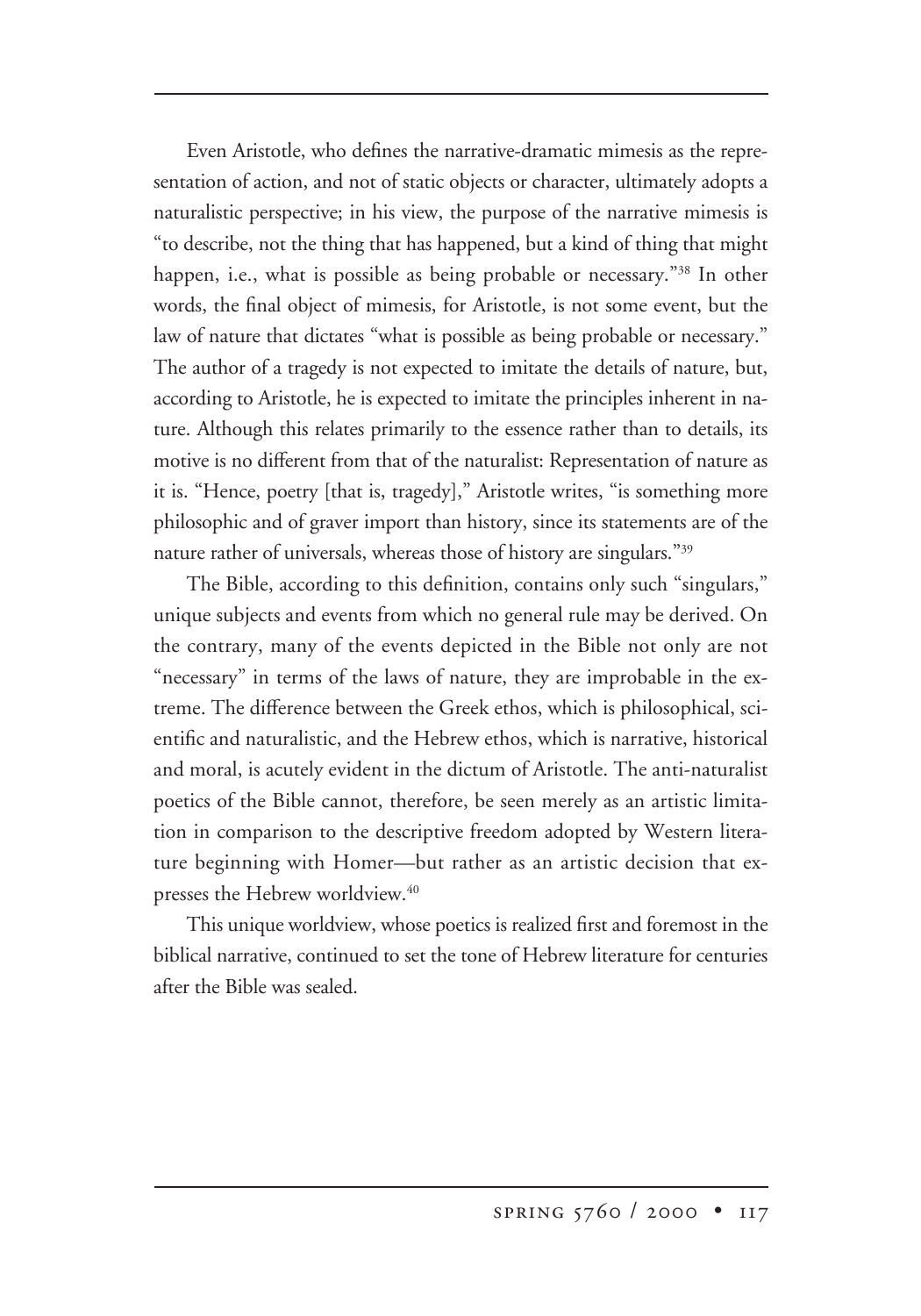**VII**

The Bible is not a "book." It is an anthology, a collection of thirty-five different books that were edited and canonized.<sup>41</sup> The questions as to which books were to be included and how they would be organized were answered at a certain point in history, in accordance with ideological, political and institutional considerations. The Bible does not contain an exhaustive collection of all the early Hebrew literature, nor even of that which was available when the Bible was canonized. The Bible is a collection of the works that were considered the very best. By force of its being an anthology, the Bible encourages the continuation of Hebrew literary creativity in light of the poetics that is realized in it. While its very canonization necessarily draws to a close a certain literary era, it does so in a way that does not bring Hebrew literary creativity to an end, but, on the contrary, encourages the Jewish people to continue producing Hebrew literature in accordance with its underlying worldview.

Precisely for this reason, it is impossible to accept the "neo-biblical" tendency to dismiss everything that was written after the Bible as "exilic" and therefore irrelevant.<sup>42</sup> This position does an injustice not only to post-biblical Hebrew literature, but also to the Bible itself, since it misses the point of the canon as a guide for subsequent authors. Scripture is the point of departure for the development of the Hebrew prose that followed it. For thousands of years, Judaism expressed the main elements of its life and belief in narrative prose. It did so in the Talmud, in popular folktales and in Kabalistic and Hasidic stories. From the Bible on, Judaism held fast to its underlying poetic principles, which set it apart from the world's other dominant literary genres and set the tone for its own development.

I have defined Hebrew literature as historical, national, deed-based narrative prose, and we have seen the realization of its poetic foundations in the Bible. While the poetics employed in later rabbinic legends, or *agadot*,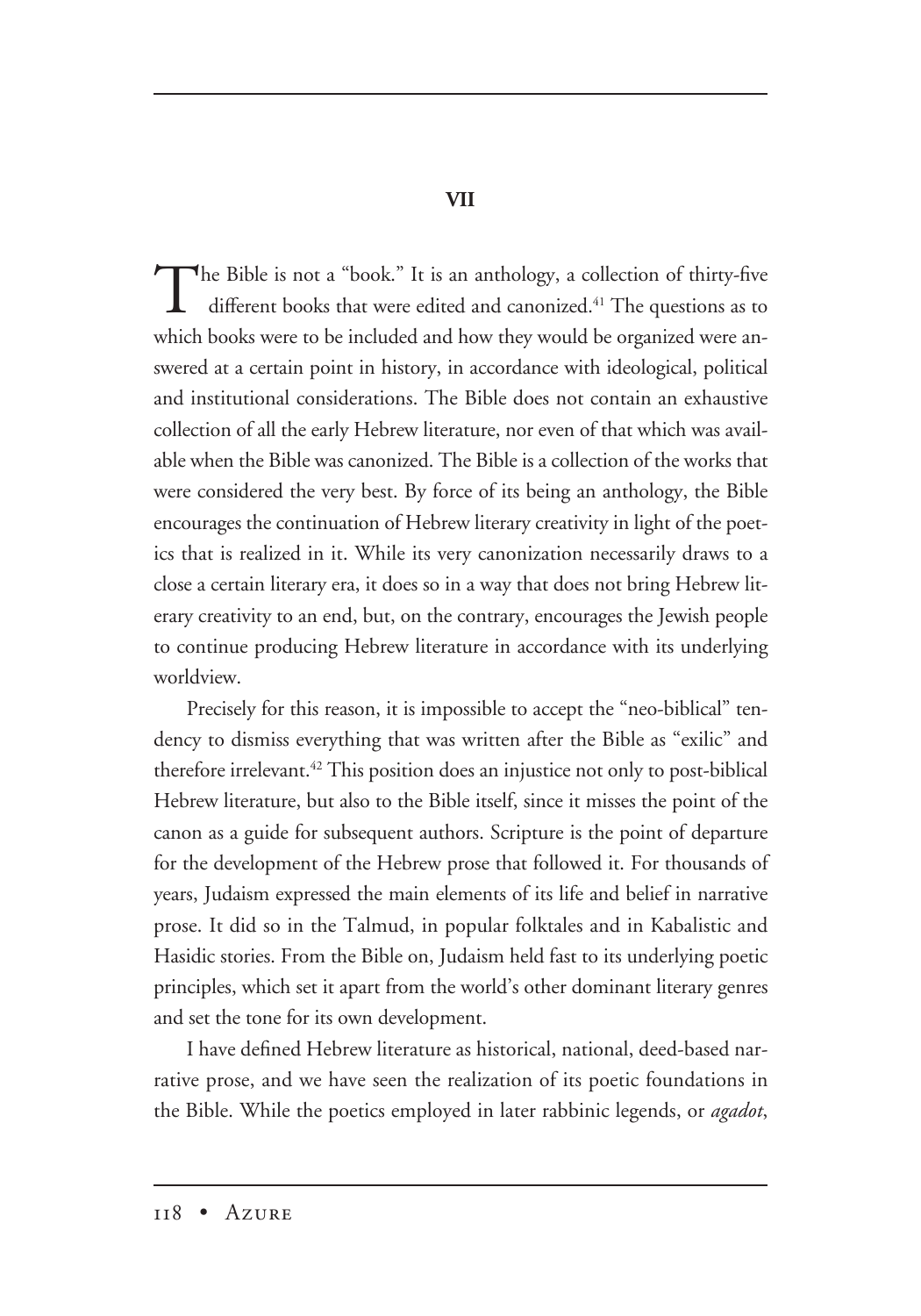differs markedly from that of the Bible, the former nonetheless employ the same basic approach. An example from the Talmud suffices to make the point:

It was told of Nahum of Gamzu that he was blind in both his eyes, his two hands and his two legs were amputated, his entire body was covered with boils, and he would lie in a rickety house, with the legs of his bed standing in bowls of water to prevent ants from crawling on him. It happened that his students decided to remove the bed [i.e., with him on it] and then clear the belongings out of the house. He said to them, "My children, first clear out the belongings, and then take my bed, for you can be sure that so long as I am in the house, it will not collapse." They cleared out the belongings and then removed his bed, and the house collapsed. His students said to him, "Master, since you are perfectly righteous, why has all this befallen you?" He replied to them, "My children, I have brought all this upon myself. Once I was journeying on the road, to the house of my father-in-law, and I had with me three asses, one laden with food, another with drink, and a third with all manner of delicacies. A poor man came, stopped me on the road, and said to me: 'Master, give me something to eat.' I said to him: 'Wait until I have unloaded something from this ass.' Before I had managed to unload anything from the ass, he died. I went and fell upon him and said: 'May my eyes that had no pity on your eyes become blind; may my hands that had no pity upon your hands be cut off; may my legs that had no pity upon your legs be amputated.' My mind was not put to rest until I added, 'May my entire body be covered with boils.'" They said to him: "Woe unto us to see you in such a state." He answered them: "Woe unto me if you did *not* see me in such a state."43

Instead of expressing their views in a theoretical or conceptual fashion, the rabbis spoke through stories. The story of the curse that Nahum of Gamzu inflicted on himself does not present an "argument," for why teach by means of a story that which can be presented as an explicit thesis? Moreover, even within the story, when Nahum's pupils pose a question that invites a theoretical answer, the master responds with another story, without theoretical explanations. Not that the story does not possess meaningful content. One can, of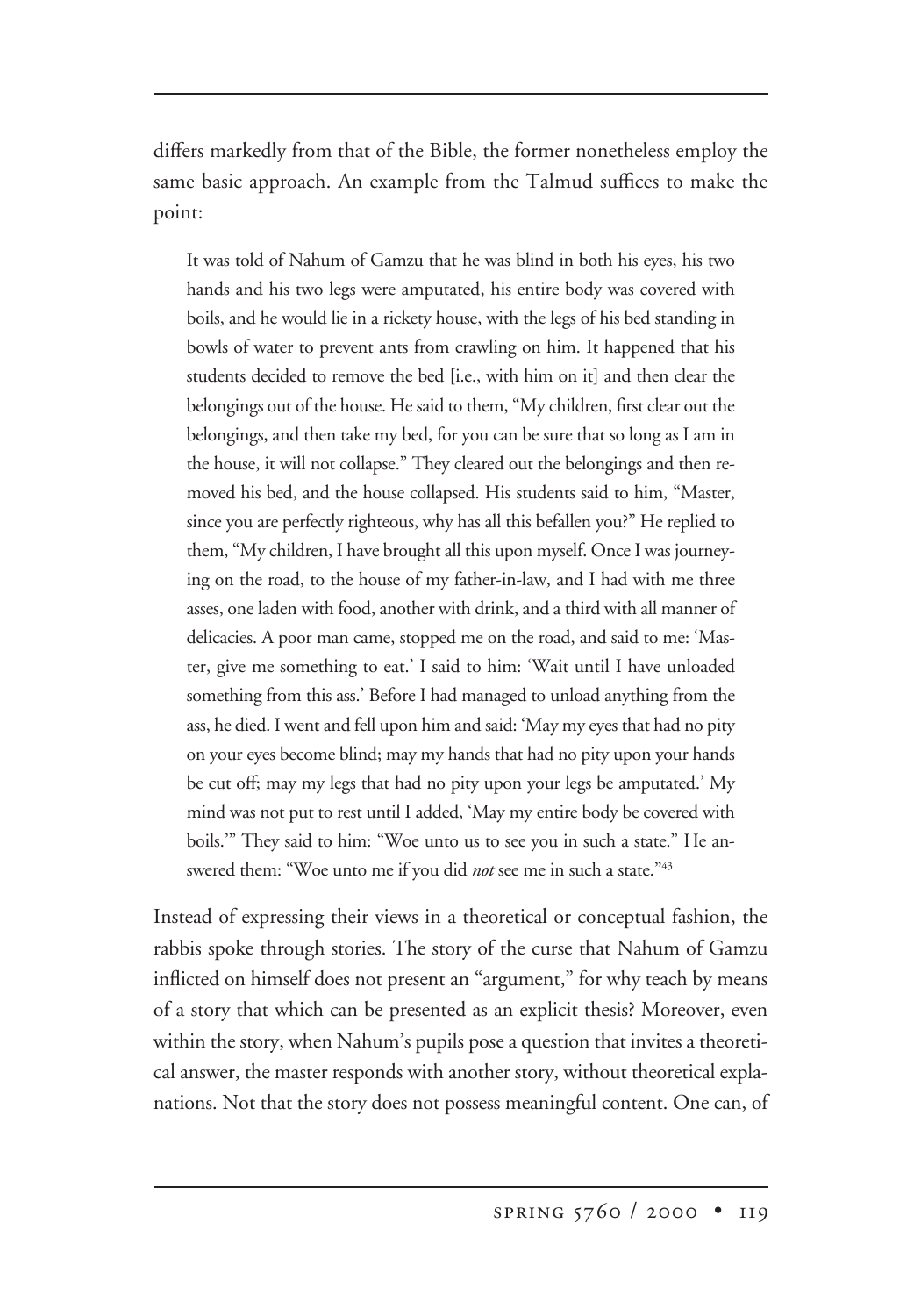course, learn many "lessons" from it, about sympathy for others, coping with suffering, respect for teachers or the magical power of a curse; but we would search in vain in this tale, or in the many talmudic legends like it, for the direct, methodical formulation of the beliefs and opinions of the Sages. They left philosophy for the Greeks, and for Hellenists such as Philo. Instead of systematic doctrine, we find only stories.

The rabbinic legends remain true to the fundamentals of Hebrew narrative. Once again, we have a prose of action, always moving forward with concentrated economy. Like the Bible, the terse dialogues and descriptions amount to simply another type of deed, advancing the plot rather than delaying its development. And again, this is a "public" tale, told by a narrator whose own personality is completely invisible ("It was told of Nahum of Gamzu"). Moreover, like the biblical stories, the rabbinic representation is devoid of vivid naturalistic descriptions of people, places or things. The Sages, like the biblical narrator, focused their stories entirely on deeds, while dramatizing the decisions that led to them, as well as their consequences.

Just as the authors of the Bible did not disregard the pagan world, but borrowed its myths and transformed them, so too the Sages did not ignore the Hellenistic world, but instead incorporated many of its elements in their stories, while drastically altering their meaning. The rabbinic practice of describing God through use of the metaphor of the Greek or Roman "flesh and blood king" (and, similarly, to compare the ministering angels to the king's commanders, governors and advisors $44$ ) exemplifies the polemical dimension of this literary form. The *agadot*, like the Bible, were not composed in a cultural vacuum. They reveal an awareness of what neighboring cultures had to offer, a familiarity necessary for anyone attuned to both the risks and rewards inherent in the mingling of these cultures with his own.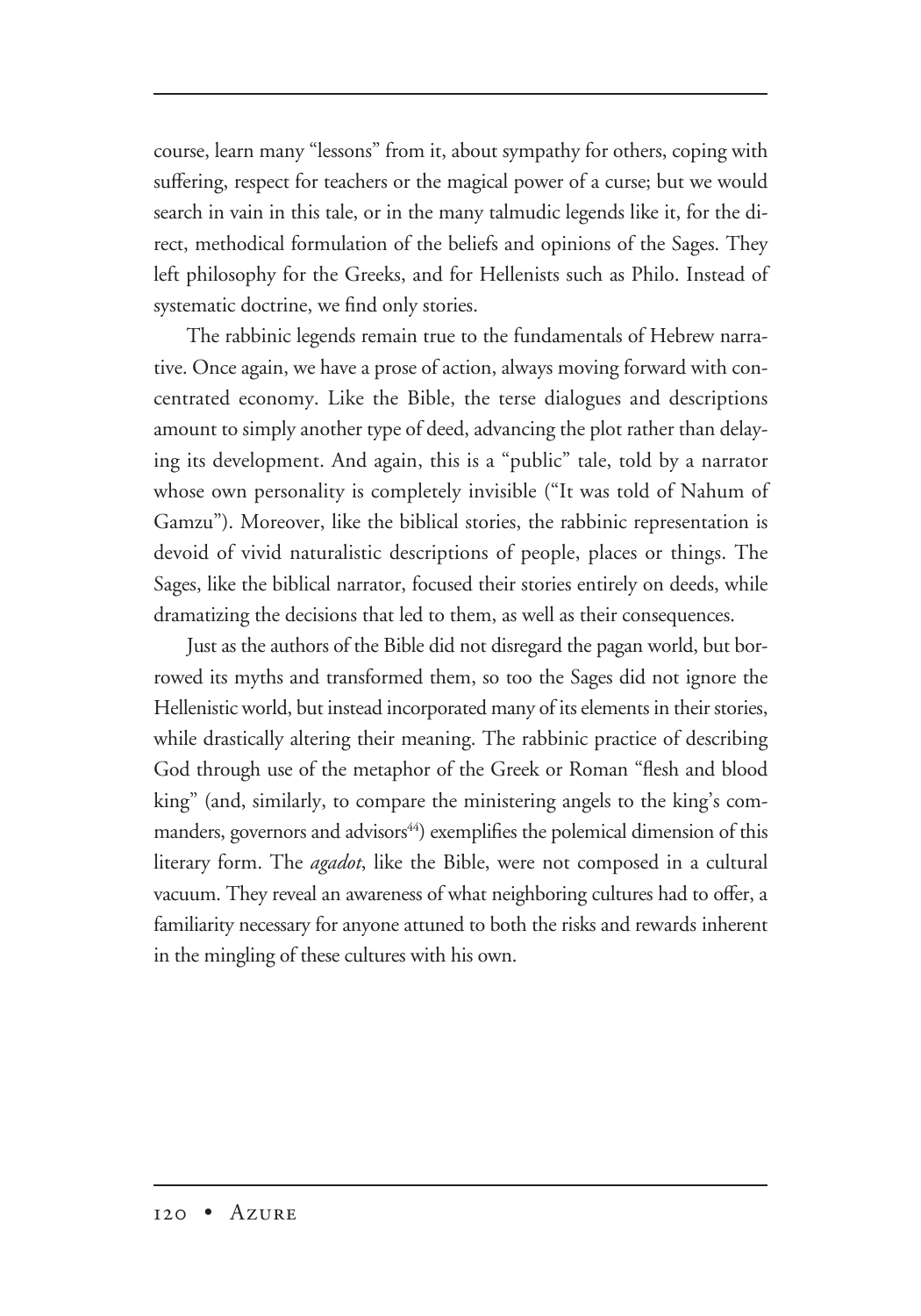**VIII**

The path of Hebrew literature leads from the talmudic *agadot* to the popular Jewish folktales of the early medieval period. The following story, from the community of Salonika in Greece, offers a good example of Hebrew narrative prose as it was passed down through the centuries:

It once happened that a wealthy man abandoned his old father. The young son of the wealthy man found his grandfather shivering from the cold, and he went and told his father. The rich man said to him: "My son, take the torn and worn cloak that is lying in the corner, and give it to the old man, so that he may cover himself with it." The child took the cloak, brought it out to his father's courtyard, spread it out on the ground, and before all the members of the family and the guests, he took a pair of scissors and began to cut the cloak into two. The wealthy man was surprised by this, and he asked him: "What are you doing, my son?" The son replied: "I want to give half of the cloak to your father, and the second half I will keep for you, my dear father, for when you grow old."45

At first glance, this appears to be a simple fable, aimed at teaching the importance of honoring one's parents. A second look, however, reveals the story to be more sophisticated. In its few brief sentences, it delivers a complex, ironic message which defies expression through direct moral teaching of the sort that is expressed in the biblical commandment, "Honor your father and mother, that you may live a long life." First, it is not the father who educates his son here, but the son who teaches the father by cutting up the cloak—a fact that turns the commandment of honoring one's parents on its head. Second, the sarcasm in the son's reply ("and the second half I will keep for you, my dear father, for when you grow old") transforms the reward promised by the biblical command ("that you may live a long life") into something of a punishment—of what value is longevity if old age is so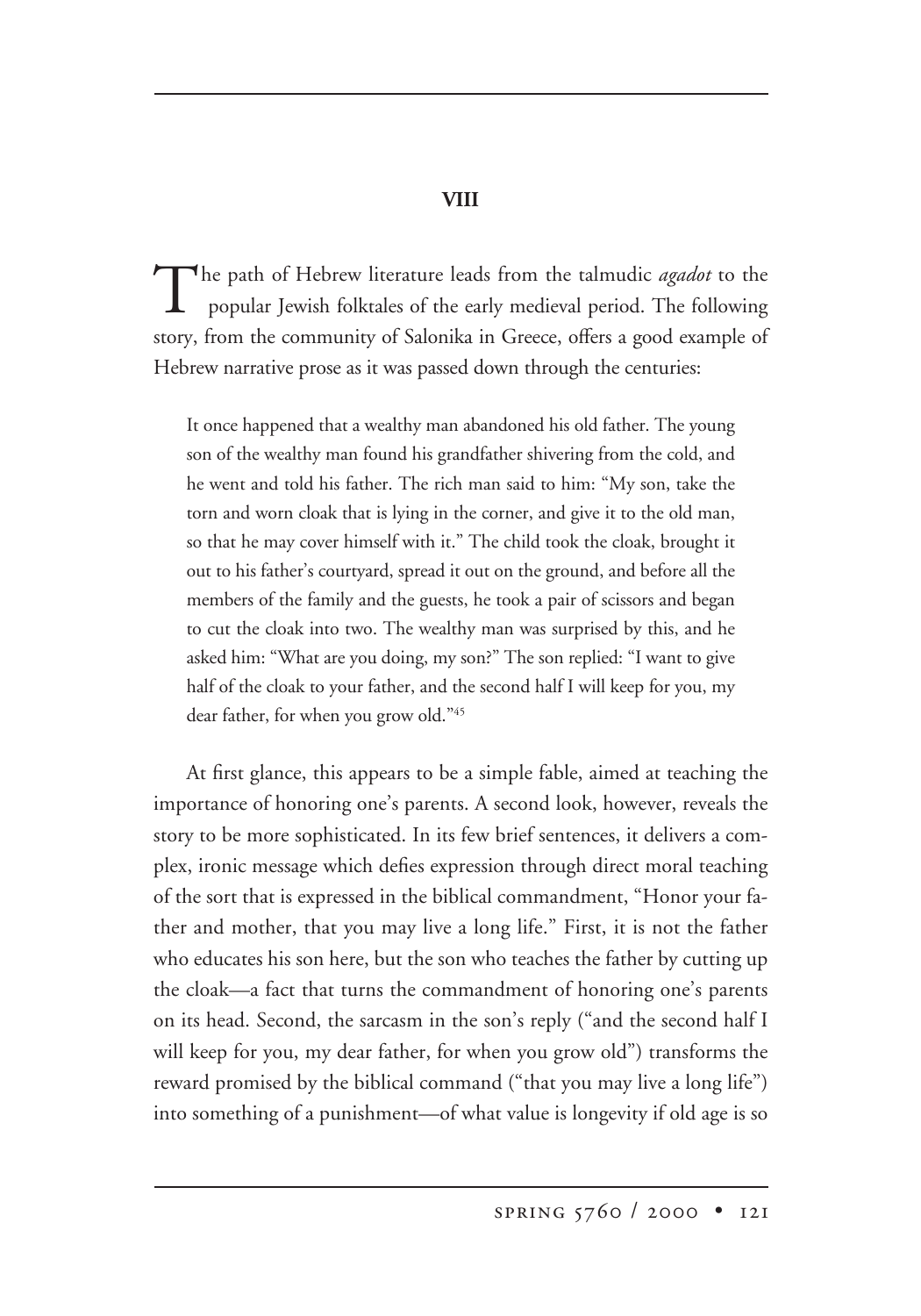miserable? Third, the son does not come out of the story blameless, either: Instead of running to his grandfather, who is shivering from cold, and bringing him the cloak he urgently needs, the boy remains in the house in order to teach his father a lesson. It is therefore not so easy for the reader to relate to him—or to the story as a whole—in an unequivocal manner. The subject of the story is clear, but it presents a "message" that is uncertain and troubling—a type of message that stories, unlike the claims of philosophy, are so well-suited to expressing.

The most influential work of the Kabala, the *Zohar*, continued in its own way down the same literary path that began with the Bible and continued with the talmudic legends and popular folktales. Like the Sages of an earlier day, the author of the Zohar<sup>46</sup> presents his claims not in the systematic fashion of the philosophers, with whom he was certainly familiar, but in that of the rabbinic storytellers. Using a midrashic style, he incorporates biblical verses and infuses them with new meaning, usually without regard for their original context, and in a manner that makes sense only within the new framework. To study the *Zohar* is to enter the world of the mystical journeys of R. Shimon bar Yohai and his nine disciples. The terms that recur throughout the *Zohar*—the "cave," the "sanctuaries," the "sparks" and the "masks" have no "philosophical" standing; they cannot be exchanged for other, "clearer" terms. They are figurative symbols, metaphorical images drawn from a vision. To read them is to read literature. The *Zohar* does not lecture us regarding mystical enlightenment, but rather tells us of the personal, concrete experience of this illumination and the quest for it, as it was perceived by the heroes of its story:

As they were walking, night fell. They said: "What shall we do? How can we walk in the darkness of night?"... They turned away from the road and sat under a tree. They were sitting and speaking words of Tora, and they did not fall asleep. At midnight they saw under the tree a doe, which passed before them and was crying out and raising its voice. R. Hiya and R. Yose heard and were shocked. They heard a voice, proclaiming, "Students, arise. Sleepers, awaken. Worlds, appear before your master. This voice that went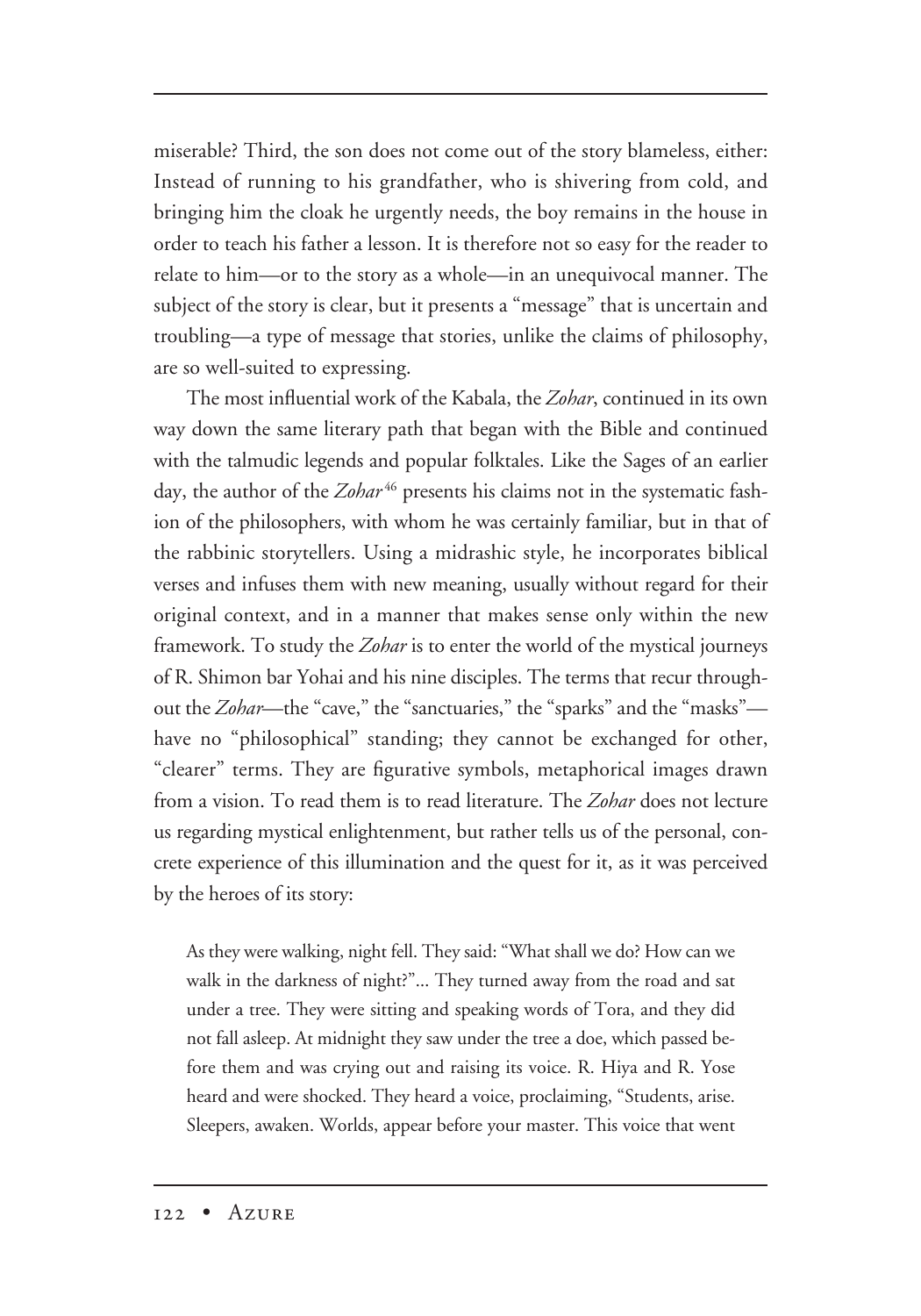forth was painful to the heavenly doe and to the earthly doe...." R. Hiya said: "Now it is really the middle of the night. And this voice is the voice that goes forth and pains the heavenly doe and the earthly doe. As it is written, 'The voice of the Eternal causes hinds to calve.<sup>'47</sup> Happy is our lot that we have merited hearing it."48

The "doe" discussed here can mean many things—including, most probably, a reference to either the Divine Presence (*shechina*) awaiting its beloved, or the community of Israel (*knesset yisrael*) awaiting redemption. Both the mystic-erotic meaning and the messianic-national meaning are represented in the "doe," without taking away from its literal meaning as an animal which "passed before them and was crying out and raising its voice." This is also the case for the other elements that feature in the narrative: The road, the tree, and the voice that awakens the sleepers are each symbols charged with mystical meaning, each one recurring frequently throughout the *Zohar*. The text, however, never exchanges these narrative "details" for general conceptual terms intended to explain them.<sup>49</sup>

The prose of the *Zohar* does not contain the kind of historical account presented in the earlier Hebrew texts, instead taking the reader to imaginary realms, devoid of any discernible historical context.50 And yet, the *Zohar* possesses its own kind of historical dimension, which it achieves through constant reference to earlier characters and sources. Many of the narratives of the *Zohar* are adaptations of rabbinic legends, and even its more original stories are by no means completely new. It is their meaning that is new, not the characters and events. R. Shimon bar Yohai of the *Zohar* is not really based on the actual historical figure by this name, but rather on the talmudic legend that relates how he hid from the Romans in a cave with his son Elazar.<sup>51</sup> Thus, although the *Zohar* does not depict any chapter in the actual history of the Jewish people, it presents itself as part of the people's textual history. Accordingly, the author decided to employ pre-existing legendary figures, rather than inventing a hero of his own.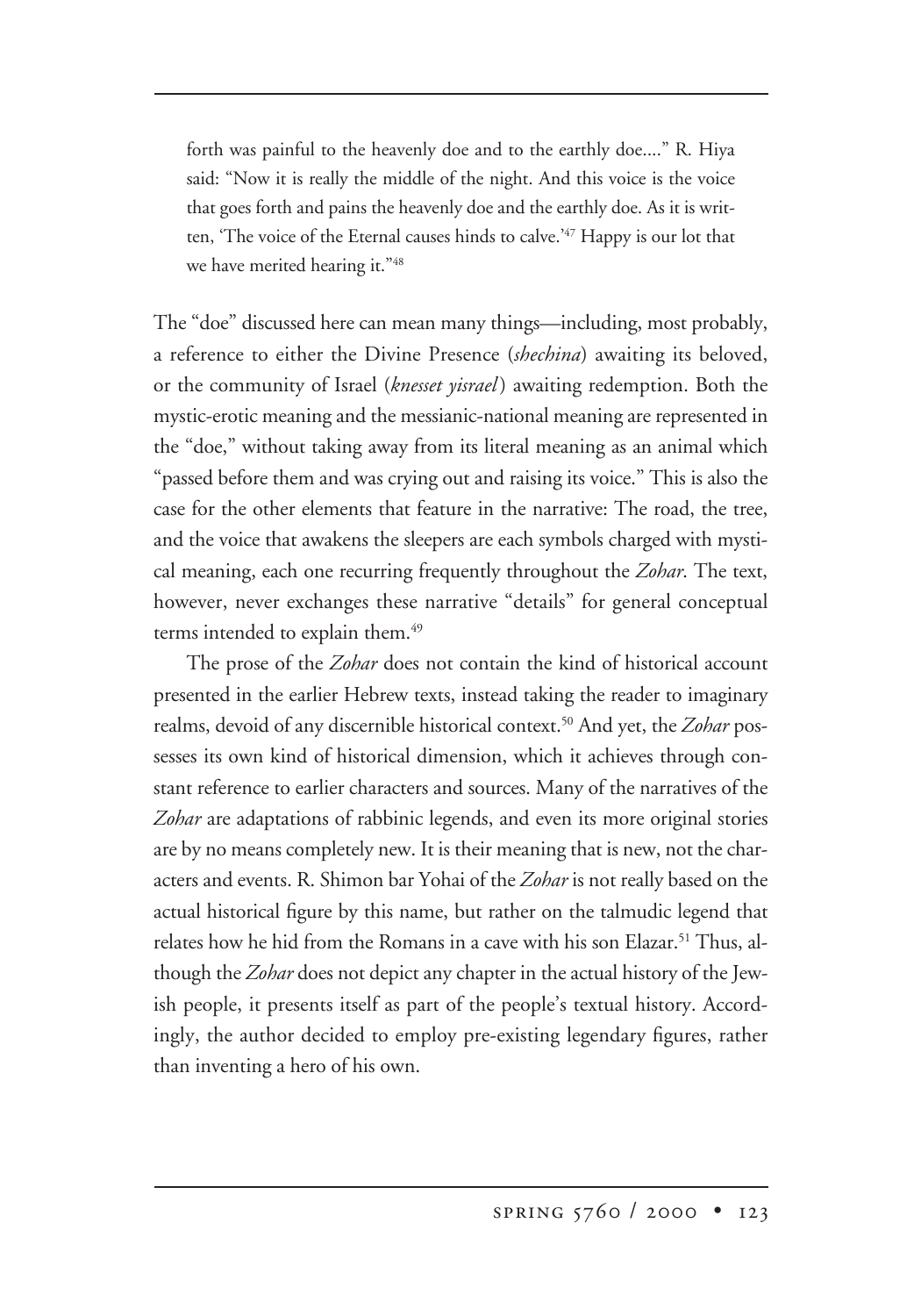**IX**

From the *Zohar*, the Hebrew literary tradition leads to the Kabalistic texts of R. Issued J. which is a straight of R. Issued J. which is a straight of R. Issued J. which is a straight of R. Issued J. which is a straight of R. Isaac Luria in the sixteenth century, and the Hasidic texts of the eighteenth and nineteenth centuries. The teachings of Luria take the form of a story, which was committed to writing by his pupils, R. Haim Vital and R. Joseph ibn Tabul. Luria's story depicts the creation of the world as the result of a great catastrophe, and history as a series of efforts to correct it. The terms it employs, such as "withdrawal" (*tzimtzum*), "smashing" (*shvira*), "the descent of the holy sparks (*nitzotzot*) into the realm of the outer skins (*kelipot*)," "the sin of Adam," "the sin of Noah" and "the sin of the golden calf," are all part of its dramatic story line. There is no theological doctrine here, but a mystical narrative, a mythical interpretation of cosmic and human history.

Much the same can be said of the two hundred collections of Hasidic tales by and about the masters of that movement. These present a wide range of narratives about the good deeds of the pious, which are referred to as *tikunim*, or "repairs" to the flawed cosmic order. What differentiates these stories from one another is the unique character of each of the main characters—the Ba'al Shem Tov, the Magid of Mezrich, the Rebbe of Kotsk and others. The close connection between plot lines and personae has to do with the fact that Hasidism, like the biblical and talmudic worldviews which preceded it, is in its essence narrative: Not a conceptual system interested in abstract, general truths, but the transmission of testimonies, whether fact or fantasy, about the specific deeds of specific figures.<sup>52</sup>

The Hasidic tales borrowed from whatever materials were available: From the talmudic and midrashic legends, from the *Zohar*, from the Lurianic writings and from Jewish and non-Jewish folktales. No story was so profane (not even a pornographic one from the *Decameron* by Boccaccio) that it could not be transformed into a Hasidic tale. Indeed, the Hasidic idea of "sanctification of the story" encouraged the followers of that movement to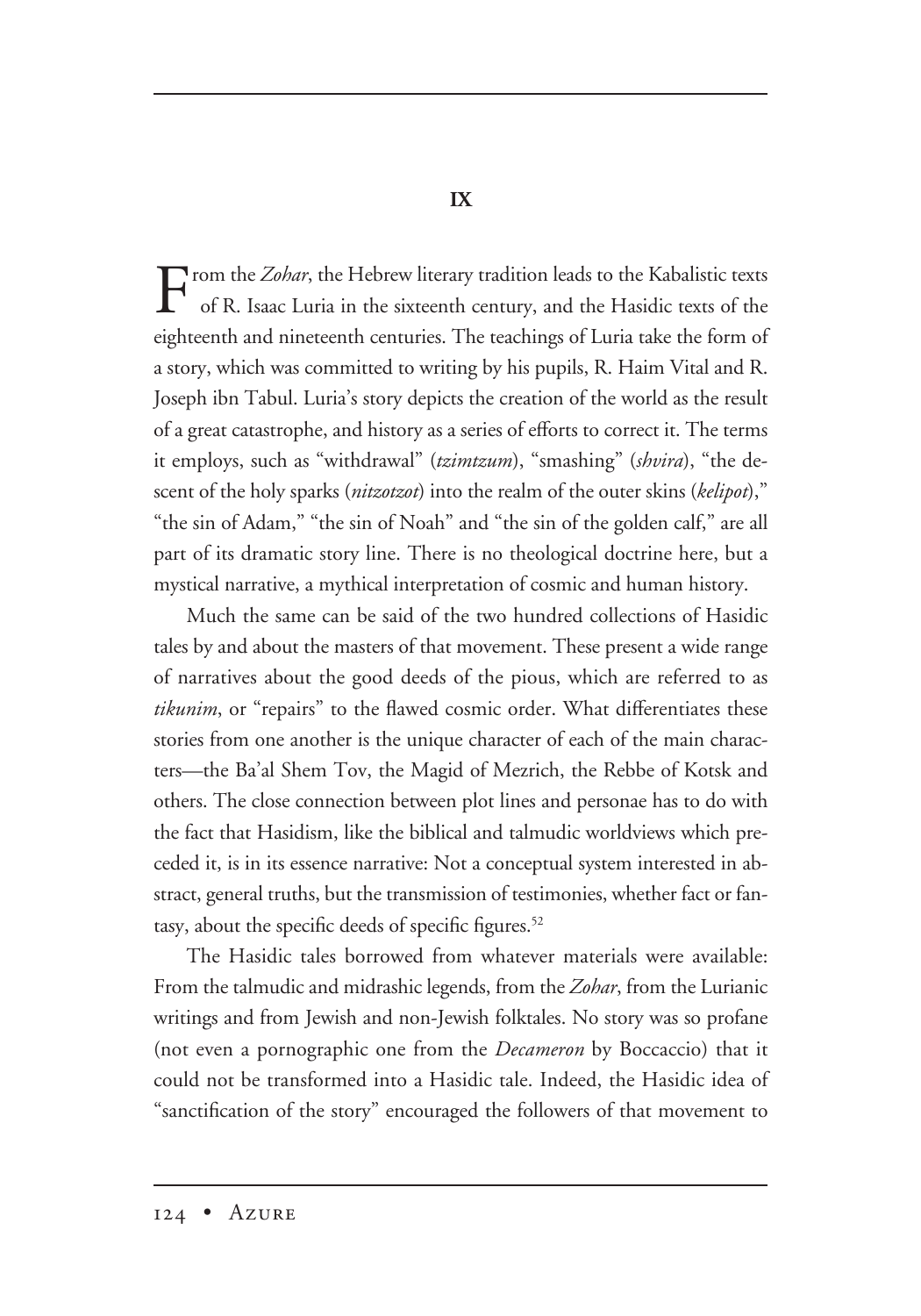take stories that were as "impure" as possible and redeem them by turning them into legends of the Hasidic masters. The greater the impurity, the greater the *tikun* effected by its Hasidic rewriting. Stories were seen by these authors not merely as entertainment, nor even solely for their didactic value, but as tools for "sifting out the holy sparks from the shells," for restoring the cosmos to its primal wholeness.<sup>53</sup> "We heard from the Ba'al Shem Tov that the great one of the generation is capable of elevating all the talk and the stories of the people of his generation, and thereby connecting the material with the spiritual," relates one report, which appears in a collection of discourses attributed to the Ba'al Shem Tov.<sup>54</sup> And in the introduction to the book of stories of R. Nahman of Bratslav, his disciple, R. Natan of Nemirov, writes:

In the books of tales that the world tells are many hidden things, and very lofty things, but the stories were ruined, because they lacked much, and they also were confused.... But in truth, the stories that are told by the world contain hidden within them very great matters. The Ba'al Shem Tov was capable, by means of stories, of effecting divine unions. When he saw that the upper channels had become ruined, and they could not be corrected by prayer, he would correct and unify them by telling a story.

In the history of Judaism, the telling of stories has never occupied so important a position as it did for the Hasidim. In the Bible, the Talmud, the *Zohar* and the Lurianic Kabala, the choice of narrative prose implied a certain worldview; in Hasidism this connection was made explicit. Thus it would be wrong to judge Hasidic storytelling as a weak link in the chain of Hebrew literature. To conceive of the Hebrew literary form as having started at its peak, with the tremendous achievement of the Bible, and then gradually declining to the nadir of unpolished Hasidic tales carelessly lifted from external sources, would be to ignore the literary dynamic that reached its climax in Hasidic literature. What began with the Bible's strategic choice of one medium over another for the expression of its worldview would, by the time of Hasidism, turn the medium itself into part of the message, elevating it to the point that the act of creating it became a kind of religious fulfillment in its own right.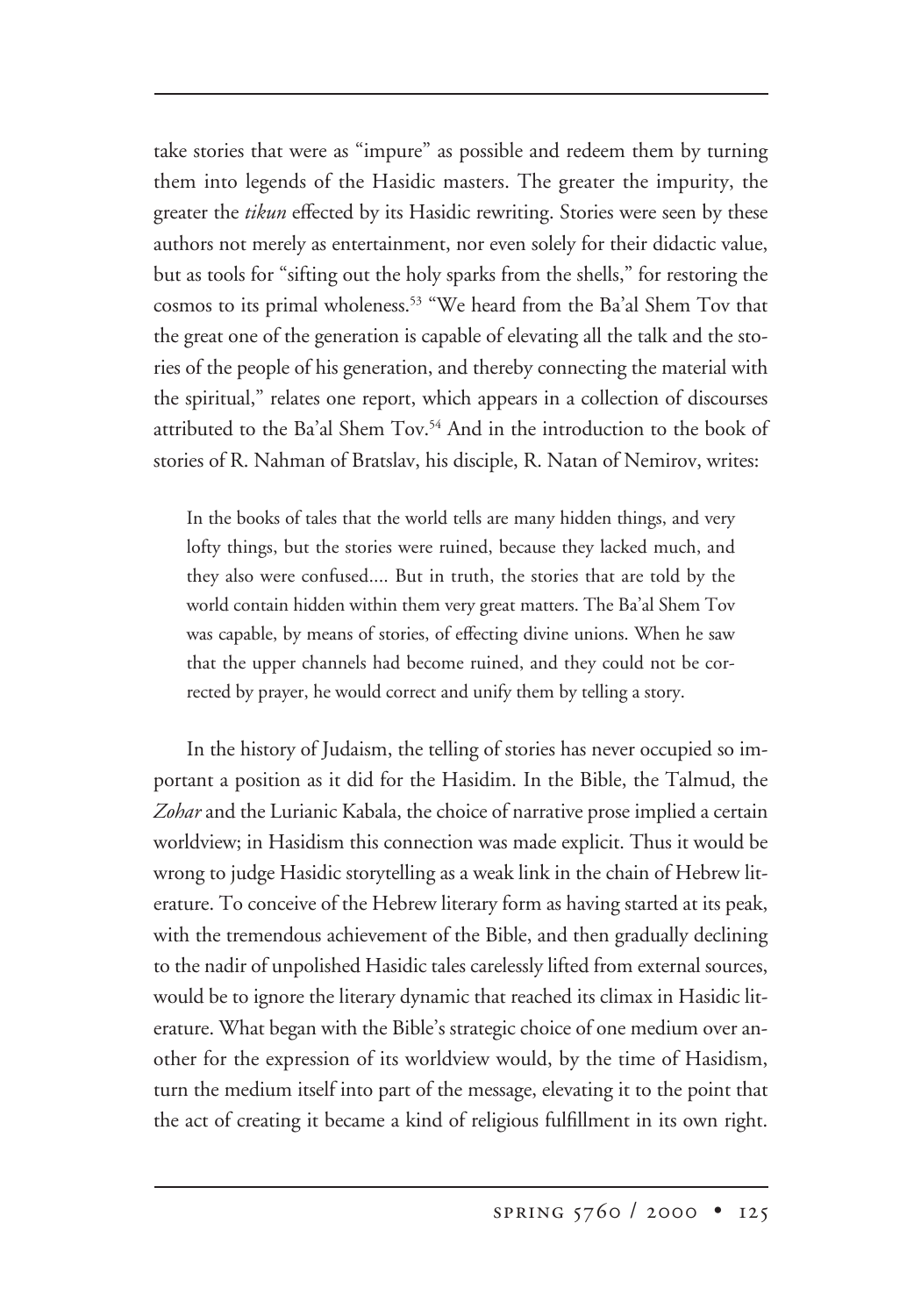The definition of Jewish identity and the fulfillment of the Jewish "mission" in the world, by means of literary narratives, would reach their full maturation in Hasidism. This point is illustrated by the following story about the Ba'al Shem Tov, from the famous anthology *Shivhei Habesht*:

I heard the following from R. Shimshon, the rabbi of the holy community of Raszkow, the son of the rabbi of the holy community of Polonnoye. Once there was a man who was called R. Adam. He was the one from whom the Ba'al Shem Tov received the manuscripts. R. Adam had found these manuscripts containing hidden secrets of the Tora in a cave....

R. Adam prepared a dream-question: To whom should he hand down his manuscripts? He was told to hand them down to R. Israel ben Eliezer of the city of Okopy. Before his death he commanded his only son: "I have manuscripts here which hold the secrets of the Tora.... Search for the city called Okopy and there you will find a man whose name is Israel ben Eliezer [i.e., the Ba'al Shem Tov]. He is about fourteen years old. You will hand him the manuscripts for they belong to the root of his soul. If you will be fortunate enough to study with him, then so much the better...."

After his wedding he [the son of the rabbi] began to search for the man that he was seeking. But he found only Israel, who was an attendant in the *beit hamidrash* [in the city of Okopy].... Once, at night, when everyone was asleep, R. Adam's son pretended that he also was asleep. He watched the Ba'al Shem Tov rise and study and pray at his customary place. He observed this happening once and then again. During the third night, while standing and studying, the Ba'al Shem Tov fell asleep. The son of R. Adam got up and took one folio of the manuscripts, put it before the Ba'al Shem Tov, and then again pretended to be asleep. When the Ba'al Shem Tov woke up and saw the folio in front of him, he was deeply stirred. He studied it and then concealed it in the inner fold of his garment.

The son of R. Adam did the same thing again during the following night, until he had made certain that this was the man to whom his father had commanded him to hand over the manuscripts.<sup>55</sup>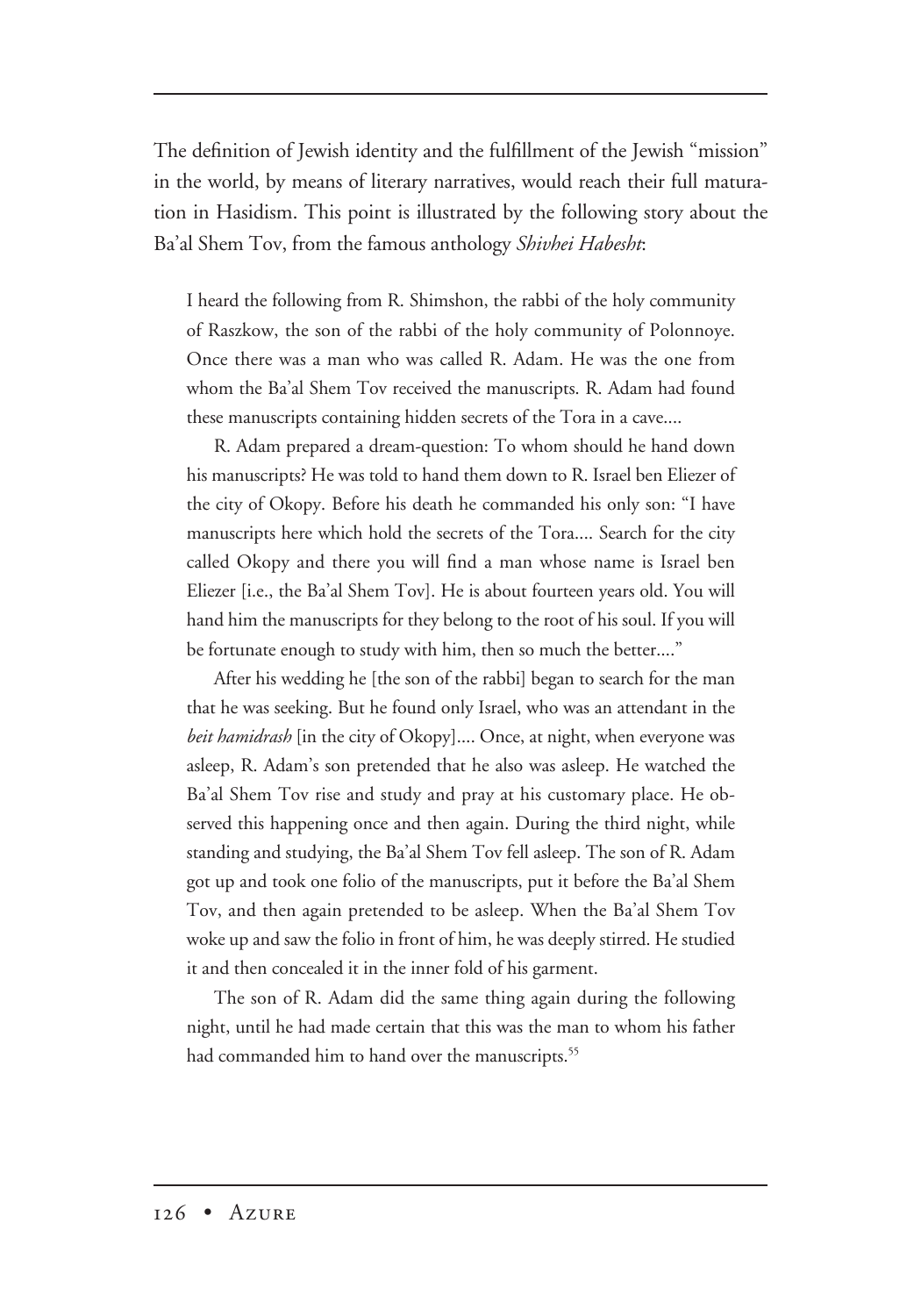In terms of poetics, this is Hebrew literature as we have come to know it: Compressed action, without sensual description or lengthy dialogue, related by an impersonal narrator ("I heard the following from R. Shimshon," he informs us at the beginning, freeing himself from personal involvement in the story), and containing motifs drawn from the Bible (the selection of a spiritual successor rather than a hereditary one), from the Talmud (the adoration of the written text) and from the *Zohar* (the cave motif ). Once again, as is the pattern in Hebrew narrative from the Bible to the *Zohar*, we are presented with a story that is merely a reworking of an existing narrative—in this instance, a popular folktale.<sup>56</sup>

More than two thousand years passed from the sealing of the biblical canon to the advent of Hasidism, and yet during this entire period, Hebrew literature remained faithful to its poetic principles. Despite all the differences between the biblical narrative and the Hasidic story, the basic elements of Hebrew literature continued to thrive in disparate lands and throughout entire eras of Jewish history. Until the twentieth century.

# **X**

Almost none of the literature written in the Hebrew language in the twen-<br>tieth century retained the Hebrew poetics. Modern Hebrew-language literature does not meet any of the criteria of historical, national, deed-based narrative prose: It is not historical, but perceives time as immersed in the present; it is not national, but individualistic in content; and it is not active, but descriptive and analytical. The impersonal, authoritative and omniscient narrator has been abandoned in favor of an individual, limited and generally confused one; and the multi-generational language, with all its resonance from the past, has been abandoned in favor of language that represents the immediate experience of the present.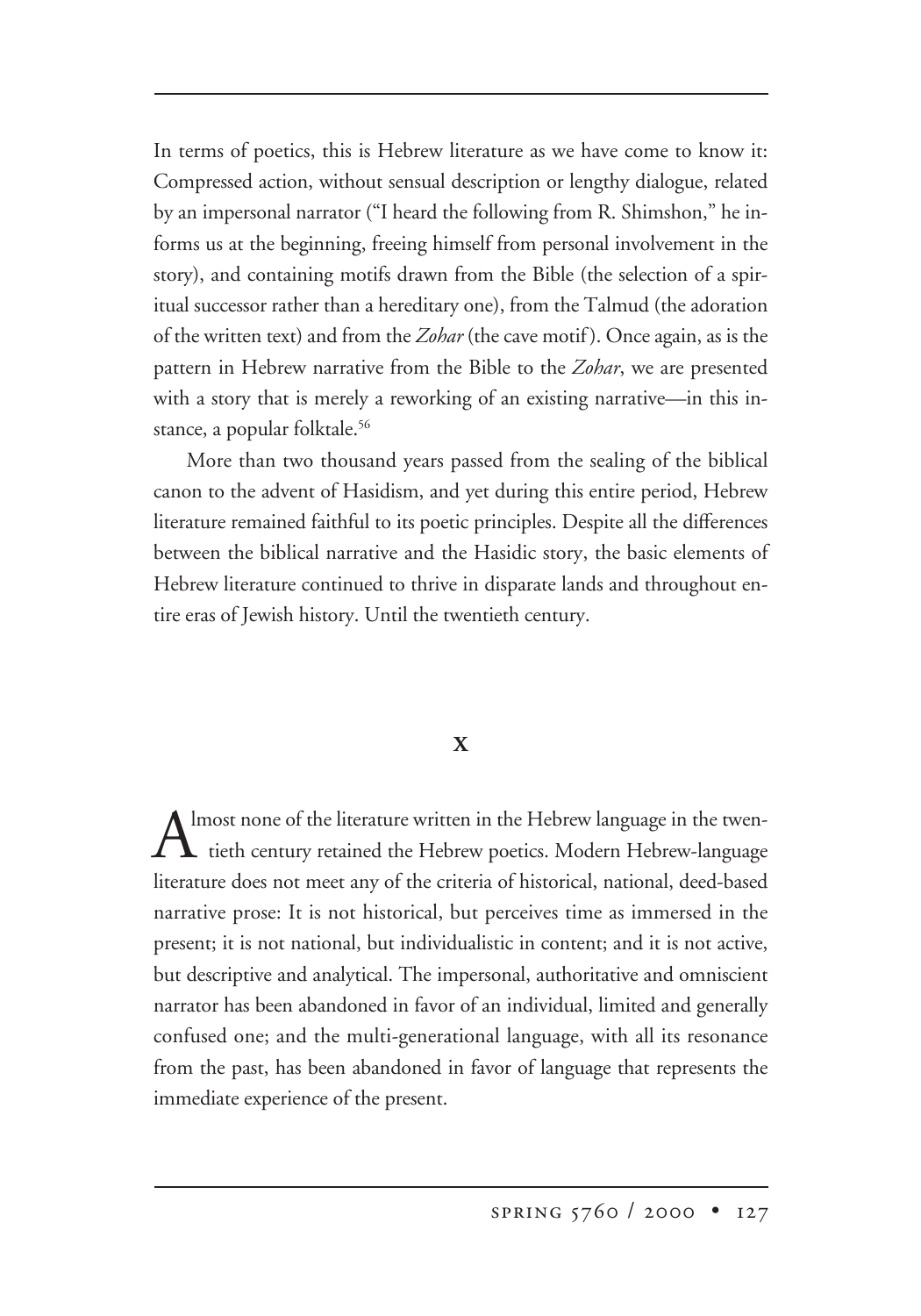The only significant exception is S.Y. Agnon. Agnon was the only author writing in the Hebrew language in the twentieth century who produced anything that can properly be called "Hebrew" literature. To be sure, a distinction must be drawn between Agnon's early, exploratory works and his mature writings. His early stories ("Miriam's Well," 1909; "Tishrei," 1911; "Nights," 1913) were intimate, psychological and impressionistic love stories that were influenced by the lyric, sorrowful, decadent Viennese and Scandinavian style that was in vogue at the beginning of the twentieth century. The prose of the young Agnon was not fundamentally different from the delicate, "alienated" writing of Uri Nissan Gnessin and Gershon Shofman, or of Jacob Steinberg and David Vogel, who made their contribution to literature in the 1920s and 1930s. Agnon realized the possibilities latent in this type of writing to an impressive degree, but less than three years were to pass from the time he began publishing before he apparently came to feel that he had exhausted the possibilities inherent in this style. The novella *And the Crooked Shall Be Made Straight* (1912) was a turning point from fashionable impressionistic poetics to a distinctly Hebrew style. From then on, Agnon would return only rarely to writing stories of the type with which he inaugurated his literary career ("Other Faces," 1932; "The Doctor's Divorce," 1941; "Fernheim," 1949; "Betrothed," 1943), while the bulk of his literary energies would be devoted to developing his distinctly Hebrew poetics.

When it first appeared, *And the Crooked Shall Be Made Straight* was so Hebraic in its poetics that many readers thought it was not Agnon's own creation at all, but a popular folktale. They were not entirely wrong: Agnon did employ elements that had already appeared in various folk stories, as well as in several collections of Hasidic legends. He did not invent the story from scratch, although he did adapt it heavily. But this adaptation was accomplished without detaching the story from its popular roots. Rather, Agnon retained the popular version's linguistic style, its simple, anonymous narrator, and its incessant reference to early Jewish sources. The tale opens as follows:

It happened that a man named Menashe Haim, a resident of the holy community of Butchatch, may his city be built, amen, became impoverished,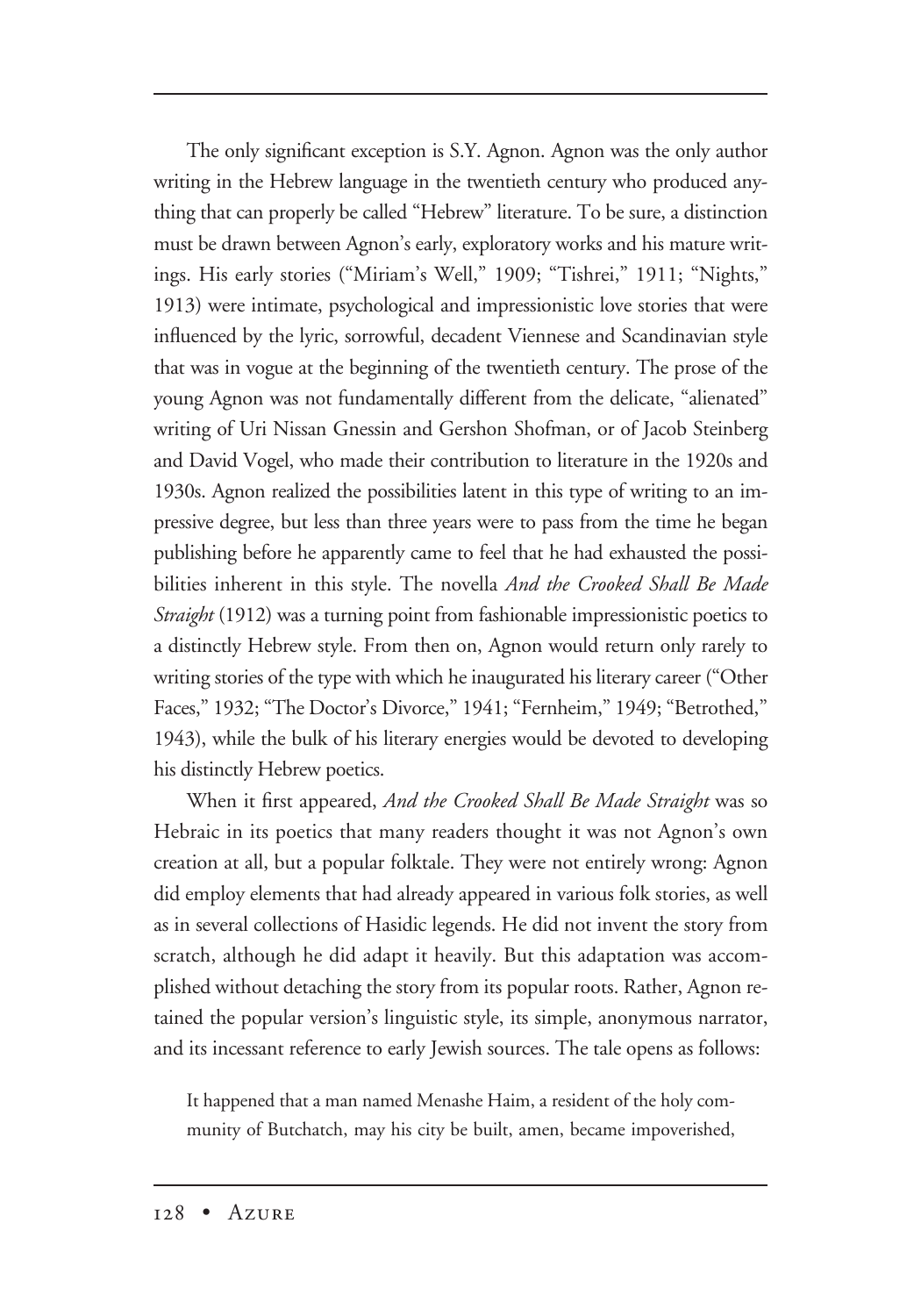and his destitution, heaven forbid, led him astray. He criticized other Jews and was reprimanded and pursued, though he harmed no one. He earned himself a name and a legacy, as is explained in this book at length. Regarding him and those like him it is written: "And they shall atone for their iniquity"; which Rashi, of blessed memory, interprets: "And they shall atone for their iniquity through their sufferings."57

This opening, which offers a summary of the story that follows, imitates the popular Hebrew poetic voice as it was known to most Hebrew-language readers. In the original version, many of the expressions are written in the traditional Hebrew shorthand, relying on acronyms that establish the identity of the narrator as a Tora scholar addressing learned readers such as himself. The very use of such a code, even without reference to the content of the story, is indicative of a closed, "communal" and particularist style, which stands in marked contrast to the universal communicativeness to which the artistic, individualistic Western narrative aspires. The reference to the Jewish sources that concludes the above passage further intensifies the popular, impersonal impression that gives the reader a clear signal to the effect that this is not a personal, original work, but the recycling of a set of known texts.<sup>58</sup>

Similarly, Agnon makes use of the travels of the book's hero, Menashe Haim, among the towns of Galicia, to interpose references to Hasidic stories and aphorisms. Much of the book is dedicated to such references, fostering the impression that the author merely pieced together bits of traditional lore.

Menashe Haim stayed at the home of a simple man, and talked with him about the words of the righteous, such as what was told by the holy rabbi of Neshchiz, that in Berditchev there was a respectable man named R. Liber, of blessed memory. One winter night, after the fair, someone came to his house, seeing that the candle was still lit. R. Liber received him in a hospitable manner, and he himself made the bed for him to sleep in. The guest asked him: "Why does his honor so trouble himself to make the bed for me?" R. Liber replied to him: "Do you think it is I who makes the bed? It is not I who does so." The point was that he makes his bed and prepares himself for the World to Come. And in the book *Imrei Kodesh* by the Seraph of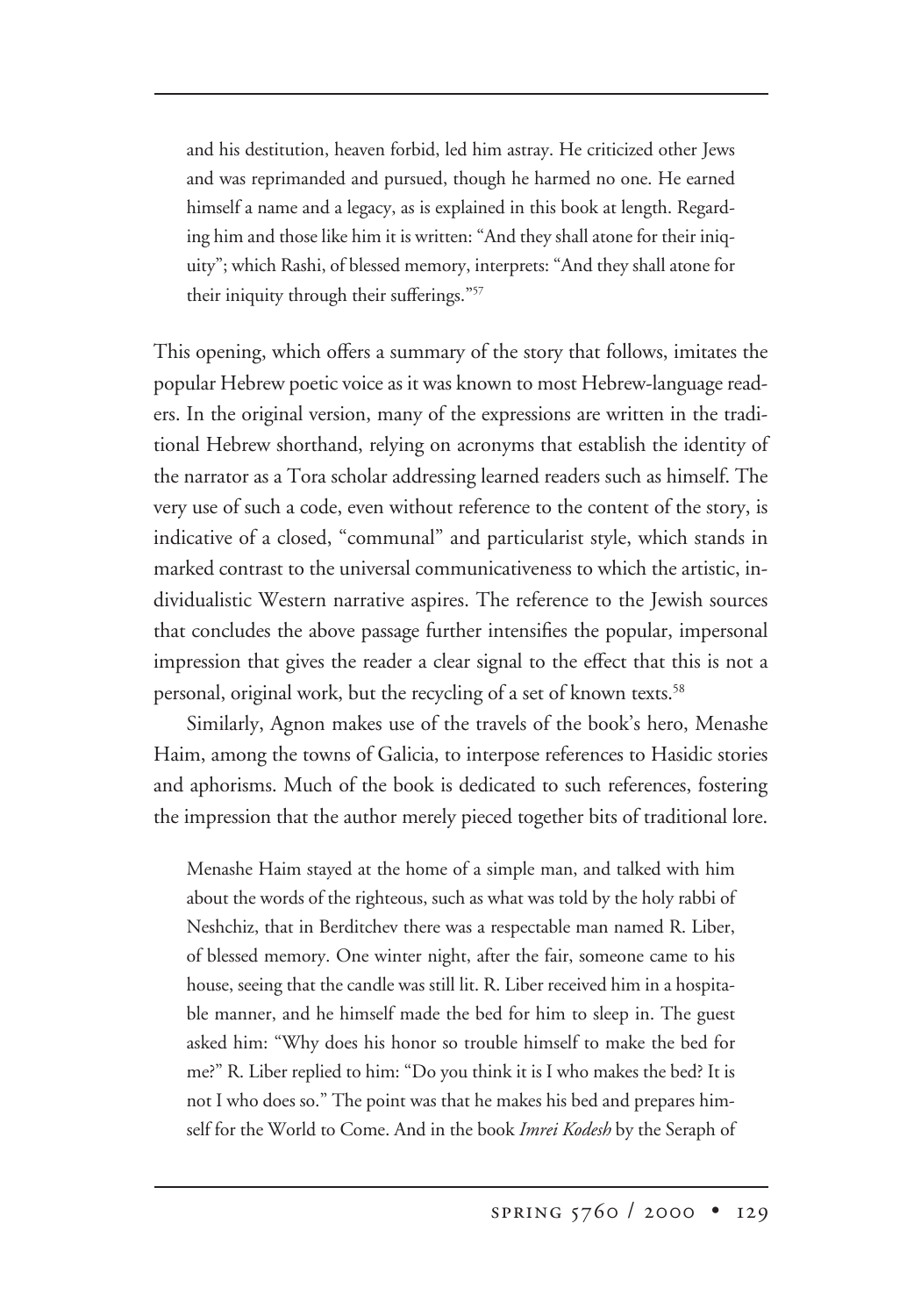Strelisk, he cautioned that a man should have a guest at his table at every meal; even if he stuffs his face like a complete Gentile, it counts as though he has had in mind all the mystical intentions of the holy Ari [i.e., R. Isaac Luria], of blessed memory. It happened that R. Eliezer, the father of the holy Ba'al Shem Tov, was extremely hospitable, and it is known to many that because of his hospitality he merited to have the Ba'al Shem Tov born to him.<sup>59</sup>

This effect of a quasi-folktale, a kind of "Hasidic story," likewise accompanied dozens of other stories that Agnon later wrote.<sup>60</sup> His most extreme writings of this sort, in which Agnon does not appear as author but as the compiler and editor of existing popular material, were the monumental compilations *Days of Awe* (1938), a collection of customs and legends for Rosh Hashana and Yom Kippur; *Book, Writer and Story* (1938), legends concerning the culture of the book and the history of manuscripts from the period of the Sages and afterwards; *Present at Sinai: The Giving of the Law* (1959), midrashim and legends regarding the giving of the Tora at Sinai; as well as more modest "collections," such as *Agnon's Alef Bet* (1984) and *The Ba'al Shem Tov Stories* (1986).<sup>61</sup> Agnon, of course, did not limit himself to Hebrew poetics. He tried his hand at a number of other techniques, including a more surrealistic, Kafkaesque approach which found expression in *The Book of Deeds* (1941), *Thus Far* (1952), "Edo and Enam" (1950) and "Forevermore"(1954). However, these forays by Agnon, as brilliant in their own way as they were, are secondary to his central literary enterprise. The backbone of Agnon's writings, consisting of his three major novels, *The Bridal Canopy* (1931), *A Guest for the Night* (1938), and *Only Yesterday* (1945), and most of his short stories, clearly belongs, in terms of poetics, to the Hebrew side of his work.

Although Agnon was universally respected, even revered, it is hard to escape the fact that of all the later Israeli writers who claimed him as their mentor, none adopted his Hebrew poetics. The tradition of narrative prose to which Agnon was devoted, and with which he achieved so much, did not speak to them. The authors upon whom Agnon had an effect were influenced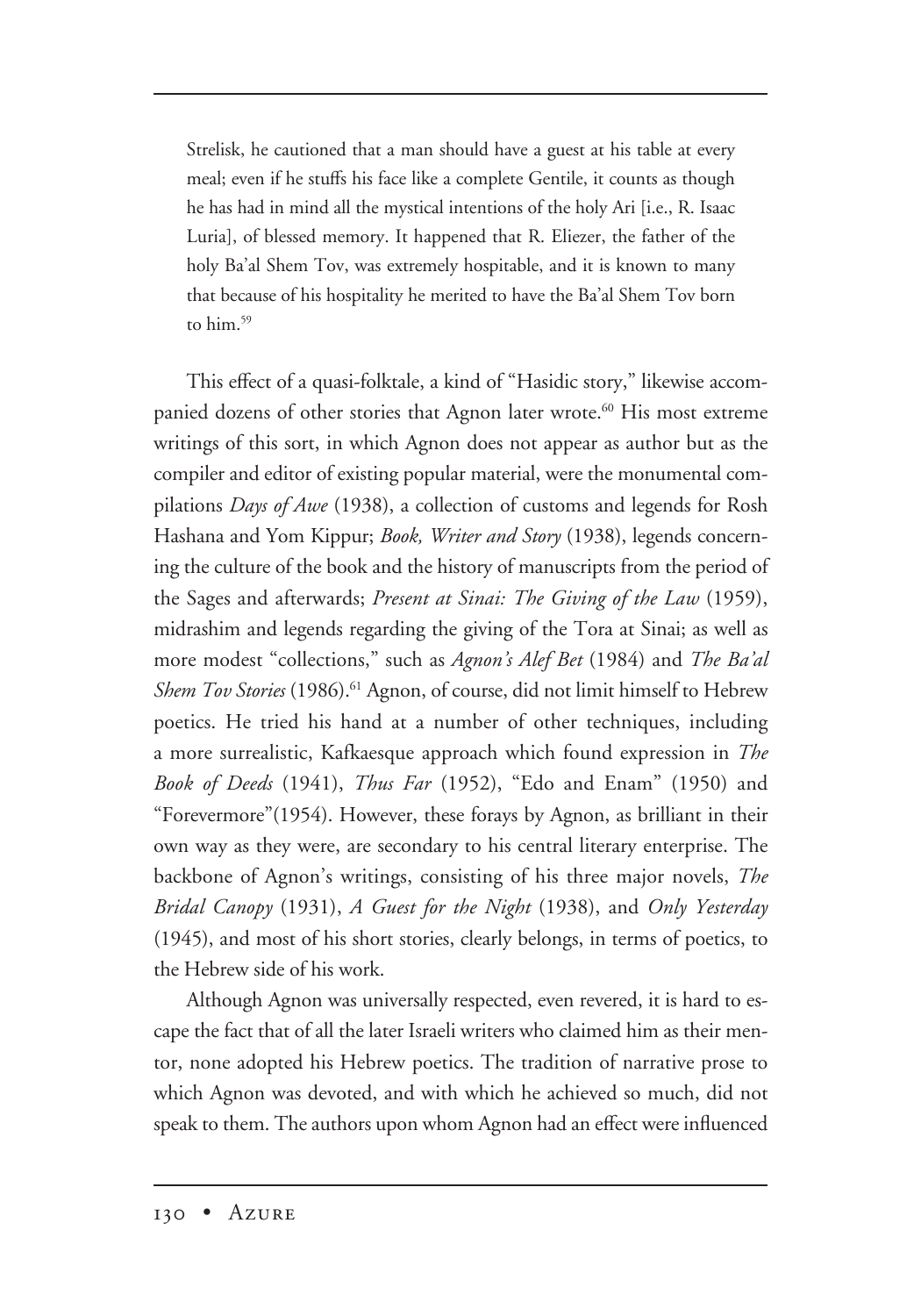by the non-Hebraic aspects of his writing. A.B. Yehoshua, Yitzhak Orpaz, Gabriel Moked, David Shahar and other writers who published surrealistic, allegorical, existentialist stories in the 1960s, borrowed from the Agnon of *The Book of Deeds*, "Edo and Enam," and the surrealistic chapter on the dog Balak in *Only Yesterday*. <sup>62</sup> The more Hebrew the poetics of a given work by Agnon, the less it was absorbed into Israeli literature. *The Bridal Canopy*, his most Hebrew work, is thus today the most neglected of all his writings.<sup>63</sup>

It is not Agnon, but Yosef Haim Brenner, who is the most widely emulated of Israeli authors. Brenner's poetics can be understood as the precise opposite of those of the Hebrew narrative tradition. Unlike the restrained Agnon, Brenner writes in an intemperate, impatient and at times frenzied fashion. As opposed to the epic panorama that characterizes Hebrew literature, Brenner concentrates on a limited human circle that is at once "uprooted" from its past and claustrophobic. Unlike the historical perspective of Hebrew poetics, Brenner offers "notebooks" from the immediate present. Instead of employing an impersonal narrator, Brenner's narrator offers up personal confessions. Unlike Agnon's language, which is infused with tradition, Brenner's language is choppy, detached and chaotic. Unlike the esoteric message of the biblical, talmudic, Hasidic or Agnonian narrator, who reveals little and leaves the reader to surmise the rest, Brenner exposes virtually everything in his portrayal of the internal struggles of his characters. And unlike the dynamic, vigorous flow of action that propels traditional Hebrew prose, Brenner presents us with static "situations" that contain almost no action, but are rife with emotional agitation instead.

When Agnon sets out to write the story of a character who moved to Palestine in the years prior to World War I, he opens his work with a sentence embodying all the main elements of Hebrew poetics:

Like our other brethren, the people of our redemption, those of the Second Aliya, Yitzhak Komer left his land, his homeland and his city and went up to the land of Israel, to build it from its ruins and to be built from it.<sup>64</sup>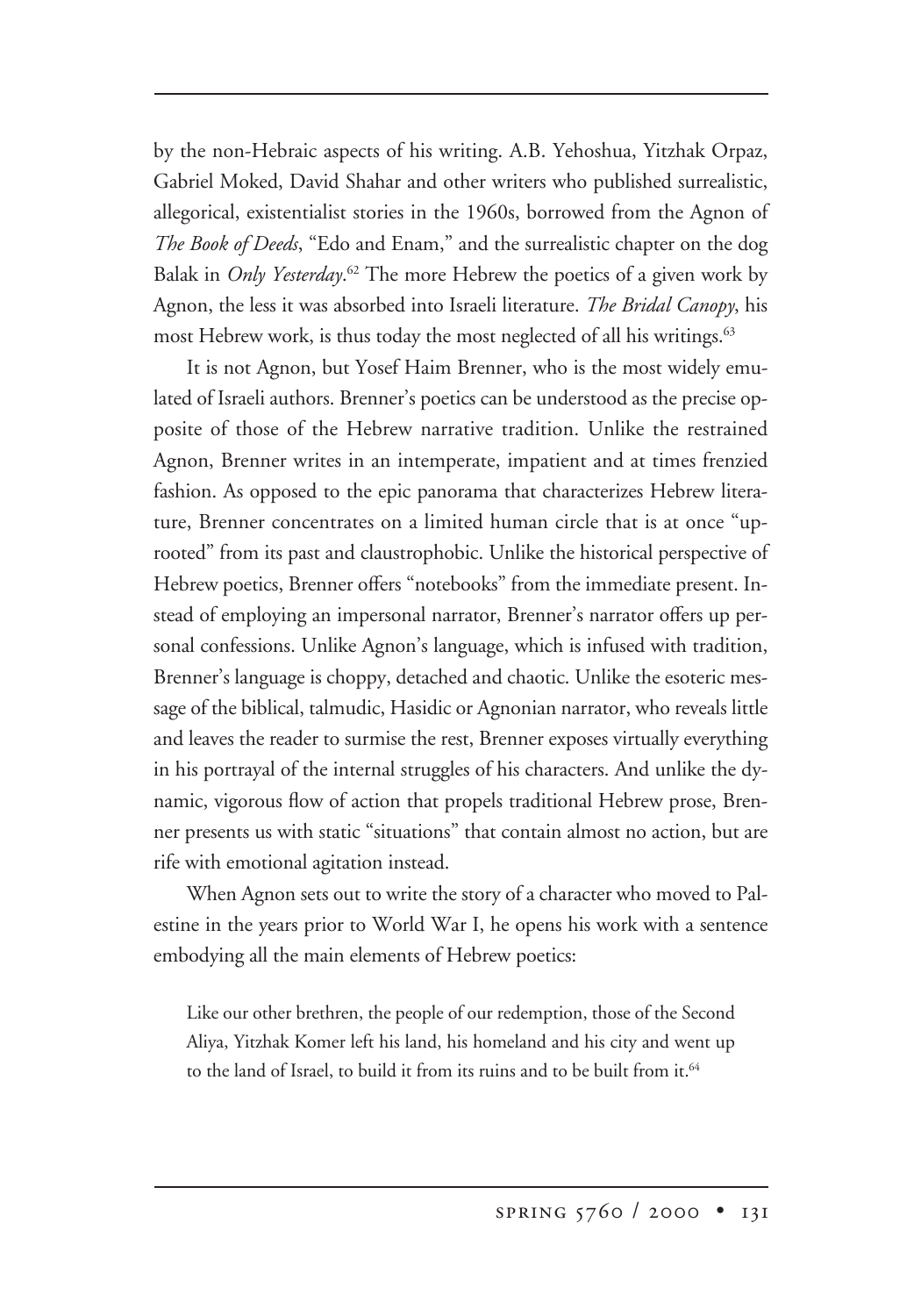When Brenner writes about the same period, he begins with the following sentences, which represent everything that Hebrew poetics is not:

A publisher that I know seduced me—and I was seduced—to publish with his help and by his publishing house the following writings, which I took out of the bag of someone who was wandering and in pain in Exile. I knew for certain that I could not withstand the pressure from those readers and critics who would claim that I am too soft—if only they would be so kind as to speak softly—to include additional writings, that is to say, fragmentary and unordered notes, in our poor literature, which is in any case full of fragmentary notes and disorder, while what it is really missing, as is known, is complete things, that are polished and finished. In order, however, to give myself some small amount of credit, I should mention that I, too, had a problem—and not only this!—with this publisher when he came to me with his proposal. I complained to him: "What difference does it make if the author of a book is, according to you, a professional writer? Please, what *artistic* value is there to these crazy writings of his, which contain no poetic pathos, nor broad-mindedness, nor a finely tuned style, nor any architecture, and not even any world-embracing expression of the soul, as one critic demands when he speaks of the purpose of art, nor any other sublime purpose—the eternal purpose of art—to elevate the spirit and cause esthetic pleasure?... You tell me, what is there here? Some accounts, confessions, letters, some sort of disconnected lines, without any unusual subject matter, and without even piquant symbolism!... Please—poor, weak, lean lines, with none of the milk or fat of art!"65

Some may consider writing of this sort—Brenner goes on in this manner for a few pages before getting to the story itself—to be good literature, and others may not. But the essential point here is that Brenner's approach, and not Agnon's, is what became the standard for contemporary Hebrew-language prose.

Brenner's imprint is visible everywhere: In the work of S. Yizhar, who covers 1,156 pages with introspective monologues in *Days of Ziklag* (1958); in the heroes of Amalia Kahana-Carmon, who spend entire novellas looking out the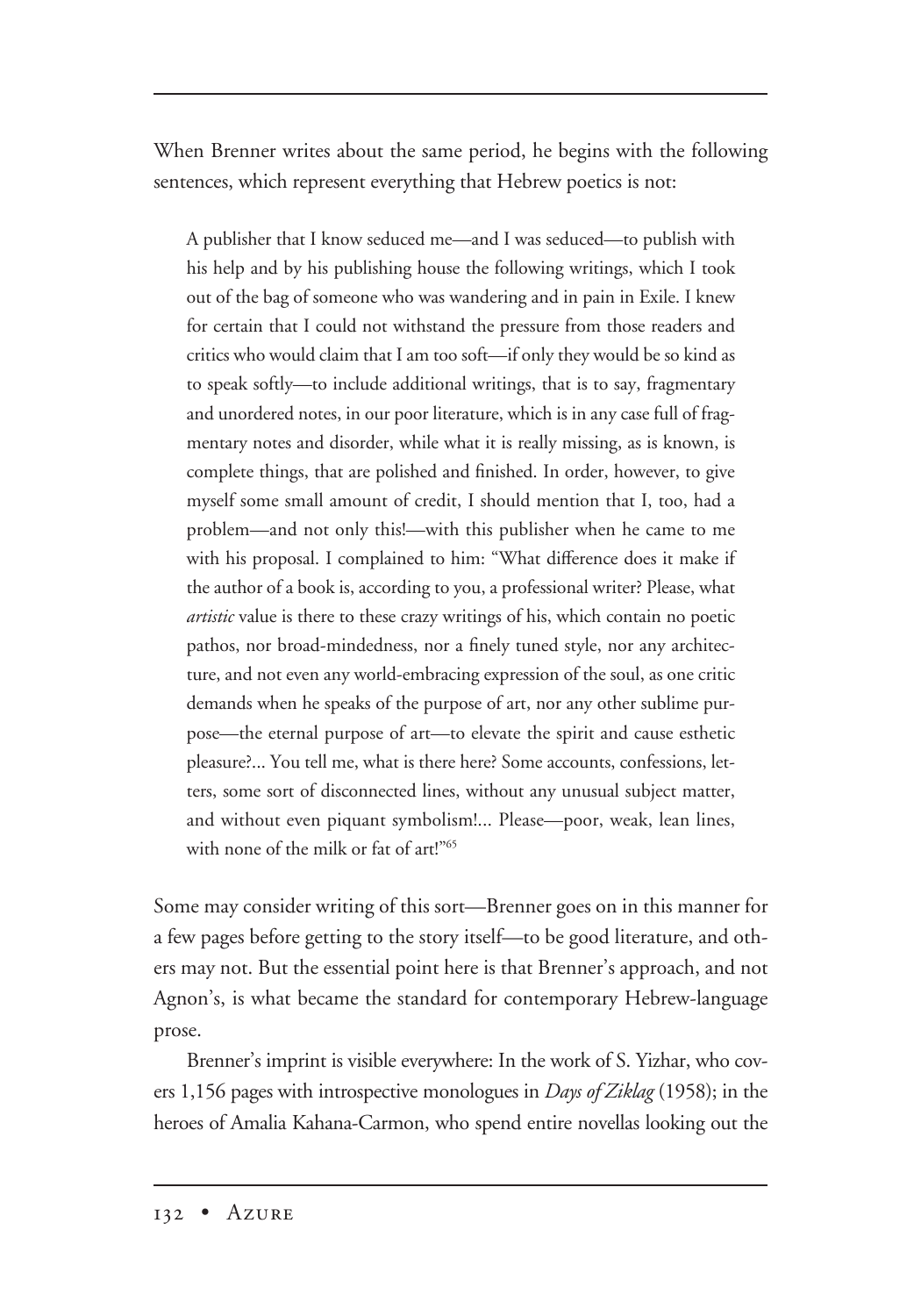window, absorbed in an endless stream of consciousness; and in the passive Hanna Gonen, the narrator crafted by Amos Oz in *My Michael* (1968), most of which is devoted to mystical and sexual fantasies. Brenner is present in the tortured monologues of A.B. Yehoshua ("The Continuing Silence of a Poet," 1970; *A Late Divorce*, 1982; *Mr. Mani*, 1990) and of Yoram Kaniuk (*Rockinghorse*, 1974; *His Daughter*, 1987), in the confessional literature of Pinhas Sadeh, Josef Mundy and Yotam Reuveni, in the unbridled writing of Yitzhak Orpaz (*The Eternal Bride*, 1988) and of Amnon Navot (*Instrument Flight*, 1988), in the verbal inflation of Yisrael Berama (*Torn Days*, 1991) and of Judith Katzir (*Closing the Sea*, 1990), in the stylistic rococo of David Grossman (*See Under: Love*, 1986) and Avram Heffner (*Tout Compris*, 1987), in the selfanalysis of Heffner and of Yitzhak La'or (*The People, Food for Kings*, 1993), and in the fragmentedness of Yoel Hoffmann. If Israeli prose generally tends to ramble instead of telling a story, if it is focused on the consciousness of the detached "self" and not on the external world, and if it contains neither action nor any sort of historical-national perspective—this is because it is built on the foundations laid by Brenner, not Agnon.<sup>66</sup>

# **XI**

The typical hero of twentieth-century Israeli prose is a lonely and detached youth, a self-doubting individualist, who is alienated and in search of himself in a disintegrating world. The "uprooted" individual was the stock hero of Micha Josef Berdyczewski, Uri Nissan Gnessin, Yosef Haim Brenner and Gershon Shofman in the early twentieth century,<sup>67</sup> and he has continued to play the leading role in Israeli literature ever since. Two key works published in 1958, *Days of Ziklag* by S. Yizhar and *Life as a Parable* by Pinhas Sadeh, focus (albeit from different angles) on doubt-ridden young men, rootless and lacking a sense of history, who attempt to "find themselves" *ex nihilo*. The prominent writers of the 1960s, such as A.B. Yehoshua,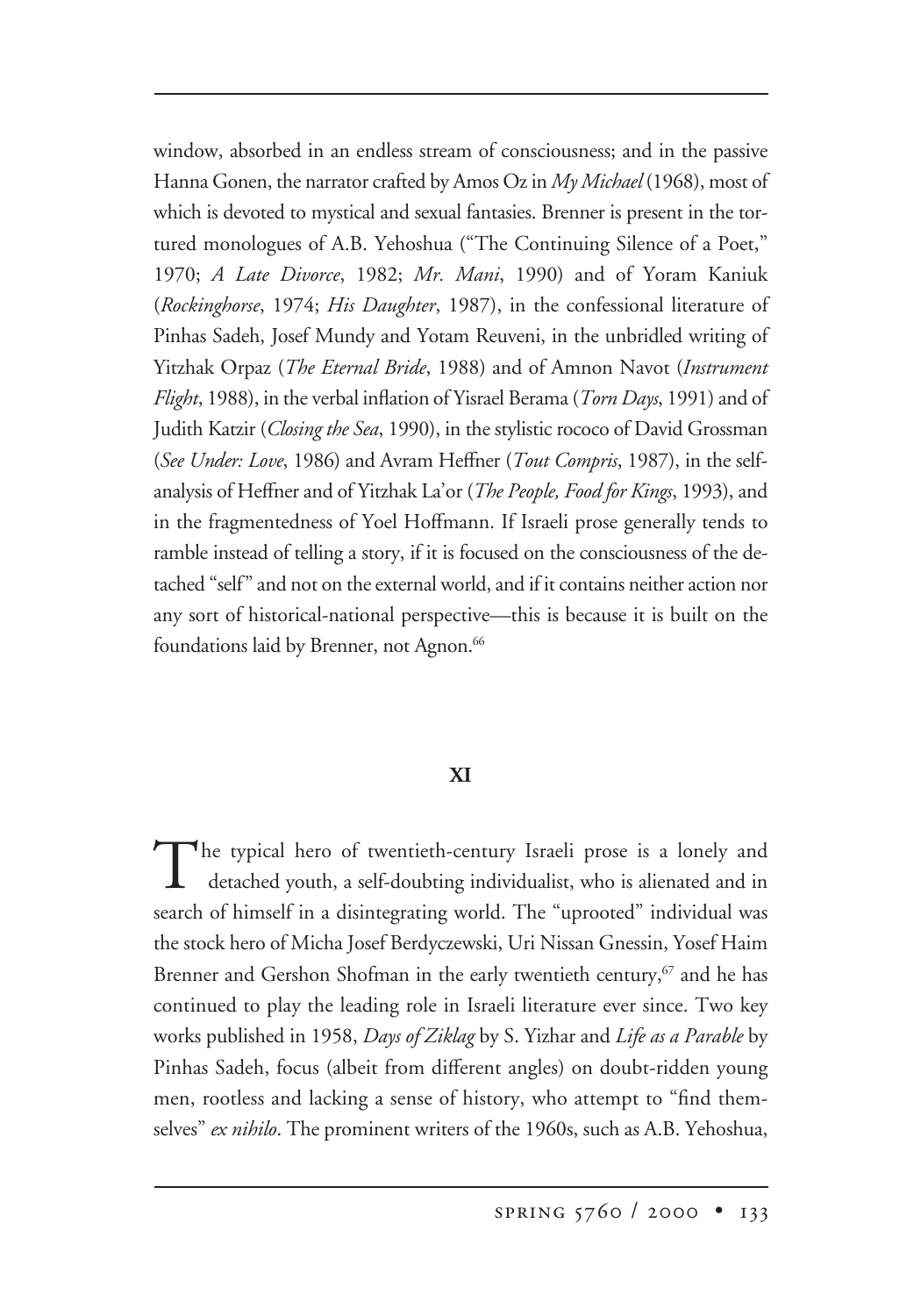Amos Oz, Amalia Kahana-Carmon, Aharon Appelfeld and Yitzhak Orpaz, concentrated in their works on the figure of the detached outsider who is driven by destructive impulses, mystical longings and erotic desires to act in ways that are incomprehensible to him, and who feels no connection to his family, community, people or country.<sup>68</sup>

To take one of any number of examples, Yitzhak Orpaz's 1962 *Skin for Skin* presented a figure whose "entire life hung from him like some plucked, worn, superfluous rag. He finds himself nowhere. He himself does not live anywhere. Nowhere does he realize himself."69 The following year, Amos Kenan wrote *At the Station* (1963), a short novel in the form of a dialogue, which proceeds along the following lines:

"What will be?" "It'll be all right." "Of course it'll be all right. We only have to hang on in the meantime." "Sure." "In life, you have to hang on." "Yes." "And afterwards, you die." "Of course." "And after that, there's nothing left." "Only the memories." "Ha, ha, ha." "Another one?" "Another one." "Where were we?" "We were hanging on."70

And so forth. The hero of Israeli prose is, for the most part, a marginal figure, a misfit, living outside the mainstream of society. He is an unabsorbed refugee, uprooted, the eternal exile<sup>71</sup>; he is an "accursed" outcast<sup>72</sup>; he comes from a socio-ethnic "minority," living the experience of the peripheral and underprivileged neighborhoods, irrelevant to the "national agenda"73; at times, he is simply insane.<sup>74</sup> Yehoshua Kenaz, for example, offers us alienated antiheroes in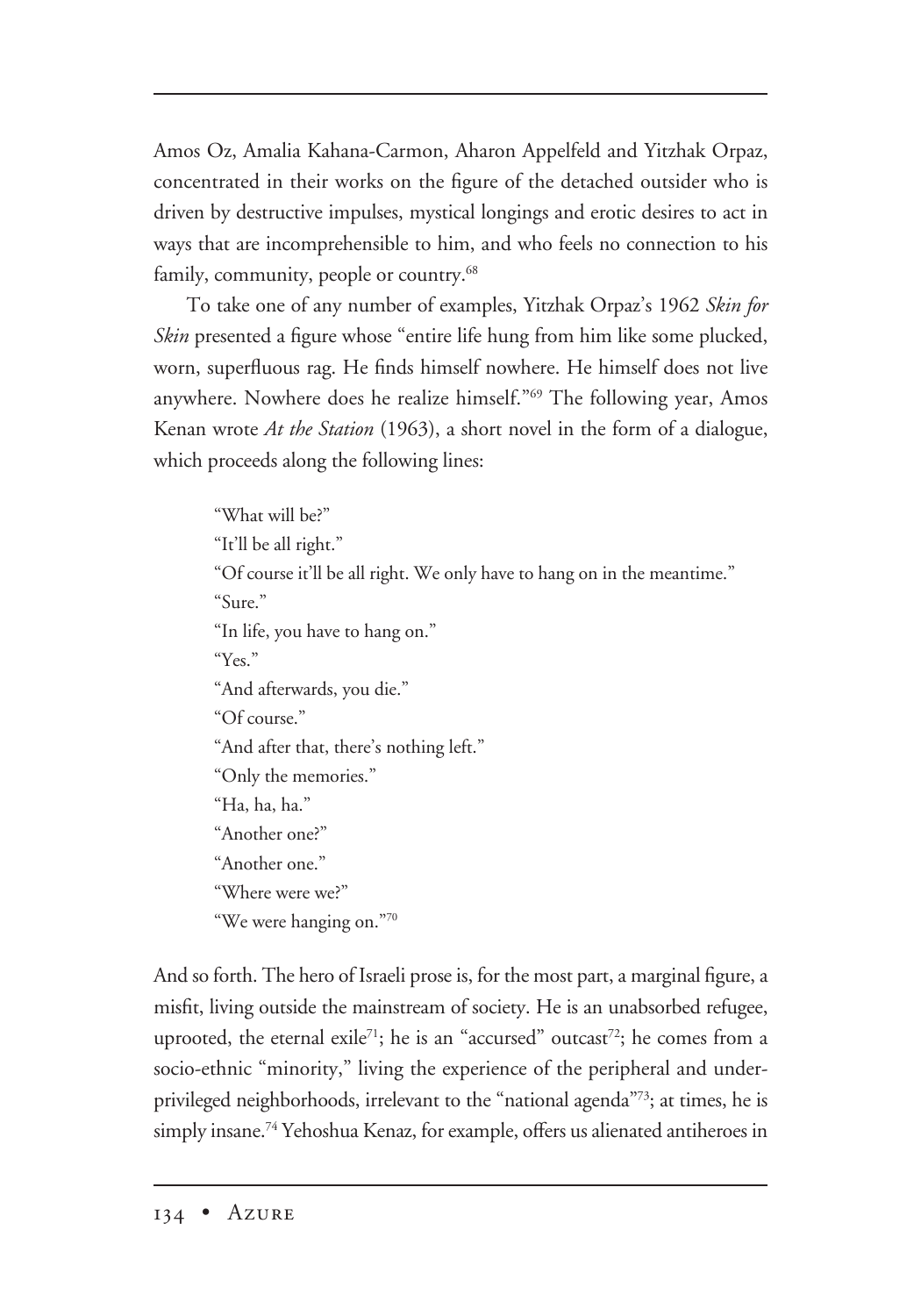all his books,75 and Hanoch Levin is even more extreme in his incessant depiction of ludicrous, wretched characters.76

In 1977, sixty years after Brenner wrote his most important work, *Breakdown and Bereavement*, two books appeared presenting the Israeli experience as a recurring pattern of loss and failure: *The Lover* by A.B. Yehoshua, and *Past Continuous* by Ya'akov Shabtai. The family depicted in *The Lover* is assaulted by invaders from without, and the protagonist cooperates out of an uncontrollable, self-destructive impulse. Shabtai likewise portrays the degeneration and decay of Israeli society as part of "the terrible process of disintegration and decomposition... [which] embodied the very essence of life and its sadness, because it was very hard to accept the fact that what was once one and whole disintegrated and fell apart and receded into the distance and was irretrievably lost, like the galaxies moving farther and farther away from each other in space until they were lost forever somewhere in the infinite darkness beyond all horizons and forgotten."77 As one of Shabtai's heroes declares: "Life [is] nothing but a journey toward death,... and not only that but also death [is] actually the very essence of life, growing inside it hour by hour until it enclosed and embodied it completely...."78

If life is only "a journey toward death," then there is no meaning to history. For what difference does it make if one lives in one place in the year 500 b.c.e., or in a different place in the year 1977? Either way, life is cast from the same fatalistic mold. Indeed, both Shabtai and Yehoshua—in contrast to the linear, historical plot characteristic of Hebrew poetics from the Bible to Agnon—spin a story that is a kind of matrix, a thicket of personal, encoded thoughts and symbols. In such a world, there is scarcely any sense of before and after, but only a crowded, subjective "present" into which the past occasionally erupts as fragments of turbulent memories, associations and dreams.

One could argue that alienation is the fundamental ethos of all of modern Western literature, and that Israeli writing is simply an expression of what has become a universal mood. Yet the West of the twentieth century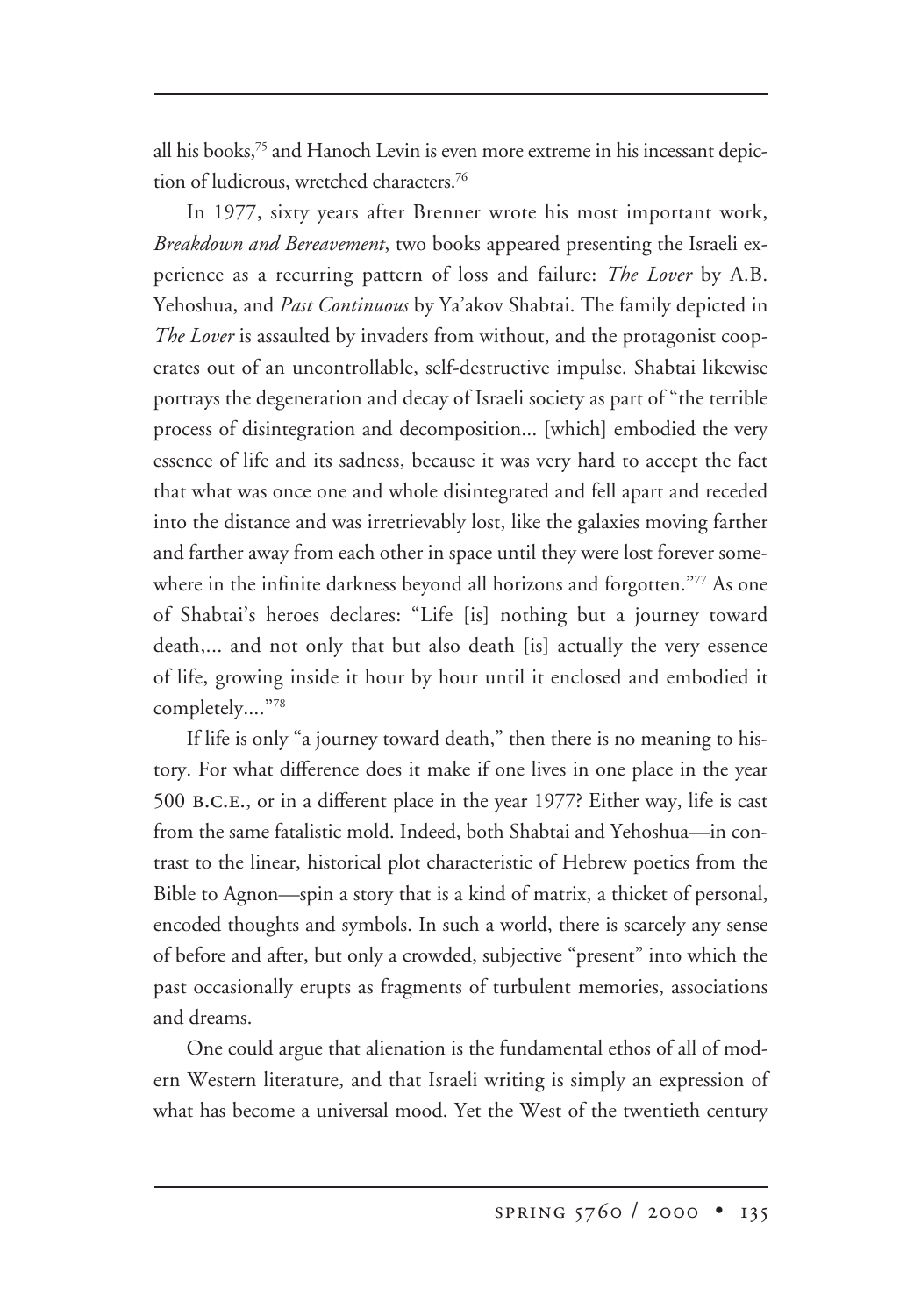did not only produce works like *The Stranger* by Albert Camus, *Nausea* by Jean-Paul Sartre, *Journey to the End of the Night* by Louis-Ferdinand Celine, *The Last Voyage of Somebody the Sailor* by John Barth, and *Cat's Cradle* by Kurt Vonnegut. It also produced works far more "Hebrew" in their poetics than almost anything written in the Hebrew language during this same period. Works such as *The Sleepwalkers* by Hermann Broch, *U.S.A.* by John Dos Passos, *The First Circle* by Aleksandr Solzhenitsyn, *One Hundred Years of Solitude* by Gabriel Garcia Marquez, *Ragtime* by E.L. Doctorow and *The Stone Raft* by Jose Saramago represent the epic, historic, national, impersonal stream, a path that could have been taken by those who wrote in Hebrew as well.

There was one brief period, from the mid-1940s to the mid-1950s, when Israeli prose looked as though it might return to the fundamentals of Hebrew poetics. The literature of the "Palmah Generation," of which Moshe Shamir is the best-known example, harbored a collective, Zionist ethos and was aimed at a wider public, as opposed to the refined elitism of Uri Nissan Gnessin or David Vogel. Yet the differences between the Palmah Generation's poetics and that of the Hebrew literary tradition far outweighed the similarities. Authors such as Shamir wrote of an invented "Israeli"—rather than Jewish—nation, without historical roots. Their Zionism was that of the self-made "sabras," natives of the land of Israel, whose Israeli identity was a substitute for, not a continuation of, their Judaism. "Elik was born from the sea"—this phrase, which opens Shamir's *With His Own Hands* (1951), captures the essence of the Palmah Generation, both in terms of what it lacks and what it contains: It lacks any sense of history, and it contains a complete dependence on territory. The protagonist is "born from the sea"—born here, on this strip of coast, in the land of Israel; and his identity is derived from this connection. The sea is a pure, virgin, natural, meta-cultural, meta-historical, meta-national space, a blank page, a new beginning. The land of Israel, and not the people of Israel, is what establishes the sense of identity and commitment in the prose of Shamir and his contemporaries. Conquest of territory, "knowledge of the land" along its length and breadth, laying down roots in it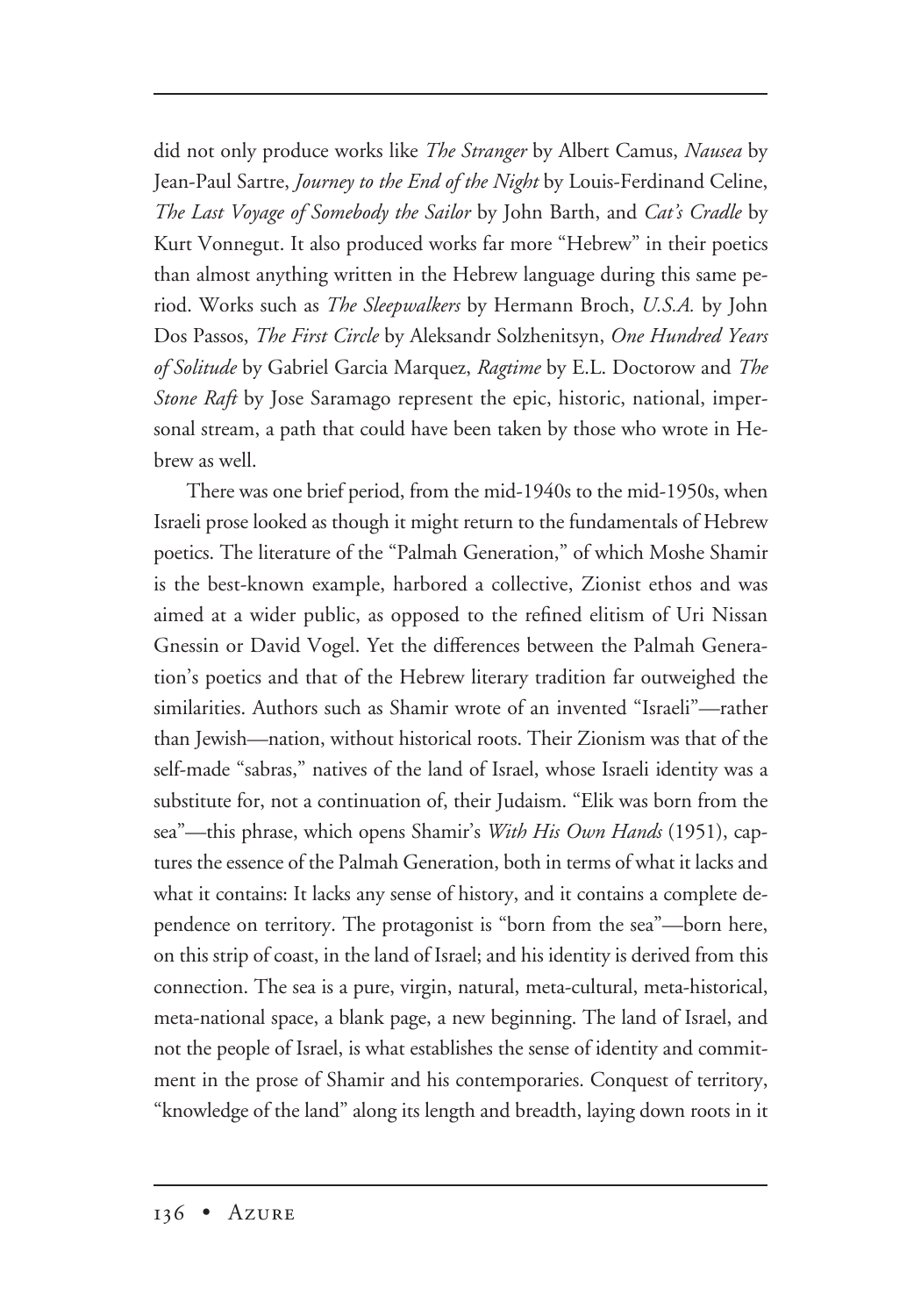and exalting the young people who fought for it—these, and not the chain of Jewish being, are the themes of the Palmah prose. It was, in a sense, wholly patriotic. But patriotism is not historical consciousness, and for the authors of the Palmah Generation, the first came at the expense of the second. They saw themselves as part of the land and the state which was built upon it, not of the people who built it. They wrote stories that were born from the sea.<sup>79</sup>

# **XII**

I sraeli prose of the 1980s, and even more so of the 1990s, brought to fruition the decades-long process of alienation from the Hebrew poetic fruition the decades-long process of alienation from the Hebrew poetic tradition. As one of Avram Heffner's protagonists proclaims:

I believe that there is no God. One. I believe that history has no meaning. No meaning. Two. I believe that there is no sublime purpose that mankind must attempt to fulfill.<sup>80</sup>

Elsewhere, Heffner writes: "We were cast headlong into a cosmos lacking meaning, lacking order and method."81 Similarly, Yoel Hoffmann writes: "The days are interconnected like cogwheels. One day rolls into the next. And in Bernhard's body there are bones, and he carries these bones around, every day of his life, by his own strength alone.... In Palestine the air is transparent most of the time. No one gives a thought about Bernhard's bones."82

No one gives a thought about Bernhard's bones—but does anyone in Israeli literature give a thought about anything other than the immediate, arbitrary, sensual present in which "one day rolls into the next"? The banal existence depicted in Israeli prose from the mid-1980s onward reflects an outlook that contrasts more sharply with the Hebrew worldview than did either the pagan approach in the time of the Bible or the Hellenistic approach at the time of the Talmud. The clash, this time, is total: Nothing remotely resembling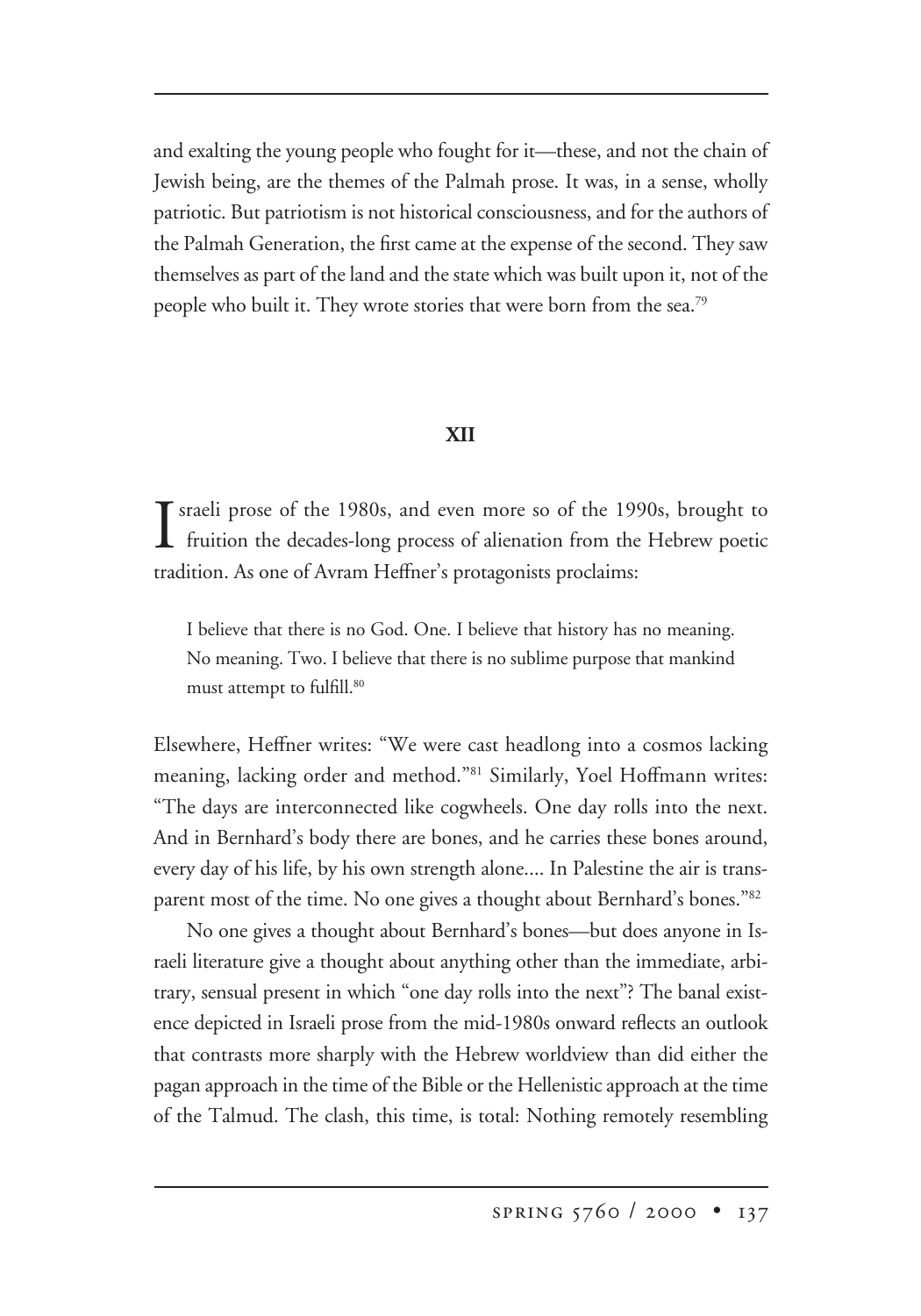Hebrew narrative prose can ever be written by those who believe that "history [and, therefore, national identity] has no meaning," and that "we were cast headlong into a cosmos lacking meaning, lacking order and method."83

What content can a contemporary Israeli author offer, if history has no meaning for him? What kind of language will he use, if the rich historical resonance of language says nothing to him? What can the narrator "know" about reality (and about the people who take part in it) if the author himself knows of nothing beyond his own experiences as an alienated individual unmarried, wandering around in Tel Aviv, depressed? The following three passages written in the past ten years (the first by Uzi Weill, the second by Yosef El-Dror, the third by Etgar Keret) typify the sort of answers currently being offered up:

She finished her studies and began getting jobs in all sorts of places. When I saw her, I wouldn't mention the word love. I couldn't believe how long she lived without it. I couldn't believe that anyone could, not to mention her. But somehow she didn't become a nun, or a desert. Sadness taught her to look deeper than what she was accustomed. Since she didn't have anything else to do, she spent all her time looking.84

She turns over onto her back and looks at the ceiling, shifting a detached gaze between the two of us. I move from my knees to lean against the wall. He lowers his gaze to her and looks at her, bemused.... She caresses her left breast, the one closer to me, relatively, and lets out a sort of short "ah." He looks at me in despair.<sup>85</sup>

So now she wants us to part, because she decided that I don't love her. What can I tell her? If I were to shout at her that she is stupid and that she should stop talking nonsense, this would only be proof for her. "Do something that proves to me that you love me," she says. What does she want me to do? What? She should just tell me. But she doesn't. Because if I really love her, then I should know on my own. What is true is that she is willing either to hint, or to tell me what she doesn't want. Either way, I can choose. So I told her that she should say what she doesn't want, and at least we would know something. From her hints, I certainly can understand nothing.<sup>86</sup>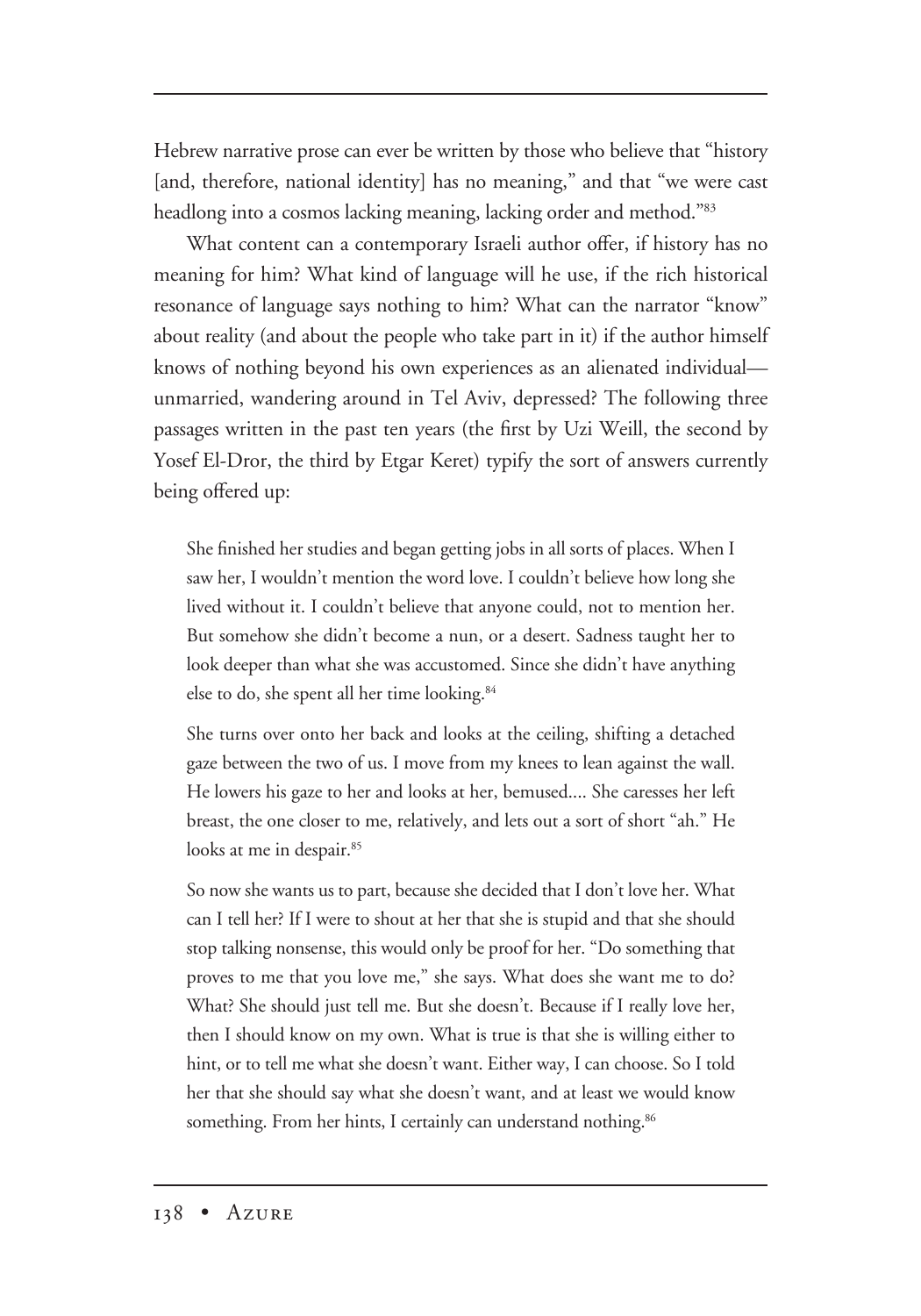The stylistic uniformity that causes these passages to read as if they were written by the same hand is not limited to the work of these three writers. It is typical of most of their contemporaries, who share the same impoverished language (their Hebrew is readily understood by any Israeli schoolchild or new immigrant), and whose narrative voice is always a narrow and pathetic "self."87 Indeed, if there exists a passage which captures the essence of today's Hebrew-language literature, and which demonstrates the degree to which this literature has broken away from the classic Hebrew poetics, it is the following, from Orly Castel-Bloom's *Dolly City* (1992):

Dolly City—a city without a base, without a past, without an infrastructure. The most demented city in the world. All the people in Dolly City are usually on the run. Since they're always running, there's always someone chasing them, and since there's someone chasing them, they catch them, execute them and throw them in the river.... All the babies in the city are adopted (the little bastards).... There are two big parties: Bureaucracy and Procedure. The parties have gangs of street boys who take the law into their own hands. The soldiers of the Bureaucracy party are the Trashers—revolting unhygienic types who spend their time picking pockets, coughing, wiping their noses on their sleeves and relieving themselves in their trousers.

A Trasher never says "hello"; he only does things, especially scribble graffiti on walls where there's a strong smell of urine.... There are other people in Dolly City too, like the Apostrophes. Whose slogan is as dumb as their faces. They sing a reggae beat: "The state is me, go on and decapitate me." And there are the Cowards, the Archetypes, and the Bonbons.... Luckily for me, I managed to avoid falling into the traps of any of these groups and I learned to keep a low profile. I learned that the trick is to pretend to be asleep—and undermine.<sup>88</sup>

Never has there been a literature called "Hebrew" that was so removed from Hebrew poetics as today's Israeli prose. One can, of course, blame postmodernism for current esthetic fashions—just as the melancholy that has dominated Israeli literature since 1967 can and should be understood not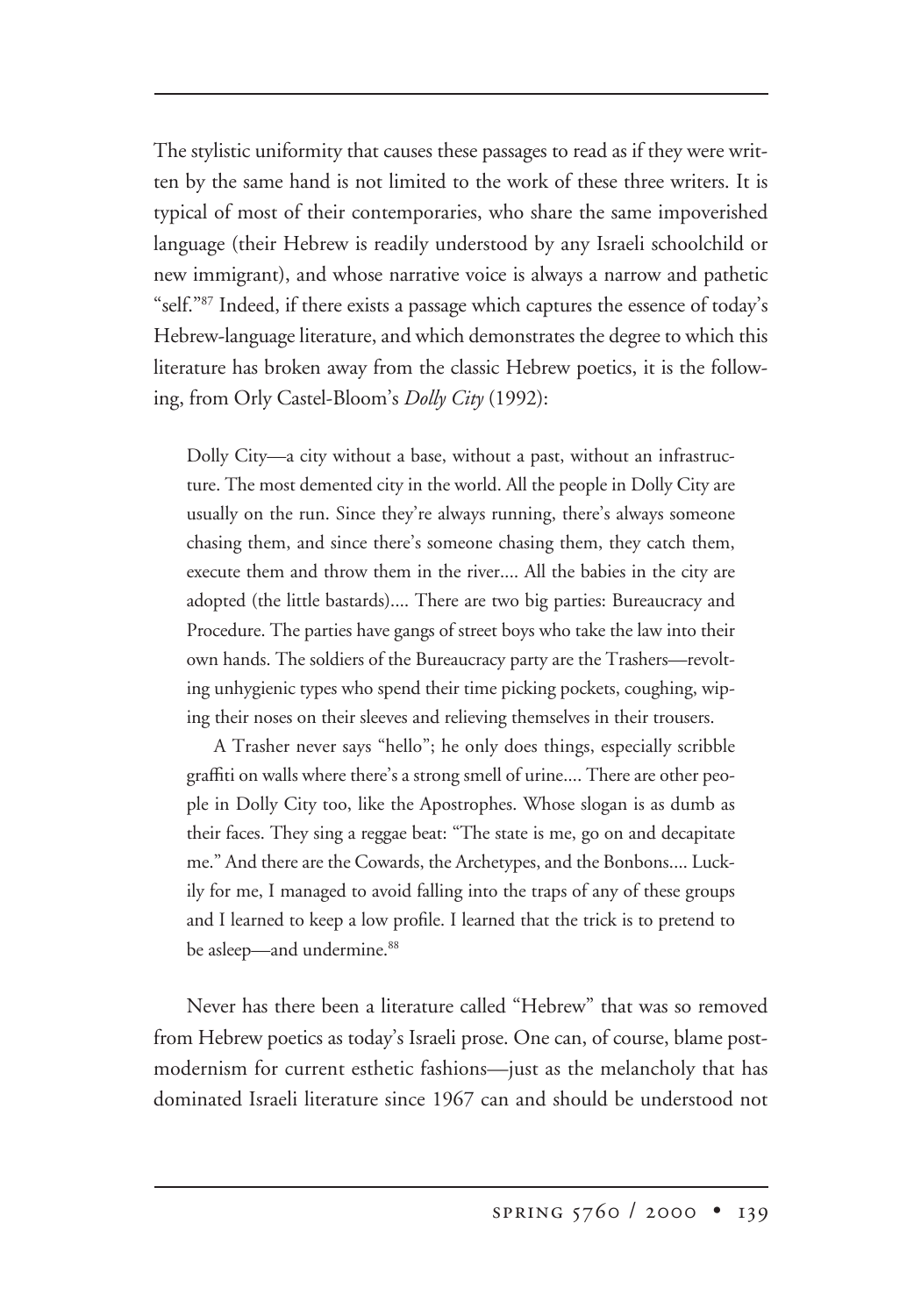only as a response to the occupation of the territories, but also to everything that has accompanied the rise of the "New Left" in Europe and the United States: The student revolts, the sexual revolution and the wave of protests against the Vietnam War. Israeli culture is not impervious to the currents of world culture, nor can it be. The question, however, is whether Israeli literature, in responding to the currents of Western culture, should fashion itself as a shallow reflection of these trends—or see them as an opportunity to formulate an original, Hebrew response.

Post-modernism is not the first challenge to face Hebrew culture in the long history of the Jewish people. The Bible was written as a response to paganism, and the Talmud, in great measure, as a rejoinder to Hellenism. Exposure to alien cultures allows us to sharpen our own identity as Jews: As we come to understand these cultures, we may not only learn what they have to offer us, but also come to appreciate how and why we differ. Yet if our encounter with the West yields nothing more than assimilation, we have consigned ourselves to self-destruction.<sup>89</sup> Many, of course, rejoice at the prospect,<sup>90</sup> but those who hold Jewish cultural identity dear should understand to what extent its future depends upon the question: Will the literature that is written by Jews in the coming century renew its link with the Hebrew literary heritage? Jewish civilization looks to the authors of the current generation as both its heirs and as a guiding light for the next generation. The unfinished canon of Hebrew literature calls upon us to add to it new works, works that will impart to the past a relevance for the present—and to the present, a future.

*Assaf Inbari is an author and literary critic living in Tel Aviv.*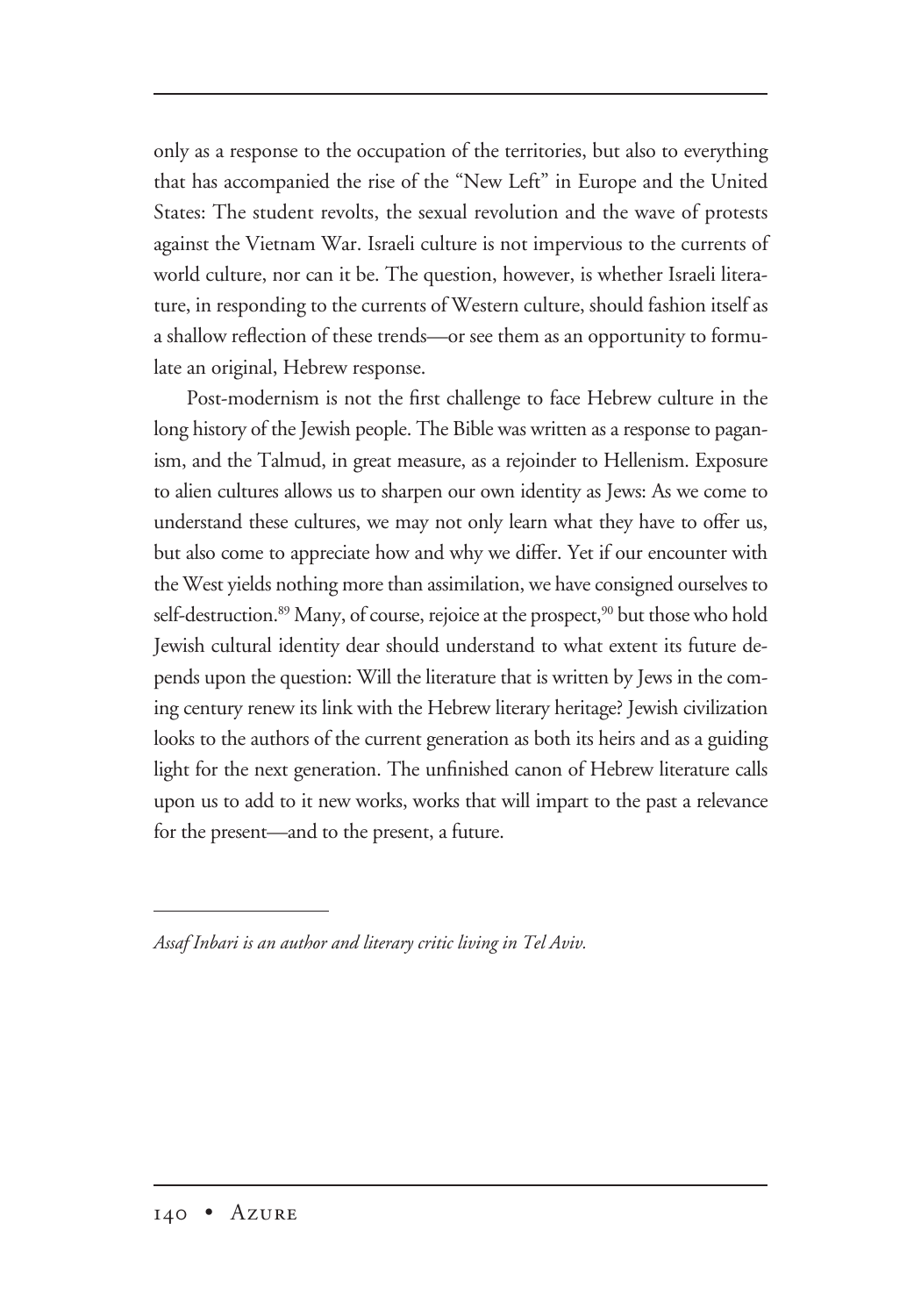#### *Notes*

1. This is the way "Hebrew literature" was perceived in practice by four prominent Israeli literary critics over the past fifty years: Dov Sadan, Baruch Kurzweil, Dan Miron and Gershon Shaked, along with the poet-ideologue Yonatan Ratosh. Despite the pronounced differences in outlook between them, they all shared the perception of "Hebrew literature" as Jewish literature; that is to say, they share an ethnic, and not artistic, definition of Hebrew literature. See Yonatan Ratosh, *Jewish Literature in Hebrew* (Tel Aviv: Hadar, 1982), p. 39 [Hebrew]; Dov Sadan, *Introductory Essay*: *On Our Literature* (Tel Aviv: Hakibutz Hame'uhad, 1962), p. 9 [Hebrew]; Baruch Kurzweil, *Bialik and Tchernichowsky* (Jerusalem: Schocken, 1972), pp. 168-169 [Hebrew]; Dan Miron, *Le Medecin Imaginaire: Studies in Classical Jewish Fiction* (Tel Aviv: Hakibutz Hame'uhad, 1995) [Hebrew]; Gershon Shaked, *Works of Art and Their Audience: Four Chapters of the Theory of Acceptance* (Tel Aviv: Tel Aviv University, 1987), p. 17. [Hebrew]

2. The ethnic or racial definition of the Jewish heritage is unacceptable, because the Jewish people, from its very beginning, has been a mixture of Semitic peoples: The four Matriarchs were Arameans; Osnat, the wife of Joseph, was an Egyptian; Tzipora, the wife of Moses, was a Midianite; the Davidic line was descended from Ruth the Moabite; tribes from the Israelite kingdom married Canaanite women; and King Solomon took numerous non-Jewish wives.

The religious definition of our heritage is not suitable either, since the Jews have never agreed among themselves regarding the meaning of the Tora. The Judaism of the First Temple period is not that of the talmudic Sages (and among the Sages themselves there are endless disagreements); the Judaism of Philo is not the Essene version of Judaism; the Judaism of Maimonides is not the Judaism of R. Judah Halevi; the Judaism of the Ba'al Shem Tov is not like that of Hermann Cohen. As a religion, Judaism is a multiplicity of controversial interpretations (and every such interpretation, from the perspective of the others, seems wildly deviant); the difference between "religious" and "secular" Israeli Jews in our time may not be as great as the chasms that have always separated the different streams of diaspora Judaism.

The lingual definition of our heritage is similarly intolerable, because the fundamental works of this heritage were written in many different languages. Some of them (beginning with portions of the Bible, such as part of the books of Ezra and Daniel) were written in Aramaic, others in Arabic, others in Yiddish and some in German or English. And Hebrew itself, it should be recalled, always contained elements of other languages.

3. See, for example, Gershom Scholem, *Explications and Implications: Writings on Jewish Heritage and Renaissance* (Tel Aviv: Am Oved, 1992), vol. 2, pp. 105-123. [Hebrew]

4. Only five such prose works are known, the most famous of which is *Daphnis and Chloe* by Longus.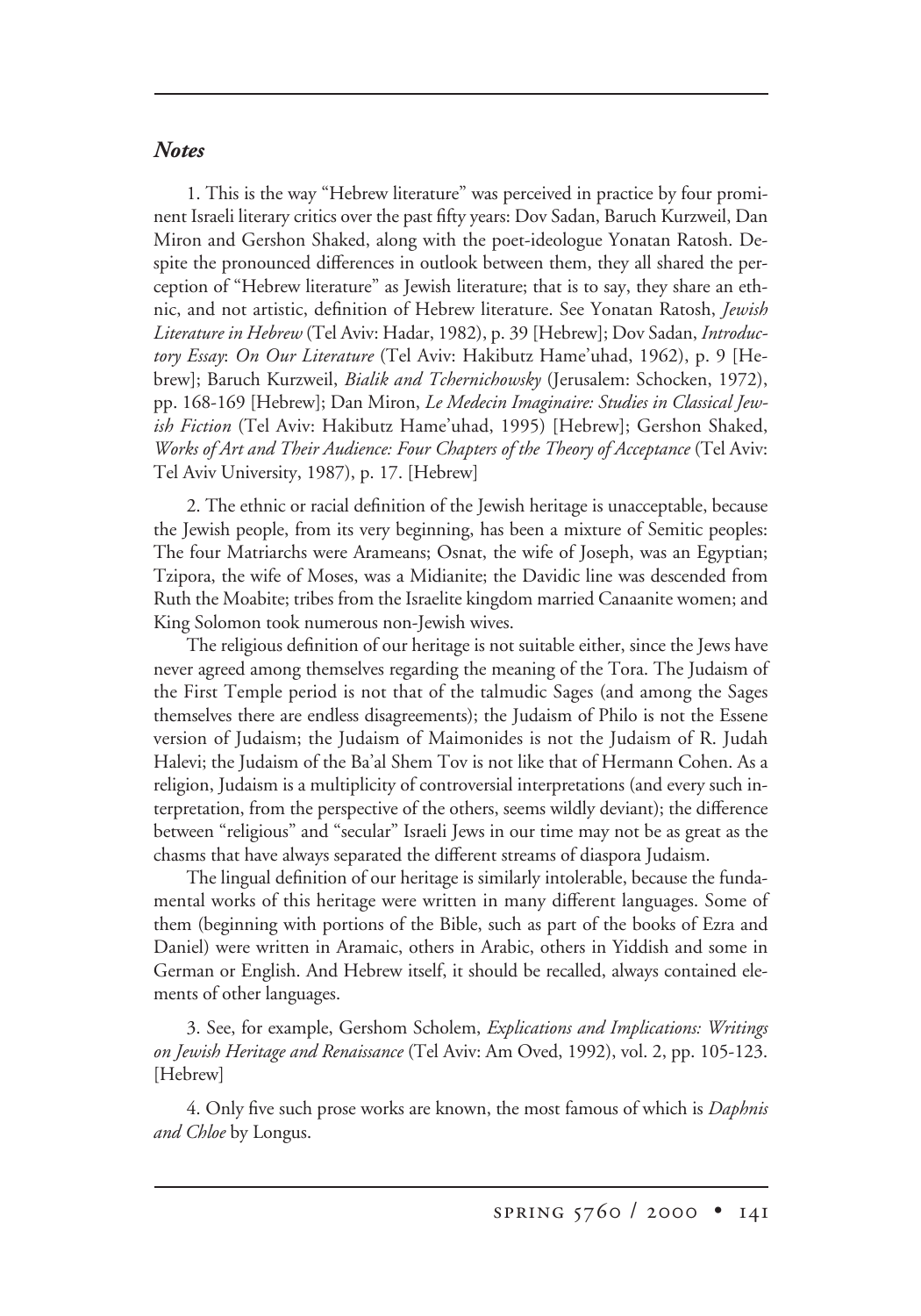5. See Odile Kaltenmark, *Chinese Literature* (New York: Walker, 1964), pp. 105-106.

6. See Ben-Ami Shiloni, *Traditional Japan: Culture and History* (Jerusalem: Schocken, 1995), p. 77. [Hebrew] The most famous of the works that initiated Japanese prose is *The Tale of Genji* by Murasaki Shikibu.

7. See Yitzhak Y. Goldtziher, *History of Arabic Literature* (Jerusalem: Magnes, 1952), p. 76. [Hebrew] The most famous literary work from this period is obviously *The Arabian Nights*.

8. The Buddhists, who borrowed from popular folktales in order to adapt them to stories about the life of Buddha, used prose as an alternative to the ritual, philosophical, and epic poem, which was representative of the spiritual and cultural domination of the Hindu priesthood. In other words, prose is not a product of the original Indian culture, but, on the contrary, an internal reaction against this ancient culture, whose literature was demonstratively poetic.

9. Probably the only case is that of thirteenth-century Iceland—a fascinating, relatively late phenomenon which drew heavily upon the Hebrew monotheism that had been bestowed upon Europe by Christianity. The fact that an originally pagan culture like that of Iceland chose to express itself in prose may seem to run against my argument concerning the necessary connection between paganism and poetry (and, in contrast, between monotheism and prose). Yet by the time they began to write prose, the Icelanders had long abandoned their paganism in favor of Christianity. Christianity was accepted as the official religion of Iceland around the year 1000, while the sagas were written in the thirteenth century.

10. Psalms 19:2.

11. Joshua 10:12; Genesis 21:1, 2; Genesis 19:24-25; Exodus 3:2; Exodus 7:20; Exodus 14:21-22; Exodus 16:13-14; Joshua 6:20; Judges 16:29-30; I Kings 18:38; II Kings 2:11.

12. The contrast between the Hebrew and pagan conceptions of time is illustrated by the Bible in the narrative of Joseph's interpretation of Pharaoh's dreams in the book of Genesis 41:25-34. One may wonder what is so great about Joseph's interpretations: They are, after all, rather straightforward readings. Joseph interprets the combination of cows, sheaves and the river in a most banal way, as representing the abundance and lack of food. The striking element in the narrative is not Joseph's interpretive abilities, but rather the inability of the sorcerers to come up with the same interpretation. How were all the king's magicians and diviners, undoubtedly men of high intellectual rank, rendered helpless by such a simple metaphor? The answer, perhaps, is that as pagans, the magicians could not conceive of the possibility of change and innovation. From their perspective, the Nile could not suddenly go dry for seven years, since this had never happened. Only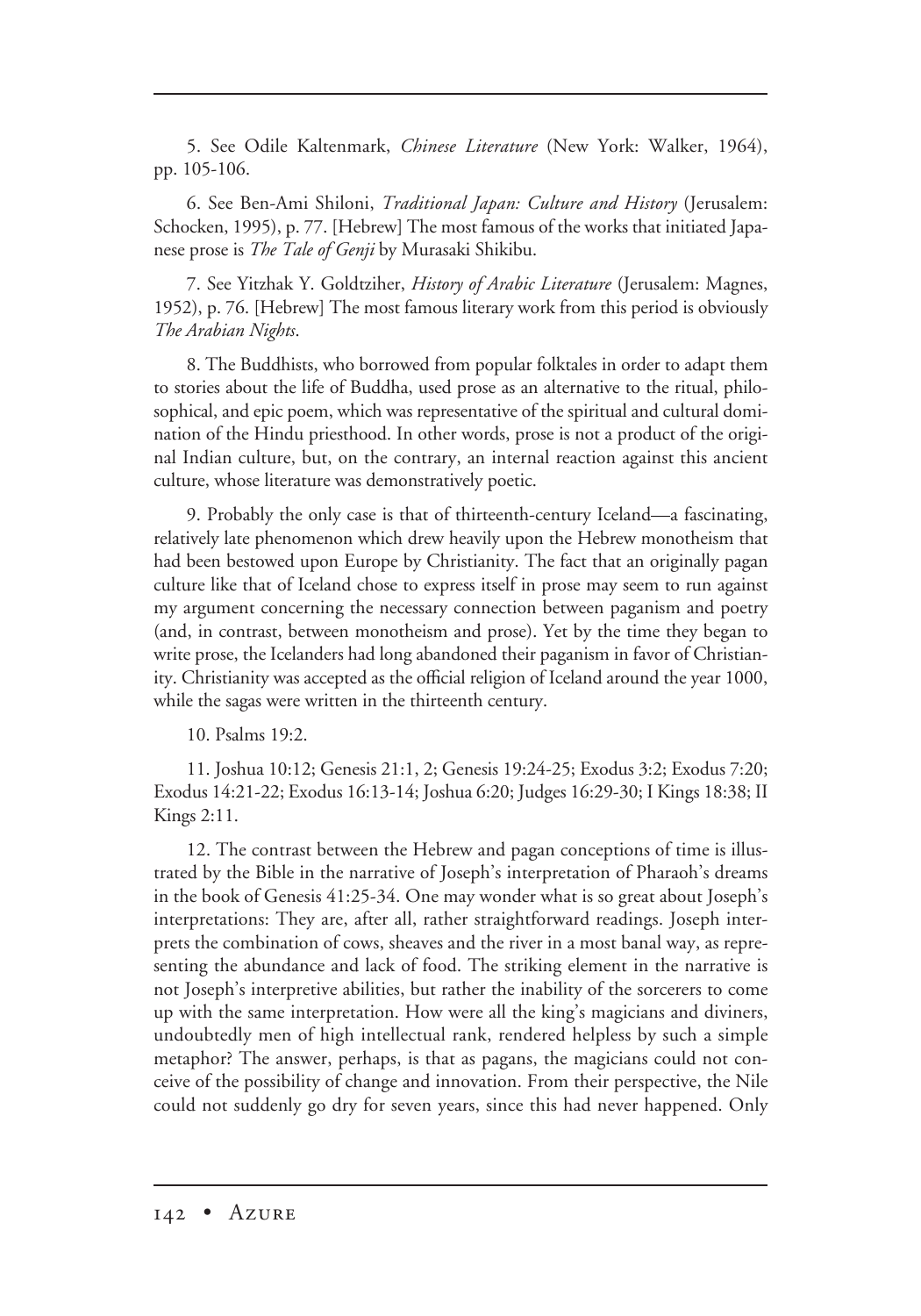someone who does not perceive reality with the cyclical eyes of a pagan could imagine the change over time—the violation of the rhythms. The key word in Joseph's response to Pharaoh is, therefore, the word "behold." "Behold, there come seven years...."; "behold," that is, in contrast to the routine. Pagans cannot imagine a disturbance of the routine, consequently, "none could interpret them for Pharaoh." Genesis 41:34.

13. The same "effective moment" of which Gotthold E. Lessing speaks in his book *Laocoon: An Essay on the Limits of Painting and Poetry* (Indianapolis: Bobbs-Merill, 1962), p. 19. Consequently, it is not surprising that Lessing draws the examples with which he illustrates this point from Greek literature and art.

14. As does Thucydides, who explains the fictitious nature of the speeches that are incorporated in his book both by the partial nature of his sources and by the limitations of his memory and that of his interviewees. See Thucydides, *History of the Peloponnesian War* (New York: Penguin, 1954), pp. 24-25.

15. Accordingly, the emergence of the realistic novel in the nineteenth century was paralleled by the flourishing of the nonrealistic genres of ghost stories, vampire tales, fairy tales, and other types of Gothic fiction that have occupied a large portion of European literature since the rise of the romantic movement. At that time there was a clear distinction between "realism" and "fantasy." The meaning of this separation, from a cognitive perspective, was that what a narrator was allowed to "know" in a work of fantasy exceeded the limits of "knowledge" (and reality) in the realistic novel.

16. See, for example, the following passage from a novel by Diderot: "This is the demonstrative joy of the freedom of invention, in which effort to attain the narrator sacrifices any trace of a claim to truth." Denis Diderot, *Jacques the Fatalist and His Master* (Oxford: Oxford, 1999), p. 4.

17. Meir Sternberg writes that the biblical narrator "establishes himself in the strongest position conceivable, one unrivaled in the annals of literature since, again, it uniquely combines the sources of authority attaching to otherwise incompatible models of narration. For he wields the authority of supernatural knowledge and of empiric evidence, of inspiration (or convention) and tradition, of the divine performer and of the human observer, of the mentor and of the 'son' meeting other sons on their common ground." Meir Sternberg, *The Poetics of Biblical Narrative: Ideological Literature and the Drama of Reading* (Bloomington: Indiana, 1985), p. 117.

18. For example, the narrator characteristic of the novels of Lawrence Sterne, Henry Fielding, Honore de Balzac or William Makepeace Thackeray.

19. For the Sisyphean attempt by Flaubert to formulate his personal style, see Henri Troyat, *Flaubert* (Tel Aviv: Schocken, 1996), pp. 96-99. [Hebrew]

20. The earliest of which is, apparently, the Song of Deborah in Judges 5.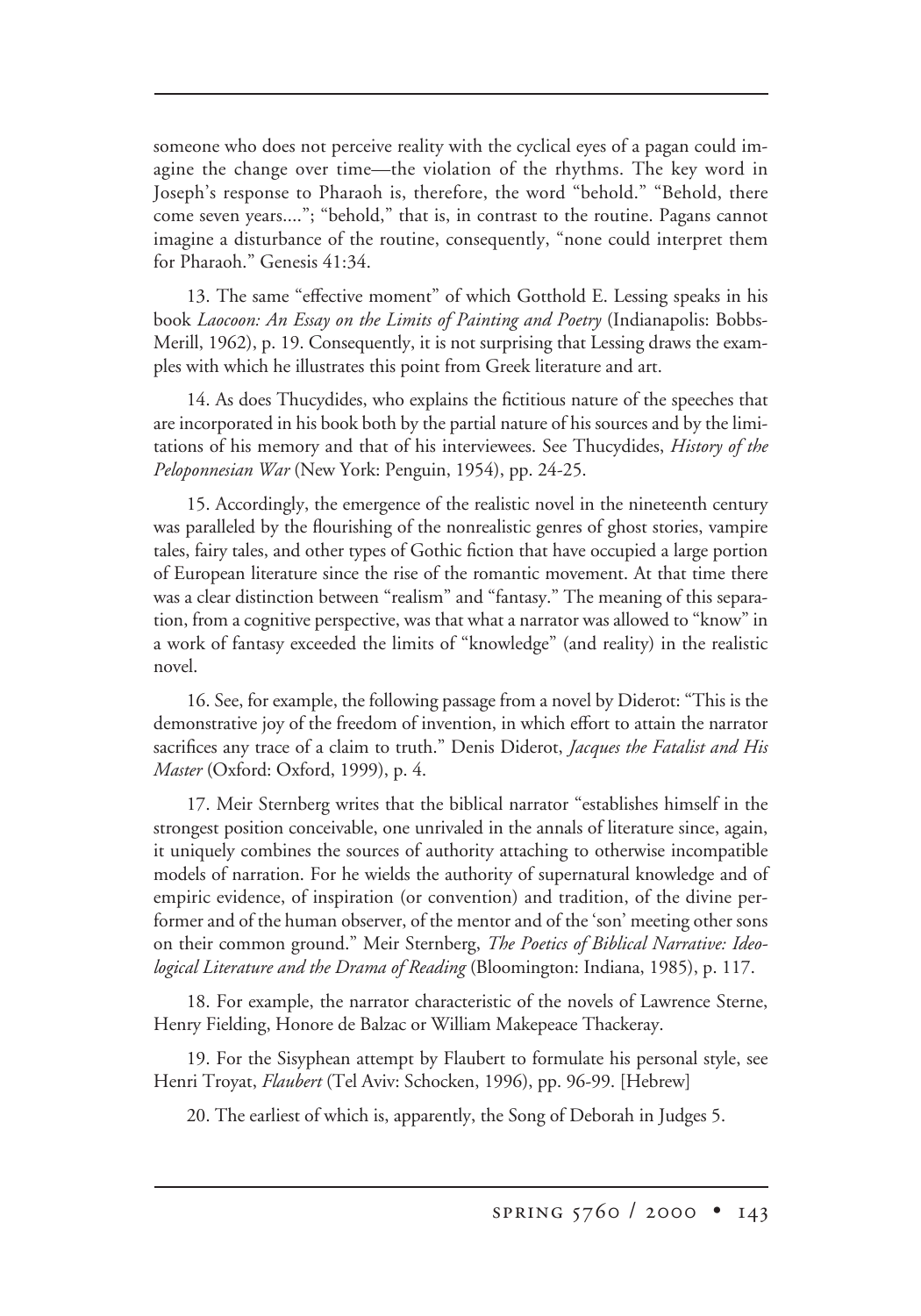21. History, in the words of Hayden White, "is always written as part of a contest between contending poetic figurations of what the past *might* consist of." "The Historical Text as Literary Artifact," in *Clio*, June 1974, p. 300. The degree of selfpresence of the scholarly historian (Plutarch, Gibbon, Tuchman) is even less than that of the experiential historian, who gives us personal testimony regarding events that he witnessed or even in which he participated (Thucydides, Xenophon, Julius Caesar, Albert Speer).

22. In order to prove this, mention should be made of the text that competes with the Bible for the title of the "father of Western literature": The Homeric epic. The epic appears before us as presented by a popular narrator whose consciousness, like that of his biblical counterpart, is merely the sum total of all the cultural, military, agricultural and ritual assets that his forefathers accumulated, and his memory does not contain a personal biography, but rather the archives of the civilization in which he is immersed. Already, however, in the opening verse of the *Iliad*, and likewise in the opening of the *Odyssey*, the narrator makes his presence known by the use of the first person singular, and reveals his identity as a professional poet who needs the aid of the muses in order to fulfill his literary task. He also makes his presence known every time he links a subjective evaluatory adjective to his characters ("Aegistus the fair," "Telemachos the wise," "Titonos the wondrous," "Ergaipontes the mighty"). Homer reaches the height of personalization when he attributes the central story line of the *Odyssey* (Odysseus' wanderings over the course of a decade among the islands of the Aegean Sea) not to an external narrator, but to the hero himself, who recounts his memoirs (or, perhaps, invents them) to the hospitable Phaeacians who saved him (*Odyssey*, books ix-xii). The main literary unit of the epic is, therefore, a private "memoir."

23. The individualism of Greek literature is embodied in the institutionalization of the competition among the playwrights (and among the poets in general): Literature, like athletics, was perceived by them as the venue of competition between gifted individuals; a tragedy by Euripides is a personal victory by Euripides in the present, and everlasting glory in the future, for the work and the credit are inseparable. For competitions by poets, see, for example, the beginning of the dialogue of *Ion. Dialogs of Plato* (London: Oxford, 1924), vol. 1, p. 497. Herodotus' statement at the beginning of his book: "What Herodotus the Halicarnassian has learnt by inquiry is here set forth: In order that so the memory of the past may not be blotted out from among men by time, and that great and marvellous deeds done by Greeks and foreigners," attests that Herodotus, like every other Greek author, hoped that his name also would not be forgotten, and that by "preserving the memory of the past" that was replete with "amazing achievements," his memory also would be preserved, by merit of the achievement of his book. *Herodotus*, trans. A.D. Godley (Cambridge: Harvard, 1975), book i, p. 3.

24. The clearest example of this phenomenon is provided by the poem of Horace, "Exegi Monumentum," in which the poet extols himself and proclaims his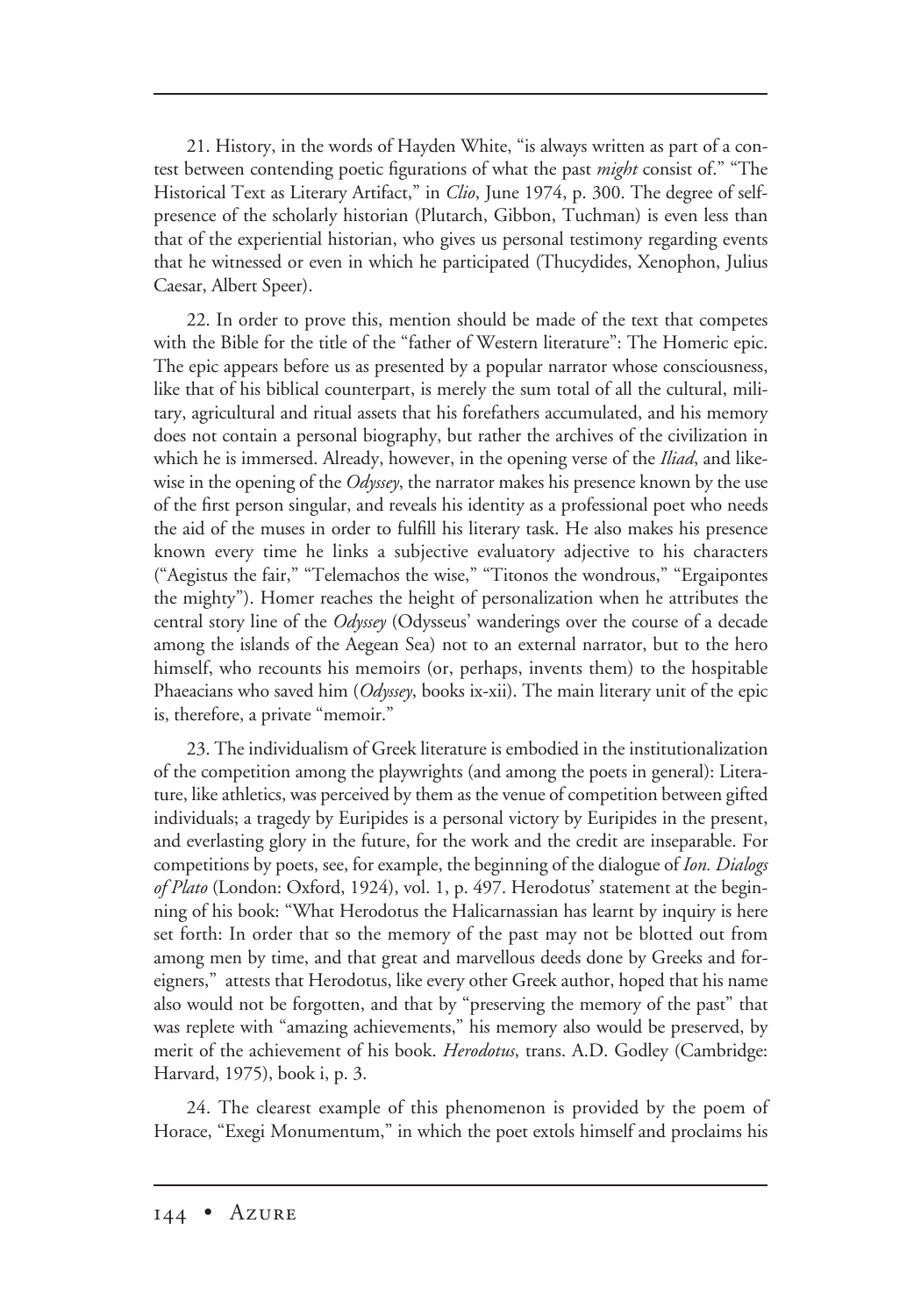immortality. Horace, *The Odes of Horace* (Hamondsworth: Penguin, 1964), book iii, p. 207. Nineteen centuries after Horace, Pushkin writes his version of the same poem, with the same title, in order to reserve for himself the literary immortality that, in his opinion, he deserves: Alexander Pushkin, "Onto Myself I Reared a Monument," in *The Poems, Prose and Plays of Alexander Pushkin* (New York: Random House, 1936), p. 88.

25. Exodus 20:15. Cf. the scene of the reading of the Tora depicted in Nehemiah 8:1-8.

26. Gershom Scholem, Opening Address at The Study-Conference, Jerusalem, July 14-19, 1968, in R.J. Zwi Werblowsky and C. Jouco Bleeker, eds., *Types of Redemption: Contributions to the Theme of Study-Conference Held at Jerusalem*, July 14-19, 1968 (Leiden: Brill, 1970), pp. 1-12.

27. Scholem, Opening Address, p. 12.

28. Isaiah 2:22.

29. For example: *Hamlet*, *Don Quixote*, *Tartuffe*, *Candide*, *Tom Jones*, *Faust*, *Emma*, *Père Goriot*, *David Copperfield*, *Madame Bovary*, *Anna Karenina*, *The Adventures of Tom Sawyer*.

30. In works such as *The Notebooks of Malte Laurids Brigge* by Rainer Maria Rilke (1910), *In Search of Lost Time* by Marcel Proust (1927), *Tropic of Cancer* by Henry Miller (1934), *The Fall* by Albert Camus (1956), *Something Happened* by Joseph Heller (1966), *The Bell Jar* by Sylvia Plath (1963), *My Life as a Man* by Philip Roth (1970), or *The Invention of Solitude* by Paul Auster (1982).

31. It therefore is not coincidental that the only biblical narrative that is an exception to this rule tells of a person who is not an Israelite: "There was a man in the land of Utz named Job" (Job 1:1).

32. This narrative technique, of a gradually accumulated meaning generated through the intertwining of anecdotes, has no parallel in the literature of the ancient East. See Sternberg, *Poetics*, p. 47.

33. Precisely for this reason, the Bible tells us not only of the successes of individuals, but also of their failures. "Private" matters such as the episodes of Samson and Delilah, of Saul and the medium (I Samuel 28), of David and Bathsheba, or of Ahab and Navot (I Kings 21) always go beyond the realm of the individual and leave their mark on history. The Bible shows us how any man, in any action that he does, is likely to influence reality, for better or worse. There is no exemption from responsibility.

34. Genesis 38:1-10.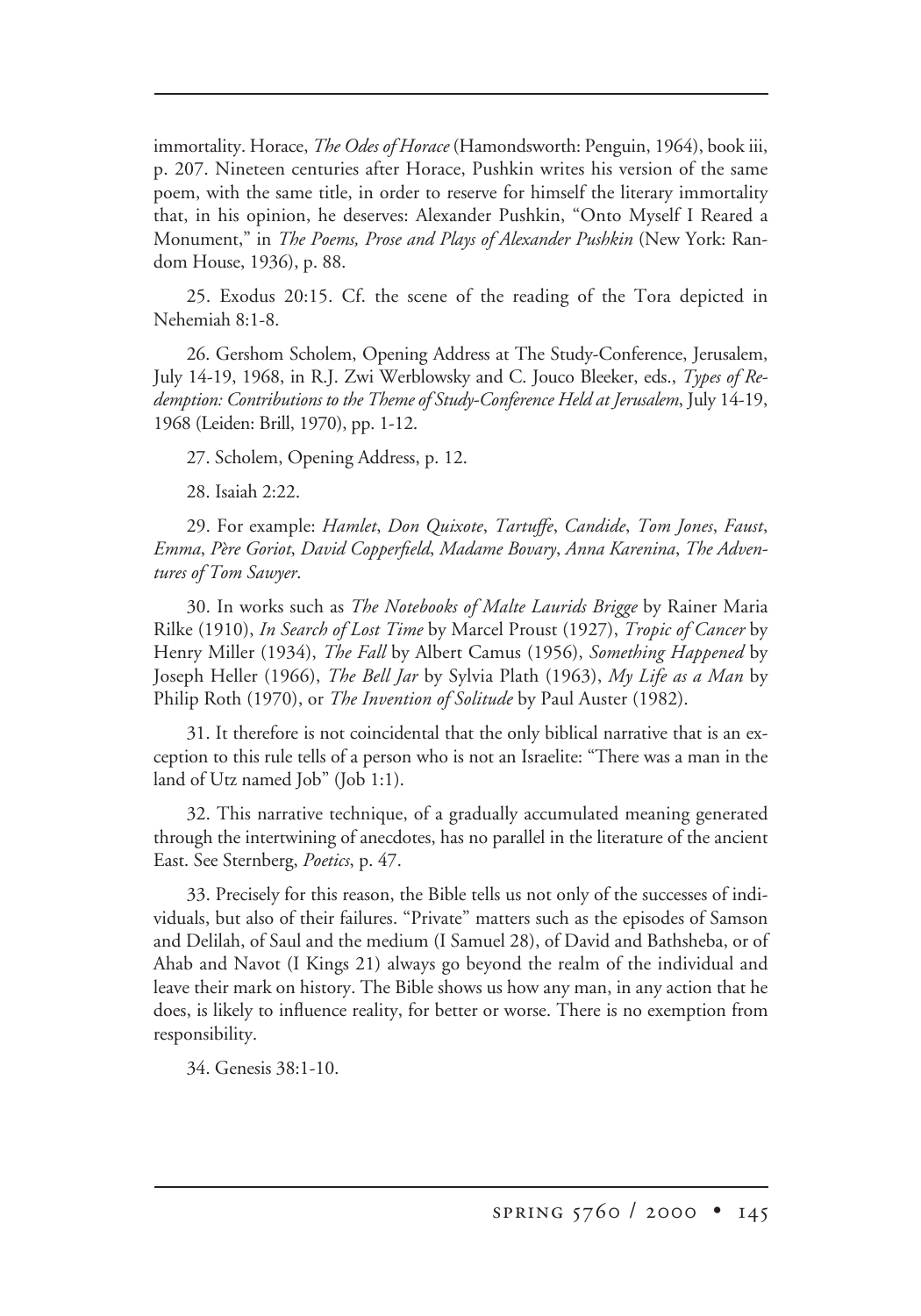35. For more about the technique of indirect characterization adopted by the Bible (that is, the characterization of figures by means of their actions), see Sternberg, *Poetics*, p. 119.

36. Erich Auerbach shows the contrast between the Homeric practice of linking to each character an evaluative adjective, on the one hand, and, on the other hand, the abstention of the Bible from doing so, as can be seen, for example, in the Binding of Isaac. Isaac "may be handsome or ugly, intelligent or stupid, tall or short, pleasant or unpleasant—we are not told. Only what we need to know about him as a personage in the action, here and now, is illuminated, so that it may become apparent how terrible Abraham's temptation is...." Erich Auerbach, *Mimesis: The Representation of Reality in Western Literature* (Princeton: Princeton, 1974), pp. 10-11.

37. Scholarly literary research commonly attributes the term "naturalism" to the style of writing that was prevalent in France in the second half of the nineteenth century (Flaubert, Zola, the Goncourt brothers), which was characterized by more detailed descriptions than those typical of European prose until then. Naturalism, however, did not begin in 1857 with *Madame Bovary*, and did not end in 1890 with *The Human Beast* by Emile Zola. As an artistic ideal, it is found in the basic texts of Western literature from Homer and Hesiod to the present, and in fact the development of Western literature may be defined (if we think about the development of prose from Boccaccio and Cervantes, continuing with Fielding and Sterne, to the realistic novel of the nineteenth century, and from it to Flaubert and onward) as a constant rise in the level of naturalism, until its radical realization in the twentieth century in works such as *Ulysses* by James Joyce, *Jealousy* by Alain Robbe-Grillet, or *The Shadow of the Coachman's Body* by Peter Weiss, in which, in place of a narrative plot, the text is devoted to segments of a precise, visual and aural description that mirrors experienced reality. If naturalism was once relegated to observable reality, the stream of consciousness technique of Joyce (and of Virgina Woolf, William Faulkner, Alfred Doeblin and others) resulted in a naturalism that now penetrated the consciousness of the characters, and made them an object of description no less accessible than objects or bodies.

38. Aristotle, *Poetics*, chapter 7, in *Introduction to Aristotle*, ed. Richard McKeon, trans. I. Bywater (New York: Modern Library, 1947), p. 635.

39. Aristotle, *Poetics*, chapter 9, p. 636.

40. The Marxist literary scholar Georg Lukacs was a vigorous opponent of the naturalism that had dominated European prose since Flaubert and Zola, and he called for a return to the social realism of Balzac, Dickens and Tolstoy. Naturalism, according to Lukacs, killed the story for the description; in place of concern for the actions of people and the moral significance of such deeds, naturalism diverted the focus of literature to morally neutral, passive observation. Georg Lukacs, "Narrate or Describe?" in Georg Lukacs' *Writer and Critic and Other Essays*, ed. and trans. Arthur Kahn (London: Merlin, 1978), p. 116. Lukacs is correct in his argument regarding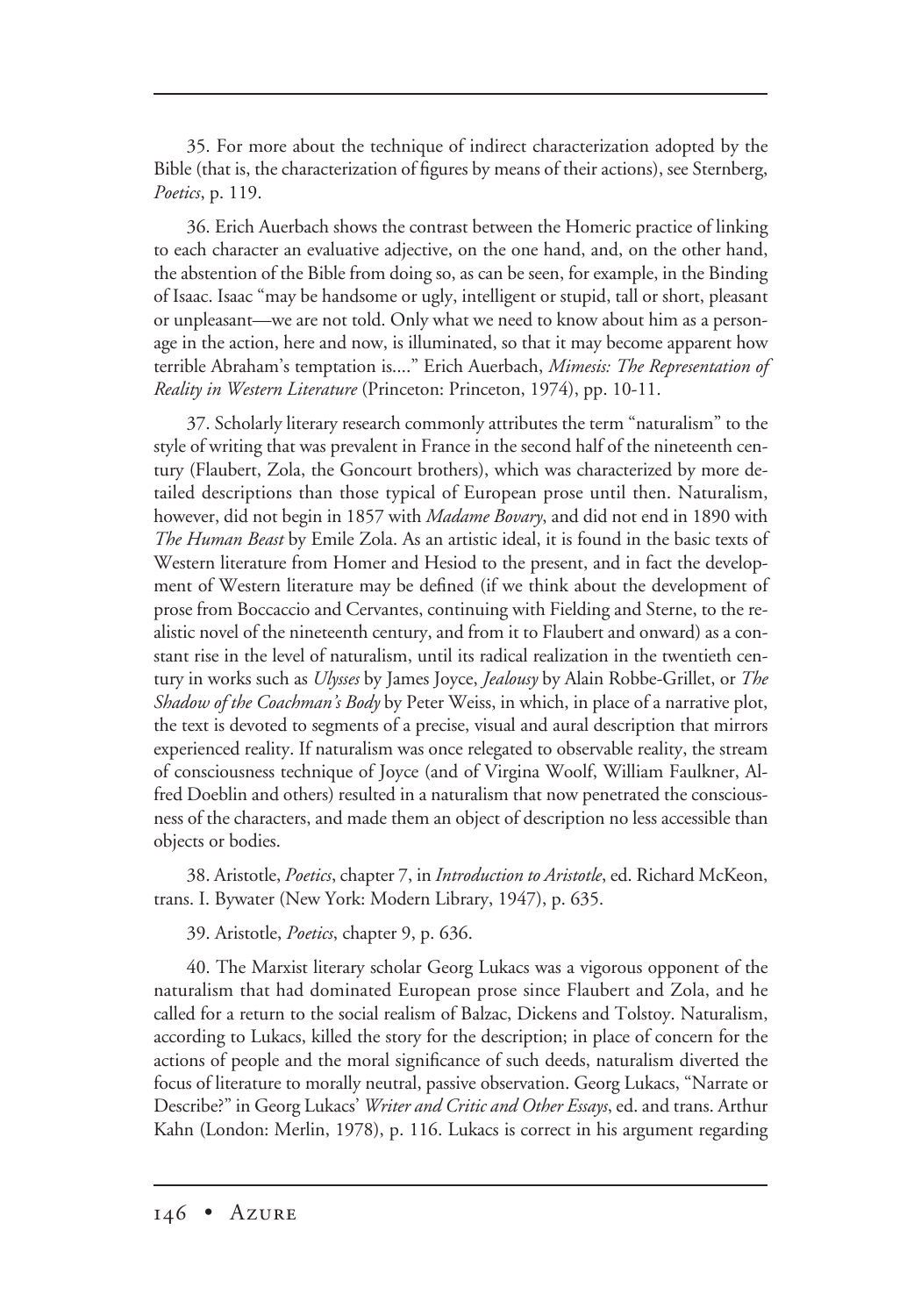naturalism, but errs in his perception of early nineteenth-century "realism" as the opposite of naturalism. French "naturalism" is nothing if not a product of this "realism"; it is an extreme version of "realism," and not a revolution against it. Lukacs, whose discussion is confined to the nineteenth century, does not have the historical perspective necessary to identify the literary tradition truly and directly opposed to naturalism: The Hebrew tradition**.**

41. And therefore the Greek name of the Bible, *Biblia* ("books," in the plural), is a fitting appellation. Jewish tradition divides the Hebrew Bible into thirty-five books, each of which is considered a separate text. They include the five Books of Moses, the seven "major" and twelve "minor" prophetic books, and the eleven Writings. Samuel, Kings, Ezra-Nehemiah and Chronicles are each considered to be a single text, even though Western tradition has dealt with each as two separate books.

42. Micha Josef Berdyczewski, for example, makes much of the biblical men of valor, expressing a quasi-Nietzschean nostalgia for the physical and mental courage that, according to his worldview, was lost by Judaism when it went into Exile. This neo-biblical approach was continued by David Ben-Gurion and Moshe Dayan, who perceived the rebirth of Israel as the revival of the heroic life in the pattern of the First Temple period, accompanied by a sweeping denial of two thousand years of *galut* (exilic) Judaism. See Moshe Dayan, *Living with the Bible* (New York: Morrow, 1978). For Ratosh and his fellow "Canaanites," the denial of the *galut* mentality went so far as the rejection of Judaism itself, in favor of the revival of a "Hebrewism" that not only preceded Judaism, but in practice even preceded the Bible: A Mesopotamian, pagan "Hebrewism" that was rooted in the "Semitic expanse" between the Nile and the Tigris. The prose of S. Yizhar and Moshe Shamir is a softer version of this Canaanism; they did not see themselves as Canaanites, but the indigenous "sabra" myth they fostered was not fundamentally different from the more explicit (and more refutable) Canaanite ethos.

43. Ta'anit 21a.

44. See David Stern, *Parables in Midrash: Narrative and Exegesis in Rabbinic Literature* (Cambridge: Harvard, 1991), pp. 19-20.

45. Pinhas Sadeh, ed., *An Anthology of Jewish Folktales* (Jerusalem: Schocken, 1983), p. 280. [Hebrew]

46. Probably R. Moshe de Leon, who lived in Spain in the thirteenth century.

47. Psalms 29:9.

48. *Zohar* (New York: Beit Hasefer, 1975), vol. 4, p. 219. [Hebrew and Aramaic]

49. For the poetics of the *Zohar*, see Matti Megged, *A Darkened Light: Esthetic Values in the Book of Splendor (Zohar)* (Tel Aviv: Sifriat Hapo'alim, 1980). [Hebrew] Megged writes: "The author of the *Zohar* ascribes decisive importance to a situation that makes possible the revealing of sublime secrets. Conclusions may be drawn from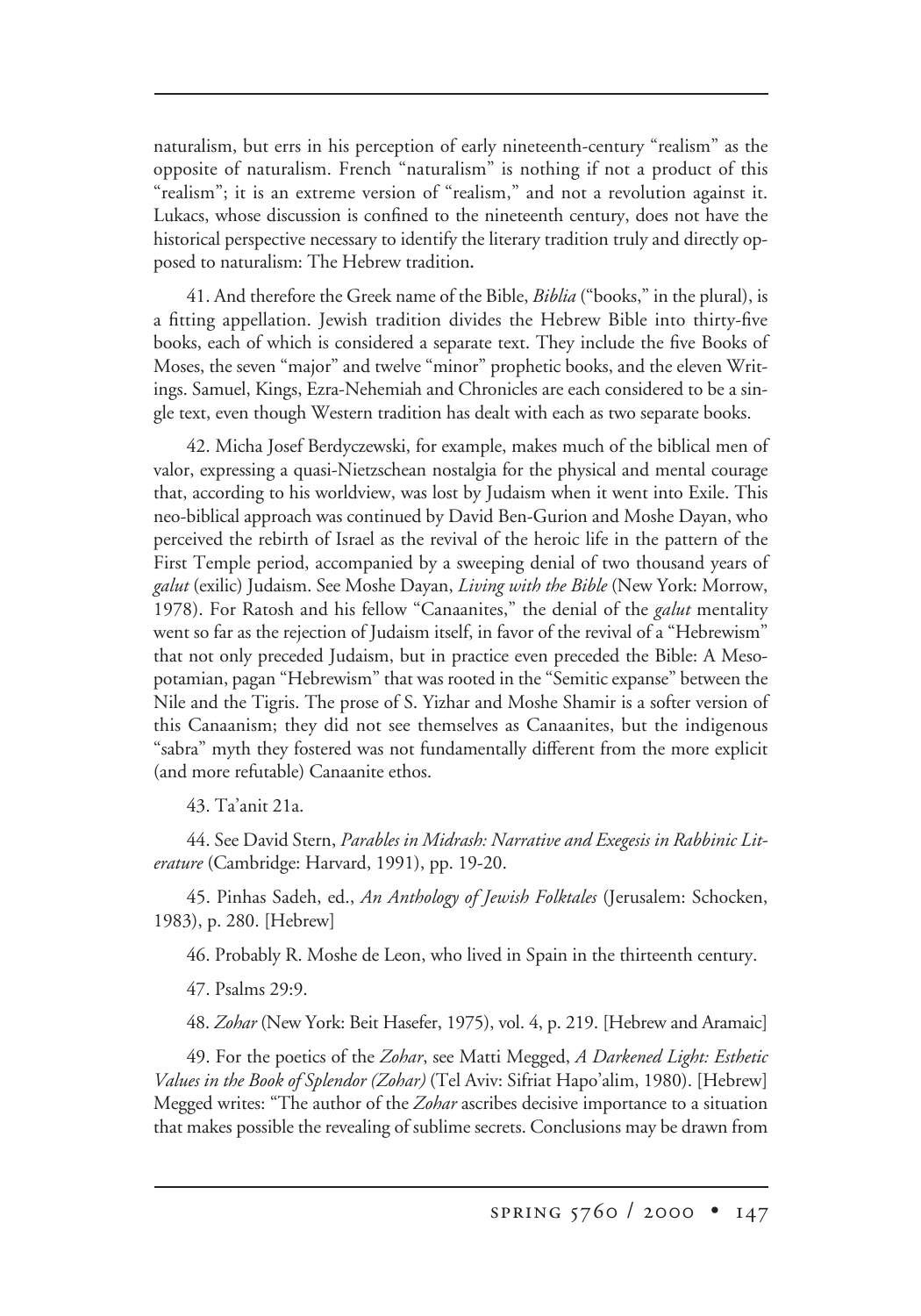this regarding the central role of the narrative in the *Zohar* as a whole, and the reason for the need by the author of the book for a narrative framework" (p. 26).

50. The stories of the *Zohar* do not occur in "nowhere," but in various locations in the land of Israel (Tiberias, Sepphoris, Usha, Caesarea, Lod); this "land of Israel" is not the actual, historical land, but a mythical place that contains the hills, caves, fields and forests through which the narrative's main characters undertake their mystical journey.

51. Shabat 33b.

52. Attempts were made to formulate Hasidism in a methodical fashion (the best-known of which is the *Tanya* by R. Shneur Zalman of Lyady, 1797), just as efforts had previously been undertaken to systematize the Kabala (the outstanding example of which is *Pardes Rimonim* by R. Moshe Cordovero, 1548). Yet it was not through these theoretical compositions, but rather via the works of narrative prose, that Kabalistic-Hasidic mysticism was absorbed into the public consciousness and engendered a broad popular movement. If Hasidism had not adopted the communicative strategy that characterized the Hebrew culture from the time of the Bible and the Talmud—that is, the presentation of a story, and not doctrine—its teachings would have remained esoteric and without influence.

53. For the "sanctification of the story" in Hasidism, see Yoseph Dan, *The Hasidic Novella* (Jerusalem: Bialik Institute, 1966), pp. 11-12. [Hebrew]

54. *Keter Shem Tov* (New York: Kehos, 1987), p. 3. [Hebrew]

55. Dan Ben-Amos and Jerome R. Mintz, trans. and eds., *In Praise of the Ba'al Shem Tov: The Earliest Collection of Legends about the Founder of Hasidism* (Bloomington: Indiana University, 1970), pp. 15-17**.**

56. As H. Shmeruk has shown in his article, "Tales about R. Adam Ba'al Shem in the Versions of *Shivhei Habesht*" in *Zion: A Quarterly for Research in Jewish History* 28, 1963, pp. 86-105. [Hebrew]

57. S.Y. Agnon, "And the Crooked Shall Be Made Straight," in *Collected Stories of Agnon* (Tel Aviv: Schocken, 1959), vol. 2, p. 57. [Hebrew]

58. In addition to this reference to the biblical verse "and they shall atone for their iniquity" (Leviticus 26:41), and the commentary by Rashi on this verse, it should be recalled that the title itself of the story, "And the Crooked Shall Be Made Straight," is also drawn from the Bible (Isaiah 40:4).

59. Agnon, "And the Crooked," pp. 89-90.

60. Such as *The Legend of the Scribe*, *Two Torah Scholars Who Were in Our City*, and the cycle of stories: *Eternal Generations*, *The Book of Deeds*, *The Ba'al Shem Tov Stories*, *Sabbath Stories*, *Stories of Poland* and *Stories of The Land of Israel*.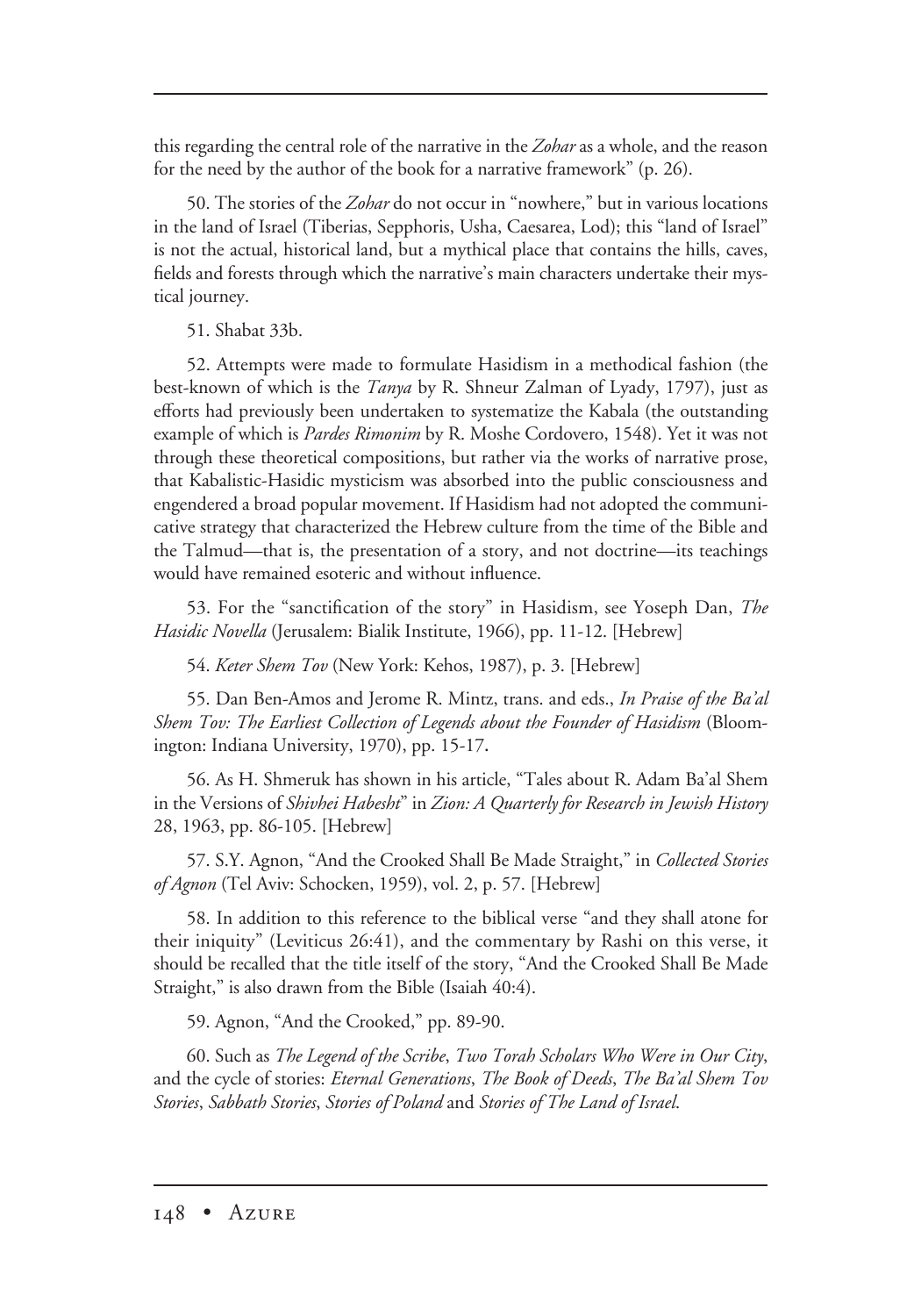61. For the importance of these anthologies for Agnon and his total devotion to their editing at the expense of many years of personal creativity, and for his rejection of protests by friends and literati who were angry at his wasting his time and energy on such "minor matters," see Dan Laor, *S.Y. Agnon: A Biography* (Tel Aviv: Schocken, 1998), p. 282. [Hebrew]

62. A.B. Yehoshua attested in different interviews that his early stories were written under the influence of *The Book of Deeds*. He defined his first published story, "The Death of the Old Man" (1957), as "a clearly surrealistic Agnon story." A.B. Yehoshua, "Country Generation's Literature," in *Keshet*, 1998, p. 21. [Hebrew] In the same year in which "The Death of the Old Man" was published, Gabriel Moked published the essay "In Praise of Adi'el Amza**,**" which provides an existential interpretation of Agnon's "Edo and Enam" and "Forevermore." The intensive, onesided occupation with the surrealistic, Kafkaesque Agnon gave birth to a multitude of interpretations in this spirit such as *Agnon and Kafka: A Comparative Study* by Hillel Barzel (Ramat Gan: Bar Uriyan, 1972) [Hebrew], which culminated in a book by S. Yizhar, *To Read a Story* (Tel Aviv: Am Oved, 1982) [Hebrew], that is primarily devoted to an analysis of the story "The Candles" from *The Book of Deeds* by Agnon.

63. This is attested by the title of the book by Dan Miron that is devoted to this novel: *Under the Motley Canopy: A Study of S.Y. Agnon's Narrative Art in "The Bridal Canopy"* (Tel Aviv: Hakibutz Hame'uhad, 1979). [Hebrew] (The Hebrew title of the work is a pun which translates, roughly, as "Reading a Worst-Seller.") Miron had already argued about twenty years earlier that in all its central manifestations, "prose was advancing in directions distant from and foreign to the world of Agnon," and "Agnon's work is pushed aside and finally is relegated to the shelf of sterile classics material for boring study in school and for seminar exercises in colleges." Miron, *Motley Canopy*, pp. 98-99.

64. S.Y. Agnon, *Only Yesterday* (Tel Aviv: Schocken, 1945), p. 7. [Hebrew] The reference to land, homeland and city is a loose paraphrase of Genesis 12:1.

65. Y.H. Brenner, *From Here and There: Writings* (Tel Aviv: Hakibutz Hame'uhad, 1978), vol. 2, p. 1265. [Hebrew]

66. An example of identification with Brenner, along with rejection of Agnon, can be found in an editorial opening the inaugural issue of the literary journal *Siman Kri'a* (September 1972). The title of the editorial, "Around the Point," is the title of one of Brenner's novels; the article's lead-off quotation is that of Brenner, from the journal *Ham'orer*, which Brenner himself edited; and in the issue there is a translation by Brenner of *Tevye the Dairyman* by Sholom Aleichem. The editors, Menahem Peri and Meir Wieseltier, apparently felt that the latter was the most important piece in the issue, as it was the only article that they mentioned in the editorial. Immediately after singing the praises of this translation by Brenner, Peri and Wieseltier inform us that the young writers contributing to the issue (Yehoshua Kenaz, Hanoch Levin) are "free from the Agnon torture rack and are distant from its idiosyncrasies.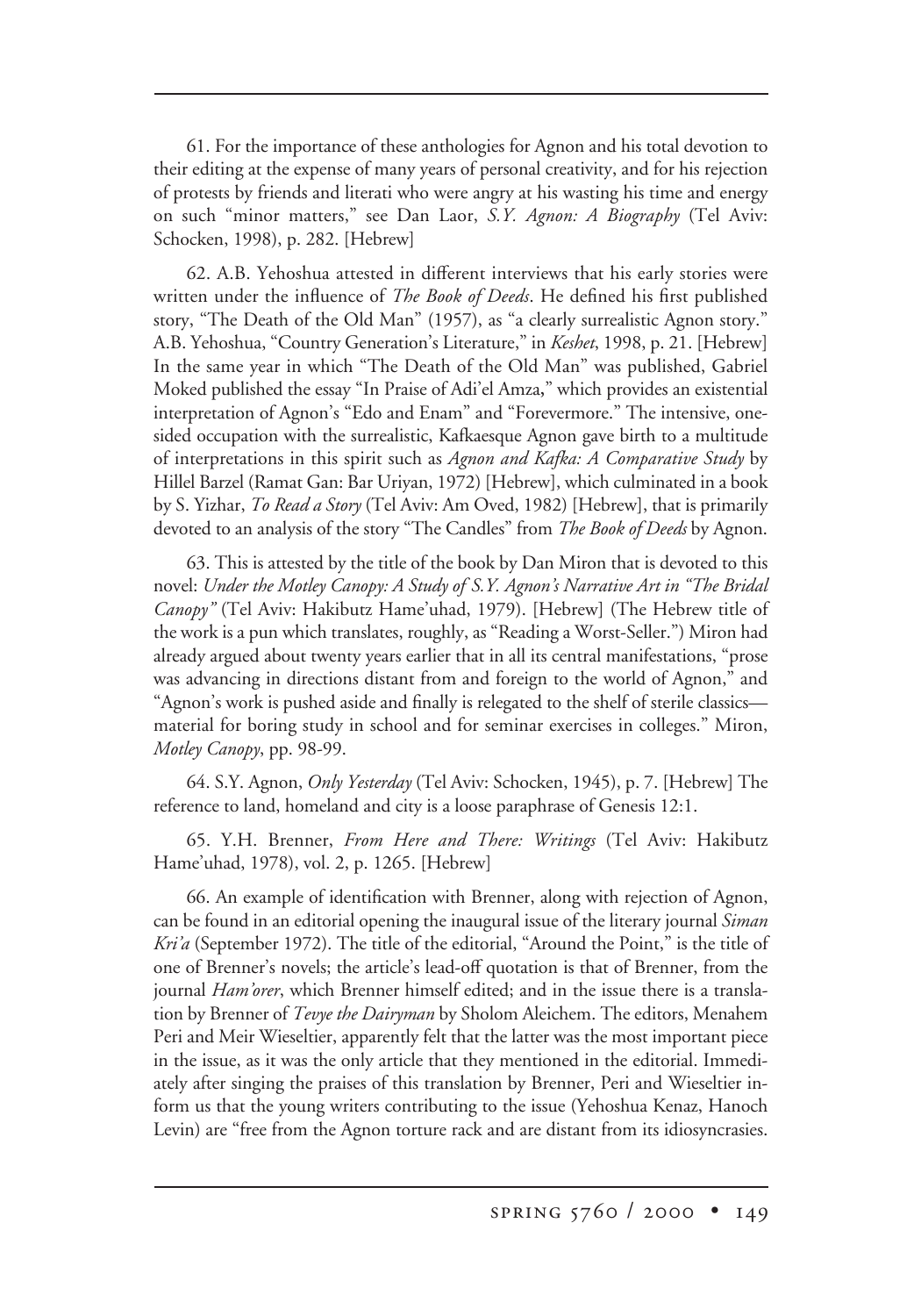Their stories are not a crossword puzzle of meanings, they do not contain the crude, ironic winks, and they do not possess a heavily burdened system of allusions. They contain observation of the objects of existence...," and their language was not "fried in its own oil." Brenner, therefore, is the model to be followed; Agnon is the "torture rack" from which one must liberate oneself (twenty-five years later, in the autumn of 1997, Devir Intrentur and Erez Schweitzer founded a new literary magazine, also called *Ham'orer*). In 1966, when Agnon won the Nobel Prize for Literature, Nathan Zach said that Brenner was more deserving of this prize than Agnon; Nissim Kalderon, who quotes this statement by Zach, maintains this opinion to the present. "Within a Snail Shell," *Ma'ariv*, June 5, 1998.

67. See Yitzhak Bacon, *The Solitary Youth in Hebrew Fiction (1899-1908)* (Ramat Gan: Tel Aviv University, 1978). [Hebrew]

68. Gershon Shaked defines the literary course of the 1960s as a "return to the detached." "From the 1960s to the 1980s," he writes, "there occurred a decline from a high level of imitation to a low level of imitation to the ironic, from hero to antihero and to subhero." Gershon Shaked, *Hebrew Narrative Fiction (1880-1980)* (Tel Aviv: Hakibutz Hame'uhad, 1998), vol. 5, pp. 72-73. [Hebrew] The detached, alienated figure, writes Nurit Govrin, "not only did not vanish, but rather was strengthened, and appears, in various forms, in Hebrew literature to the present.... Generations of writers... to our time have continued, against the clear backdrop of the land of Israel and against the backdrop of the State of Israel, to describe the figure of the alienated, rootless hero, who wonders about his identity and finds no anchor in any world." Nurit Govrin, *Alienation and Regeneration: Hebrew Fiction in the Diaspora and the Land of Israel in the Late Nineteenth and Early Twentieth Centuries* (Tel Aviv: Ministry of Defense, 1985), p. 22. [Hebrew]

69. Yitzhak Orpaz, *Skin for Skin* (Tel Aviv: Masada, 1962), p. 247. [Hebrew]

70. Amos Kenan, *At the Station* (Tel Aviv: Ledori, 1963), p. 32. [Hebrew]

71. In the writings of Aharon Appelfeld, Yehudit Hendel, Yossl Birstein, Dan Zalka, David Schutz and Yoel Hoffmann.

72. The one who has lost his religion and has been cast out by the religious society in which he grew up, for Yehoshua Bar-Yosef; the homosexual, for Yotam Reuveni; the eccentric in a rural settlement, for Yitzhak Ben-Ner and Yeshayahu Koren; the Palestinian, for Yoram Kaniuk and David Grossman.

73. In the stories by Nissim Aloni, Dan Benaya Seri, Amnon Navot, Albert Suissa and Ronit Matalon.

74. "We have turned this country into the largest insane asylum on earth," Yoram Kaniuk writes in a novel that describes Israel as the "cuckoo's nest of nightmareridden refugees." Yoram Kaniuk, *Adam Resurrected* (New York: Atheneum, 1971), p. 52. The hero of the novel *Late Love* (1971) by Amos Oz is a lunatic whose brain is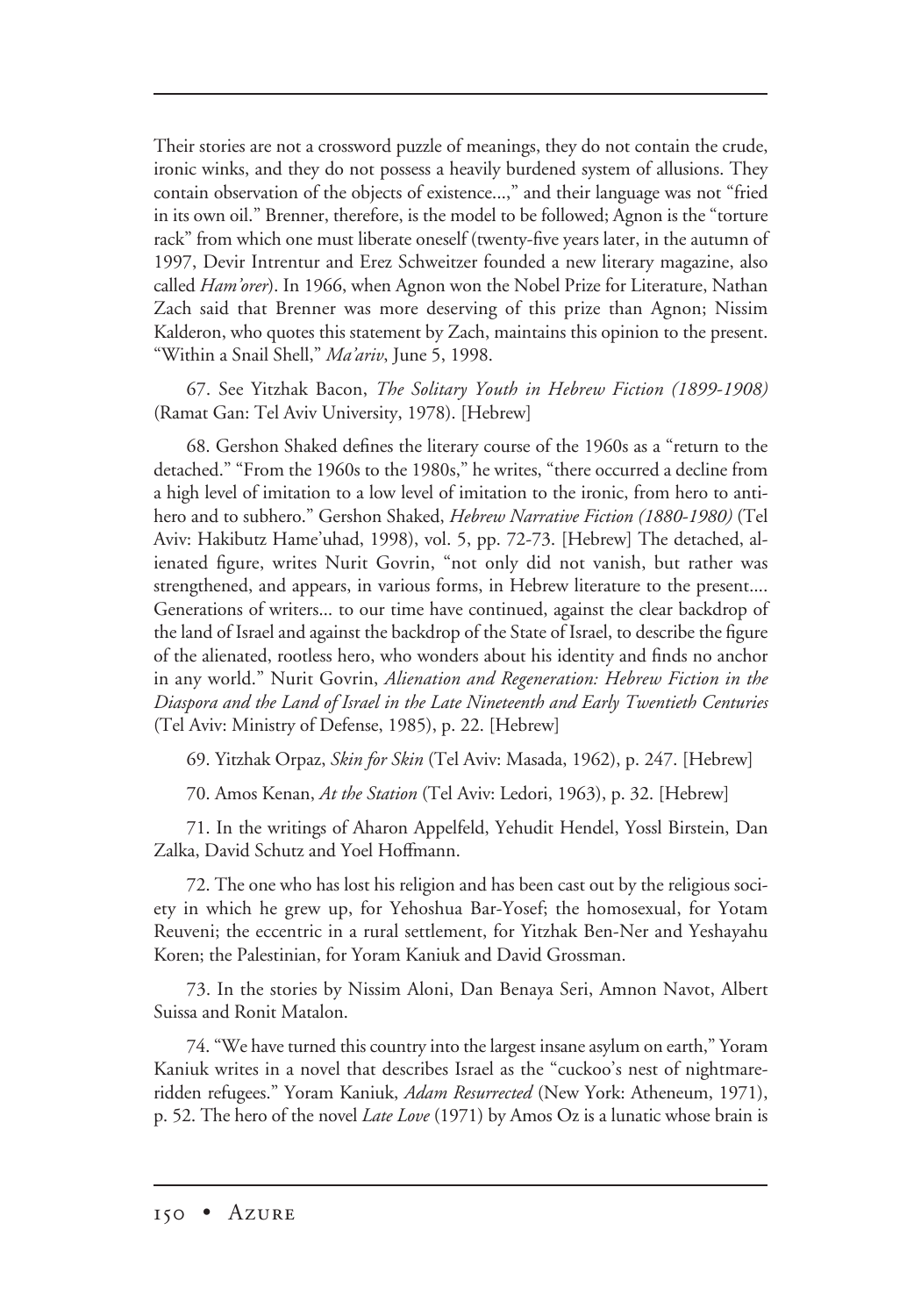held by a single obsessive thought: Russia must be destroyed. The novel *A Late Divorce* by A.B. Yehoshua (1982) describes a family almost all of whose children are deranged. The characters that populate the books of Yeshayahu Koren's *Letter in the Sands* (1967), *Funeral at Noon* (1974) and *Those Who Stand at Night* (1992) suffer from mental distress, an inability to communicate, muddled consciousness, and frequently, actual madness (see, for example, the story "Boats of Matches," or the novella *Shot*). Orly Castel-Bloom invariably presents the Israeli experience as completely demented, and the narrator who speaks to us is no more sane than the reality she depicts; her characters are, intentionally and consistently, disturbed, hysterical, sadistic and sickly. The novel *Barbarossa* by Eyal Megged (1993) draws an analogy between the relationship of a contemporary Israeli couple and the people who carried out the insane campaigns of conquest of Frederick Barbarossa and Adolf Hitler, and thereby creates an equality of value between these "pathologies." Several works were published in the second half of the 1990s that are concerned with nervous breakdown and psychiatric hospitalization. See *I, Anastasia* by Alona Kimchi (1996), *Sixty Milligrams of Prozac* by Idan Rabi (1995), *April Season* by Sh'va Salhuv (1996).

75. Beginning with *After the Holidays* (1964), continuing with the wretches of *The Great Woman of the Dreams* (1973), the confused adolescents in *Musical Moment* (1980), the failing and intimidated boot-camp trainees in *Infiltration* (1986), the nursing-care elderly in *On the Way to the Cats* (1991), and concluding with the despairing figures of *Returning Lost Loves* (1997).

76. *The Eternal Invalid and His Beloved*, 1986; *A Man Stands Behind a Seated Woman*, 1992.

77. Ya'akov Shabtai, *Past Continuous*, trans. Dalya Bilu (Philadelphia: Jewish Publication Society, 1985), p. 214.

78. Shabtai, *Past Continuous*, pp. 351-352**.**

79. Additionally, the socialist orientation of the Palmah Generation authors, who were raised in the Labor movement, found expression in their adoption of the principles of socialist realism prevalent in the 1940s in the Soviet Union (and to a certain degree in the United States as well, among authors such as Sinclair Lewis, Upton Sinclair and John Steinbeck). Socialist realism is opposed to Hebrew poetics in several respects. First, socialist realism does not perceive of man as part of a nationality, but as part of "society" or a "social class," and is therefore suitable to describe a given situation (of a sector or community), and not for the portrayal of a larger historical process (that is necessary for a national narrative). The stories of the Palmah Generation are concerned with isolated events (the description of a battle, the establishment of a new settlement, the conflict among members of a kibbutz, and the like) and not with a process extending over several years. Second, socialist realism is characterized by a concern for current events that at times borders on journalistic writing; it has no perspective of an extended period of time,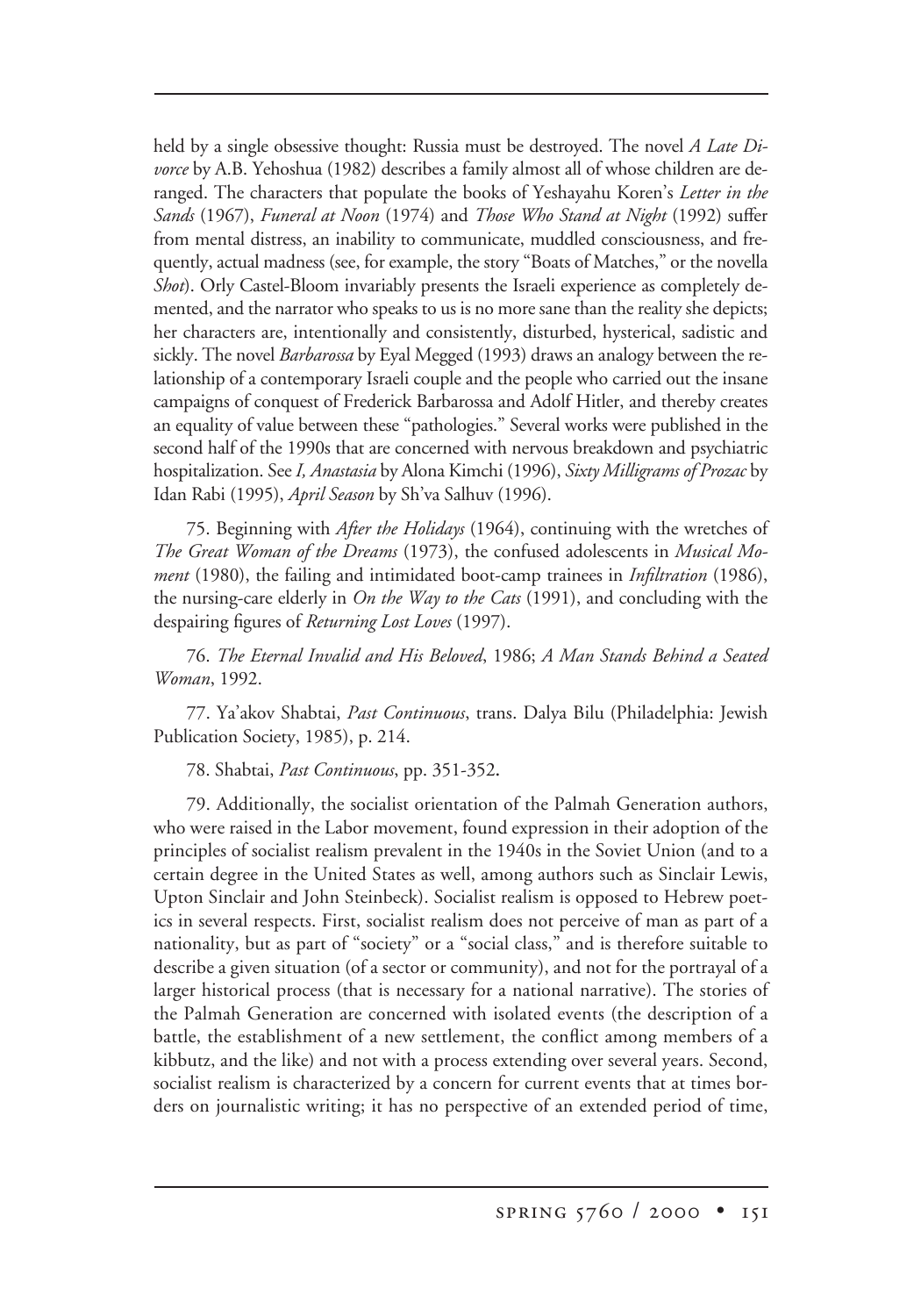which is a prerequisite for Hebrew, historical writing. Third, socialist realism is not epic by nature (as is the Hebrew poetics), but rather dramatic (as is the practice in the art of the Western popular novel); it is fundamentally based on scenes, not on narrative continuity. Fourth, the "reality" portrayed by socialist realism is an empirical, materialistic, worldly reality, lacking in mystery; the Hebrew poetics, by way of contrast, as we have seen, is not limited to the empirical, but ranges between the revealed and the concealed, between the familiar and the wondrous.

80. Avram Heffner, *Tout Compris* (Jerusalem: Keter, 1987), p. 103. [Hebrew]

81. Avram Heffner, *Alleles* (Jerusalem: Keter, 1993), p. 269. [Hebrew]

82. Yoel Hoffmann, *Bernhard*, trans*.* Alan Treister (New York: New Directions, 1998), p. 15.

83. The heroes of present-day Israeli prose, writes Avraham Balaban, "no longer seek meaning for their lives, since they do not believe in the existence of meaning." Avraham Balaban, *A Different Wave in Israeli Fiction: Postmodernist Israeli Fiction* (Jerusalem: Keter, 1995), p. 33. [Hebrew] "Tangibility itself," writes Hanna Hertzig, "has almost vanished" in current Israeli prose, and is "presented as a collection of linguistic metaphors and cliches." Hanna Hertzig, *The Voice Saying 'I': Trends in Israeli Prose Fiction of the 1980s* (Tel Aviv: Open University, 1998), pp. 26-27. [Hebrew] "This is prose," Hertzig continues, which is characterized by "a lack of selectivity and 'everything goes,' dilution, fragmentation, superficiality. The belief in the possibility of coherent literary molds that fashion coherent meaning no longer exists here." Hertzig, *The Voice*, p. 29.

84. Uzi Weill, "Almost Sweet Life," in *The Day They Shot the President Down* (Tel Aviv: Am Oved, 1991), p. 249. [Hebrew]

85. Yosef El-Dror, "Hunger," in *Yedi'ot Aharonot*, September 19, 1999.

86. Etgar Keret, *Missing Kissinger* (Tel Aviv: Zmora-Bitan, 1994), pp. 13-14. [Hebrew]

87. Note should be taken of the limited knowledge of the narrator in the cited passage by Weill ("somehow") and the overtly limited knowledge of Keret ("From her hints, I certainly can understand nothing"). Balaban notes that even in those contemporary works that are related in the third person, the perspective of the narrator is no broader than that of his characters; current prose, he concludes, "restricts to a minimum the authority of the narrators." Balaban, *A Different Wave*, pp. 49-50.

A lucid, insider's formulation of the assumptions of today's prose can be found in a collection of essays by Gadi Taub, *A Dispirited Rebellion*: "The language that served the craft [of writing] in the past has lost its meaning," Taub writes. "The past has been closed off to us." Gadi Taub, *A Dispirited Rebellion: Essays on Contemporary Israeli Culture* (Tel Aviv: Hakibutz Hame'uhad, 1997), pp. 59-60. [Hebrew] "A certain new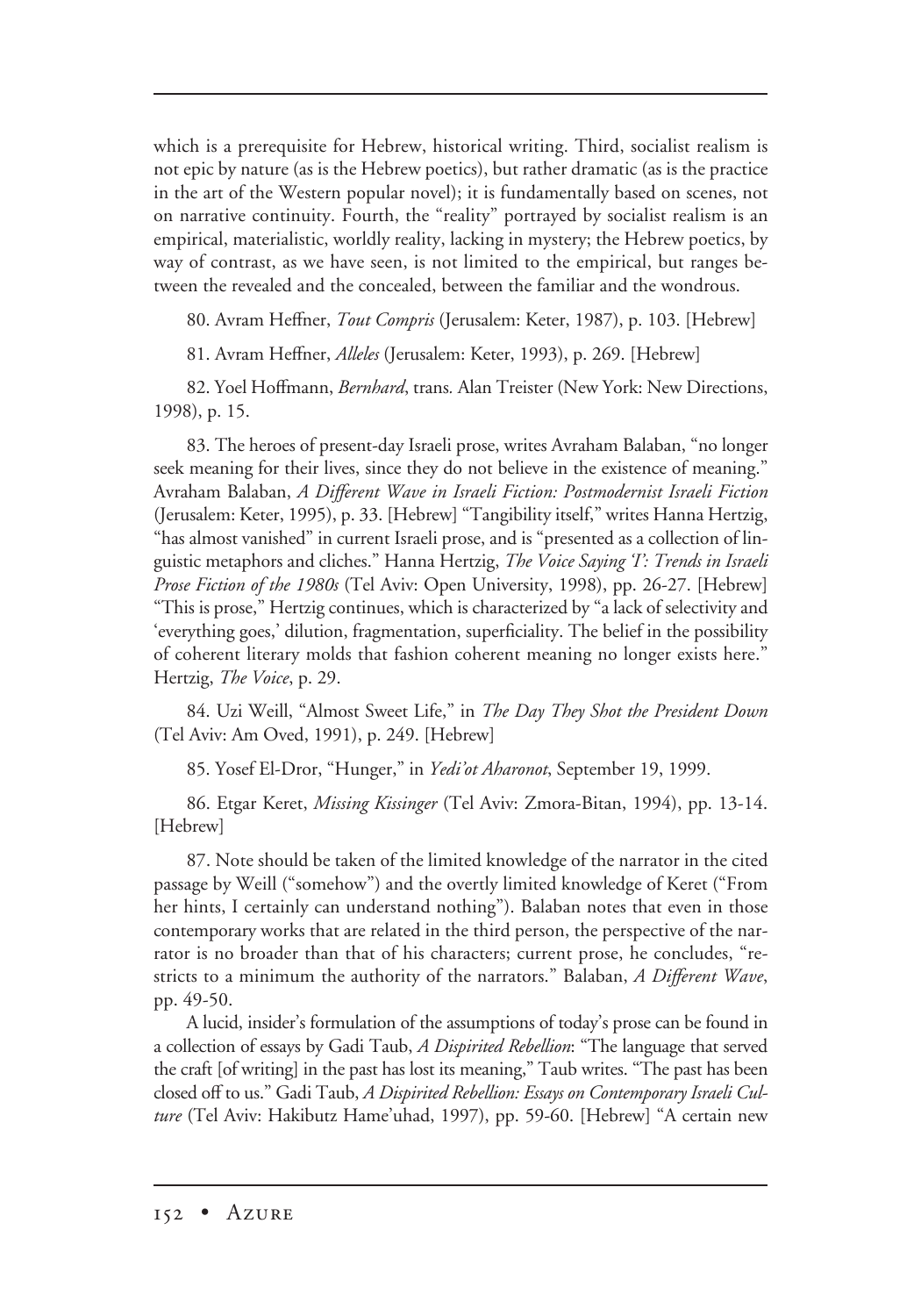vagueness envelops everything," "banality and lack of purpose" that give birth to "a tendency towards the instinctive, towards the immediate." Taub, *A Dispirited Rebellion*, pp. 69, 70, 77. Taub maintains that we live with "emotional torpor, a sense of insipidity, lack of meaning, in which only strong colors, mighty blows, fierce stimuli, have sufficient power to cause us to forget for a moment the dust of despair that weighs down on all and empties everything of content" (p. 78). This is the "distress of a sense of floating in a vacuum" (p. 82), "a lack of orientation, the inability to distinguish between good and evil" (p. 84). "The narrator himself [in current prose] does not know, because he is not capable of knowing why what happens does so" (p. 92). Taub links the limitations of the narrator with those of the language: "The splendid, elegant language articulated by the narrator of the previous generation simply is not a comfortable vehicle for the transmission of an experience that begins with disintegration" (p. 154).

88. Orly Castel-Bloom, *Dolly City,* trans. Dalya Bilu (London: Loki Books, 1997), pp. 88-90.

89. It should be obvious to the reader that I am not claiming that all Hebrew literature is inherently superior to that which employs other poetics. Nor is the writing of prose intrinsically more worthwhile than the composition of poetry, plays or philosophy. Historical, national, action-based narrative prose is not always preferable to other kinds of narrative writing. When I noted that poetry—like philosophy, science and technology—is a product of the pagan culture, I did not thereby say anything detrimental regarding it; on the contrary, pagan culture is deserving of our full respect and gratitude for what it produced. And when I stated that Brenner's prose is not "Hebrew" in its poetics as is the prose of Agnon, I did not mean that the prose of the former is necessarily inferior to that of the latter. It is entirely possible that new authors will arise, dedicated to the spirit of Hebrew poetics, and will in so doing produce substandard work. Hebrew prose, like any other, can be enthralling or enervating, profound or superficial, original or hackneyed. The criticism that I leveled here has little to do with taste, and everything to do with ideas. My point is not to show how *bad* the prose written in Israel in recent decades has been, but how distant it is from the Hebrew heritage.

90. For examples of those offering their blessings, see: Yigal Schwartz, "Hebrew Prose—The Era After," *Yedi'ot Aharonot* literary supplement, October 14, 1994; Hanan Haver, *Literature Written Here* (Tel Aviv: Yedi'ot Aharonot, 1999), pp. 7-10. [Hebrew] An especially vivid example of just how much pleasure may be derived from the demolition of Hebrew literature can be found in Haim Deu'el Lusky, who praises *Dolly City* with the following words: "Hebrew literature, which is still in its romantic diapers, sunken in glorifying and aggrandizement, in sanctimonious self-examination or in preoccupation with 'great' questions, such as the attitude toward the state, the nation, the subject and history, is saved by Castel-Bloom, who casts it down toward the total disintegration of values, desires and appearances, and transforms the private non-language into the language of the